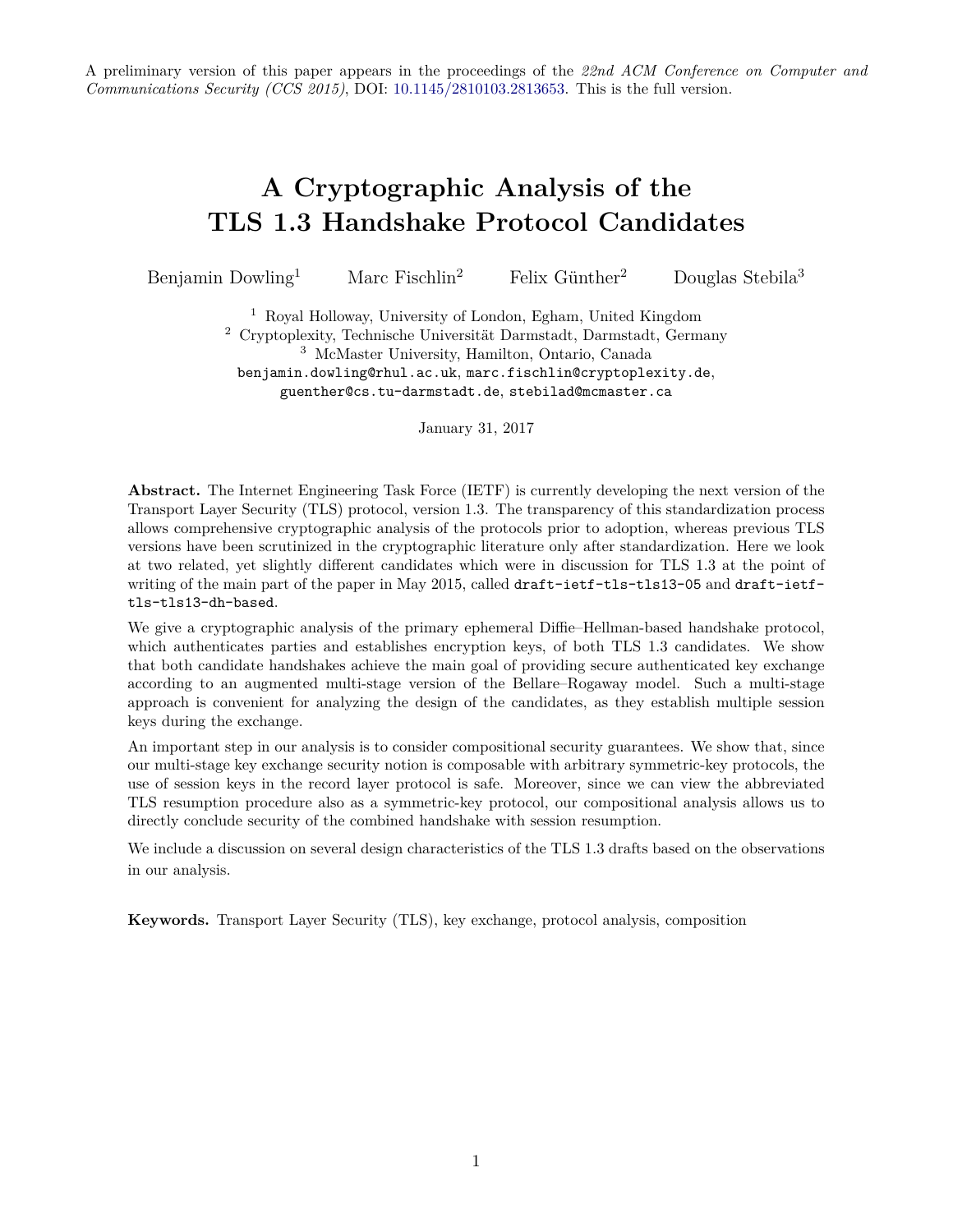# **Contents**

| 1              | Introduction                                    | 3                |
|----------------|-------------------------------------------------|------------------|
|                | 1.1                                             | $\boldsymbol{3}$ |
|                | 1.2                                             | 4                |
|                | 1.3                                             | $\overline{4}$   |
|                | 1.4                                             | 5                |
|                | 1.5                                             | $6\phantom{.}6$  |
|                |                                                 |                  |
| $\overline{2}$ | The TLS 1.3 Handshake Protocol                  | 7                |
|                | 2.1                                             | 7                |
|                | 2.2                                             | 8                |
|                | 2.3                                             | 8                |
| $\bf{3}$       | Comments on the TLS 1.3 Design                  | 9                |
|                | 3.1                                             | 9                |
|                | 3.2                                             | 11               |
|                |                                                 |                  |
| 4              | Multi-Stage Key Exchange Model                  | 12               |
|                | 4.1                                             | 12               |
|                | 4.2                                             | 14               |
|                | 4.3                                             | 14               |
|                | 4.4                                             | 15               |
|                | 4.5                                             | 18               |
|                | 4.5.1                                           | 18               |
|                | 4.5.2                                           | 19               |
| 5              | Security of the draft-05 Handshake              | 19               |
| 6              | Security of the draft-dh Handshake              | 26               |
| 7              | Composition                                     | 30               |
|                | <b>Preliminaries</b><br>7.1                     | 31               |
|                | 7.2                                             | 33               |
|                |                                                 |                  |
| 8              | Multi-Stage Preshared-Secret Key Exchange Model | 36               |
|                |                                                 | $36\,$           |
|                | 8.2                                             | 37               |
|                | 8.2.1                                           | 37               |
|                | 8.2.2                                           | 38               |
| 9              | Security of the draft-05 Session Resumption     | 39               |
|                | <b>10 Conclusion</b>                            | 41               |
|                | A Proof of Theorem 5.2: Hybrid Argument         | 45               |
|                | <b>B</b> The PRF-ODH Assumption                 | 48               |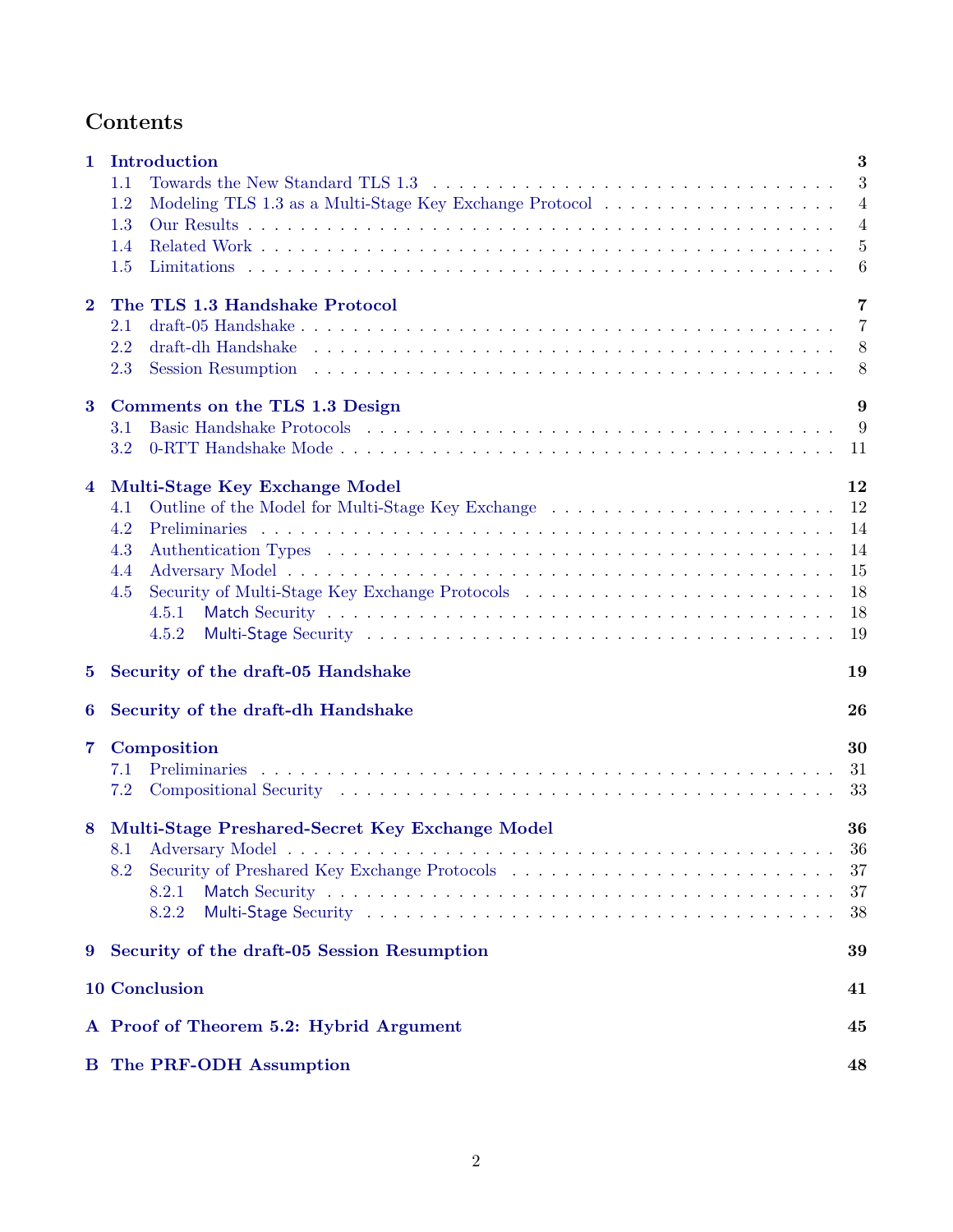# <span id="page-2-5"></span><span id="page-2-0"></span>**1 Introduction**

The *Transport Layer Security (TLS)* protocol is one of the most widely deployed cryptographic protocols in practice, protecting numerous web and e-mail accesses every day. The TLS *handshake protocol* allows a client and a server to authenticate each other and to establish a key, and the subsequent *record layer protocol* provides confidentiality and integrity for communication of application data. Despite its large-scale deployment, or perhaps because of it, we have witnessed frequent successful attacks against TLS. In the past few years alone, there have been many practical attacks that have received significant attention, either exploiting weaknesses in underlying cryptographic primitives (such as weaknesses in  $\text{RC}4 \text{ [ABP+13]}$  $\text{RC}4 \text{ [ABP+13]}$  $\text{RC}4 \text{ [ABP+13]}$ ), errors in the design of the TLS protocol (BEAST [\[Duo11\]](#page-43-0), the Lucky 13 attack [\[AP13\]](#page-41-1), the triple handshake attack  $[BDF+14]$  $[BDF+14]$ , the POODLE attack  $[MDK14]$ , the Logjam attack  $[ABD+15]$  $[ABD+15]$ , or flaws in implementations (the Heartbleed attack [\[Cod14\]](#page-43-1), state machine attacks (SMACK  $[BBDL+15]$  $[BBDL+15]$ )). Some of these attacks apply only to earlier versions of the TLS protocol, but for legacy reasons many parties still support versions older than the latest one, TLS 1.2.

## <span id="page-2-1"></span>**1.1 Towards the New Standard TLS 1.3**

Partly due to the above security problems with the existing versions of TLS, but also because of additional desirable privacy features and functional properties such as low handshake latency, the Internet Engineering Task Force (IETF) is currently drafting a new TLS 1.3 standard. As of May 2015, there were two (slightly different) candidates in discussion: one is draft-ietf-tls-tls13-05 [\[Res15a\]](#page-44-2) (which we shorten to draft-05), the other one is the forked draft-ietf-tls-tls13-dh-based [\[Res15c\]](#page-44-3) (which we shorten to draft-dh), incorporating a different key schedule based on ideas by Krawczyk and Wee.<sup>[1](#page-2-2)</sup> In this work, we provide a comprehensive cryptographic evaluation of the primary Diffie–Hellman-based handshake of both drafts.[2](#page-2-3) We believe that it is important that cryptographic evaluation take place *before* standardization. This contrasts with the history of TLS and its predecessor the Secure Sockets Layer (SSL) protocol: SSL 3 was standardized in 1996, TLS 1.0 in 1999, TLS 1.1 in 2006, and TLS 1.2 in 2008, but the first comprehensive cryptographic proof of any complete TLS ciphersuite did not appear until 2012 [\[JKSS12\]](#page-43-2).

The protocol design in both TLS 1.3 drafts includes several cryptographic changes that are substantially different from TLS 1.2, including: (1) encrypting some handshake messages with an intermediate session key, to provide confidentiality of handshake data such as the client certificate; (2) signing the entire handshake transcript for authentication; (3) including hashes of handshake messages in a variety of key calculations; (4) encrypting the final Finished messages in the handshake with a different key than is used for encrypting application data; (5) deprecating a variety of cryptographic algorithms (including RSA key transport, finite-field Diffie–Hellman key exchange, SHA-1, RC4, CBC mode, MAC-then-encode-thenencrypt); (6) using modern authenticated encryption with associated data (AEAD) schemes for symmetric encryption; and (7) providing handshakes with fewer message flows to reduce latency.

These changes are meant in part to address several of the aforementioned attacks. While some of those attacks are implementation-specific and escape abstract cryptographic evaluation, assessing the cryptographic security of the design of  $TLS$  1.[3](#page-2-4)<sup>3</sup> can provide assurance that the protocol design does not display any unexpected cryptographic weaknesses. Our goal is a comprehensive assessment of the security of the handshake protocol in draft-05 and draft-dh. We focus solely on the handshake protocol as a key exchange protocol; these drafts provide a cleaner separation between the key exchange in the

<span id="page-2-2"></span><sup>&</sup>lt;sup>1</sup>Since May 2015, several follow-up draft versions of TLS 1.3 have been published that build on draft-05 but incorporate major changes including the draft-dh key schedule. A later analysis of ours [\[DFGS16\]](#page-43-3) covers the design of draft-10 [\[Res15b\]](#page-44-4).  $^{2}$ draft-05 foresees and draft-dh sketches a subordinate pre-shared key variant relying on previously shared keys. Later

<span id="page-2-3"></span>drafts merge pre-shared key and session resumption.

<span id="page-2-4"></span><sup>&</sup>lt;sup>3</sup>When we refer to "TLS 1.3", we mean the common features of  $dr$  and  $dr$  are  $dt$ -dh.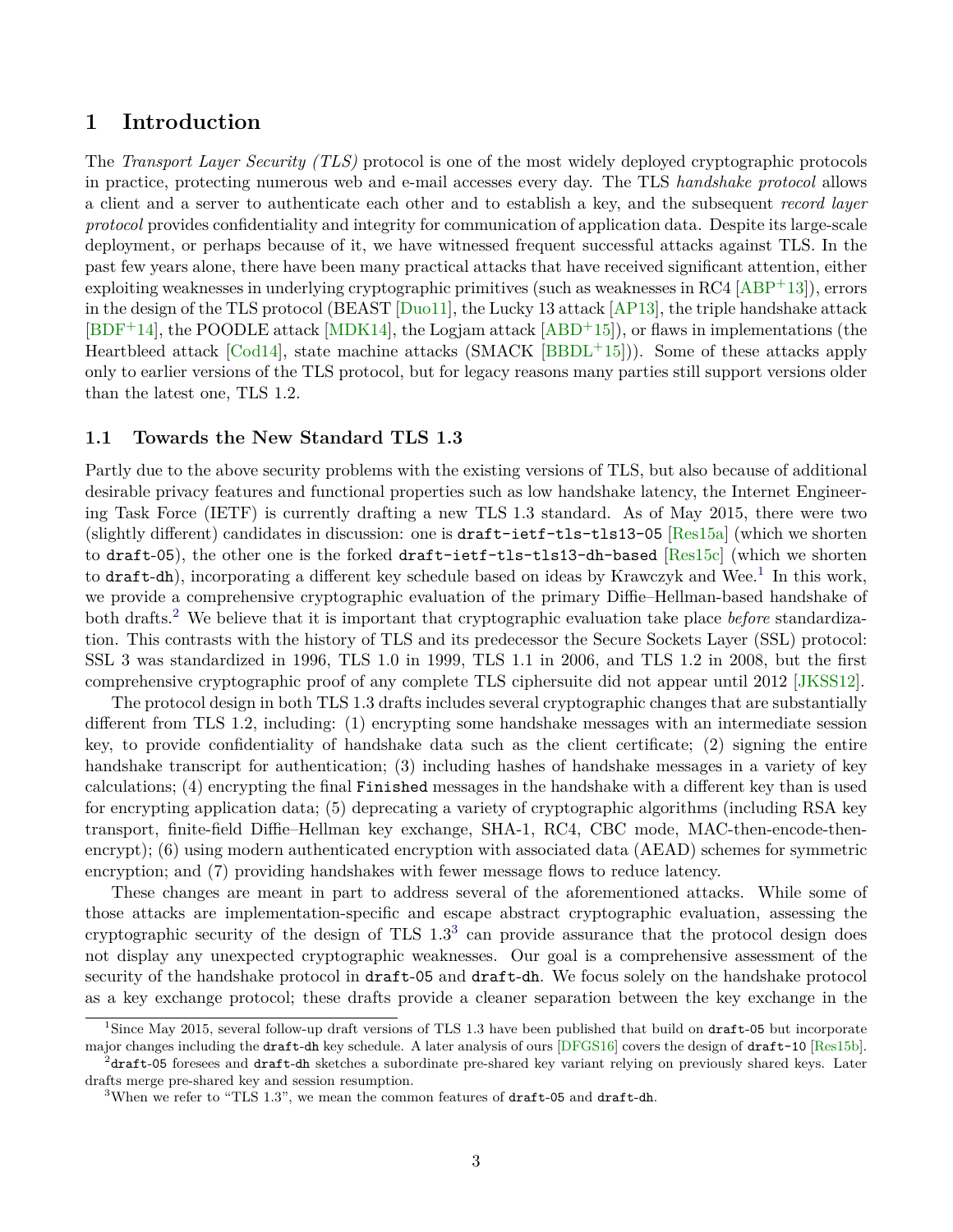<span id="page-3-2"></span>handshake protocol and the use of the resulting session key in the record layer protocol. This contrasts with TLS 1.2 and earlier, where the session key was used both for record layer encryption and encryption of the Finished messages in the handshake, making it impossible for TLS 1.2 to satisfy standard key exchange indistinguishability notions and requiring either (a) a more complex security model that treats the handshake and record layer together [\[JKSS12\]](#page-43-2) or (b) a cunning approach to release the record layer key early [\[BFK](#page-42-1)+14] (see also Section [1.4\)](#page-4-0). The cleaner separation in the TLS 1.3 design allows us to take a *compositional approach* to the security of TLS 1.3, treating the handshake separate from the record layer, and also allowing us to include session resumption for abbreviated handshakes.

## <span id="page-3-0"></span>**1.2 Modeling TLS 1.3 as a Multi-Stage Key Exchange Protocol**

The message flow for both drafts is similar and shown in Figures [1](#page-6-2) and [2](#page-8-2) along with the respective key schedule. It is convenient to view TLS 1.3 as a *multi-stage* key exchange protocol [\[FG14\]](#page-43-4) in which both parties, the client and the server, agree on multiple session keys, possibly using one key to derive the next one. In the first stage, the first session key is derived via an anonymous Diffie–Hellman key exchange (in the ClientKeyShare and ServerKeyShare messages) from which a handshake master secret HMS is computed. This handshake master secret is used to compute a handshake traffic key *tkhs* which encrypts the remaining messages of the handshake and should provide some form of outsider privacy for the exchanged certificates.

In the second stage, the parties (depending on the desired authentication level) exchange signatures over the (hash of the) transcript under a certified key in order to authenticate. They then derive the application traffic key *tkapp* for securing the application messages, the resumption master secret RMS if they resume sessions, and the exporter master secret EMS which can be used for deriving additional keying material. Viewing each of the keys as one of the multi-stage session keys enables us to argue about their security, even if the other keys are leaked. Both parties conclude the protocol by exchanging Finished messages over the transcripts, generated using HMS or a separate key.

#### <span id="page-3-1"></span>**1.3 Our Results**

**Security of draft-05 and draft-dh full handshakes.** First, we show (in Sections [5](#page-18-1) and [6\)](#page-25-0) that both TLS 1.3 drafts are secure multi-stage key exchange protocols where different stages and simultaneous runs of the protocols can be unauthenticated, unilaterally authenticated, or mutually authenticated. On a high level, this means that the handshakes establish record layer keys, resumption keys, and exporter keys that look random to an adversary. This holds even with sessions that run concurrently and if the adversary controls the whole network, is able to corrupt the long-term secret keys of other parties, and allowed to reveal keys established in other sessions, thus providing quite strong security guarantees for practice. Moreover, the multi-stage model used allows us to show that even leakage of record layer or exporter keys in the same handshake session do not compromise each other's security.

This requires some additions to the multi-stage key exchange security model of Fischlin and Günther [\[FG14\]](#page-43-4) to allow for unauthenticated sessions and post-specified peers, as described in Section [4,](#page-11-0) as well as to handle authentication based on pre-shared symmetric keys, as described in Section [8.](#page-35-0) Our security proof relies on mostly standard cryptographic assumptions such as unforgeability of the deployed signature scheme, collision resistance of the hash function, and pseudorandomness of the HKDF key derivation function. In addition, we employ the pseudorandom oracle-Diffie–Hellman (PRF-ODH) assumption which has been introduced and used for analyses of the previous TLS version 1.2 [\[JKSS12,](#page-43-2) [KPW13\]](#page-43-5), in a slightly stronger variant (cf. Appendix [B\)](#page-47-0). Note that the proceedings version and an earlier full version of this paper contained an incorrect proof which instead of the PRF-ODH assumption employed only on the DDH assumption (and PRF security). This version corrects this proof; see Sections [5](#page-18-1) and [6](#page-25-0) for the technical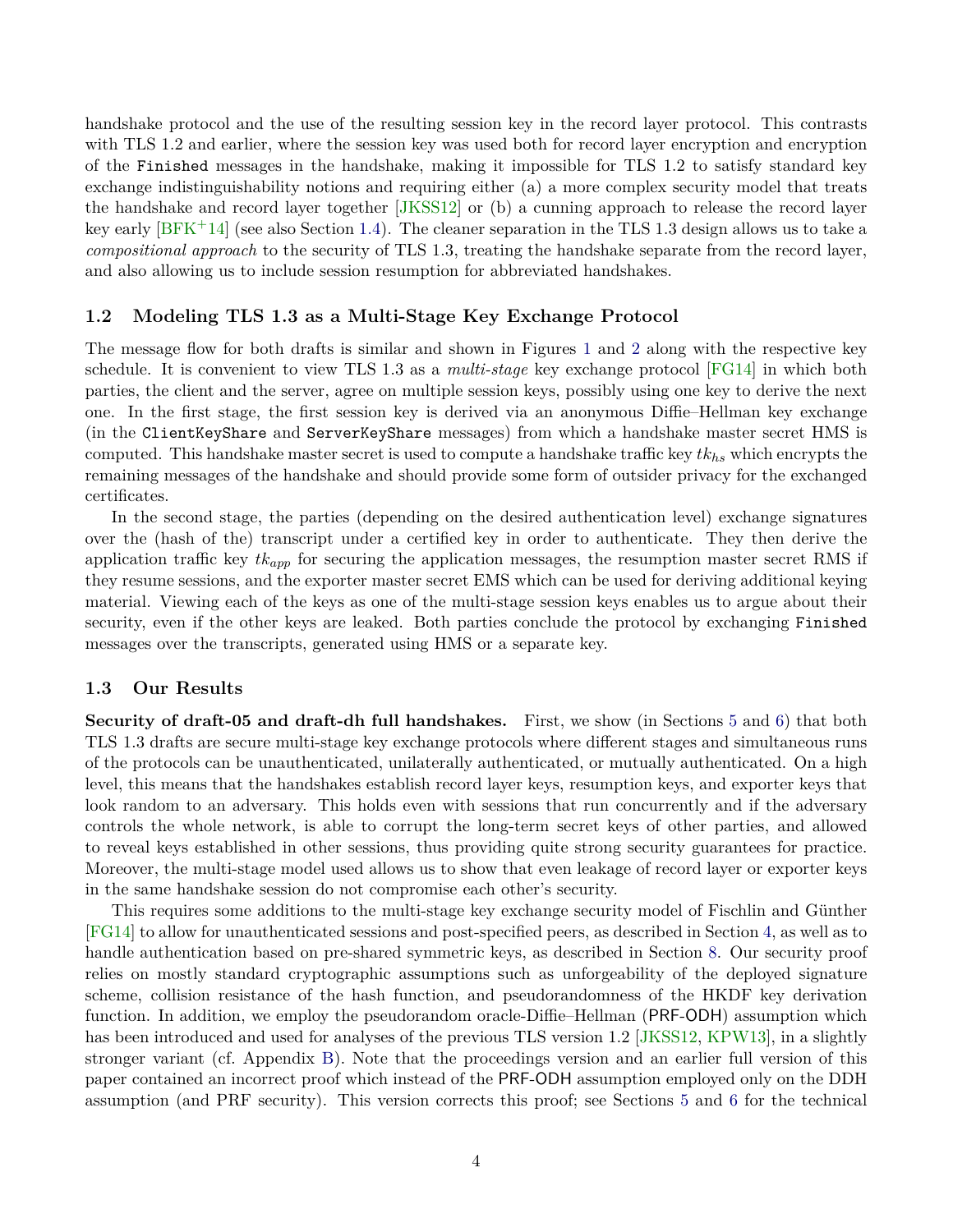<span id="page-4-2"></span>details.

**Composition theorem for use of session keys.** In order to show that the keys established in TLS 1.3's multi-stage key exchange handshake can be safely used in the record layer encryption, we extend the composition frameworks of Brzuska et al. [\[BFWW11\]](#page-42-2) and Fischlin and Günther [\[FG14\]](#page-43-4) in Section [7](#page-29-0) to multi-stage key exchange protocols with mixed unauthenticated, unilateral, and mutual authentication.

A key point to secure composition of multi-stage key agreement protocols with arbitrary symmetric-key protocols in [\[FG14\]](#page-43-4) is (session-)key independence. This roughly means that one can reveal a session key without endangering the security of future session keys. Both TLS 1.3 drafts satisfy this, enabling us to argue about secure composition of the full handshake protocols with, say, a secure channel protocol.<sup>[4](#page-4-1)</sup>

Recent work by Badertscher et al.  $[BMM<sup>+</sup>15]$  $[BMM<sup>+</sup>15]$  shows that the authenticated encryption (with associated data) used in the record layer in both TLS 1.3 drafts is secure. See also Fischlin et al. [\[FGMP15\]](#page-43-6) for reassuring results about the design of the record layer protocol when viewed in terms of data streams. Our compositional approach immediately implies that the application traffic keys output by both drafts' handshakes can be safely used in the record layer.

**Security of session resumption in TLS 1.3 drafts.** TLS includes a mode for *abbreviated handshakes*, in which parties who have previously established a session can save round trips and computation by using the previous key as the basis for a new session; this is called *session resumption*. We can treat the abbreviated handshake as a separate symmetric-key protocol (modeled in Section [8\)](#page-35-0) with an independent, modular security analysis (in Section [9\)](#page-38-0), then use our compositional approach to show that the resumption master secrets output by the full handshake can be safely composed with the abbreviated handshake.

**Comments on the design of TLS 1.3.** Our results allow us to give insight on some of the design choices of TLS 1.3, such as the role of the Finished messages and of the new session hash. Those comments follow in Section [3,](#page-8-0) immediately after we review the structure of the TLS 1.3 handshakes in the next section.

## <span id="page-4-0"></span>**1.4 Related Work**

A significant step forward to a comprehensive analysis of TLS 1.2 handshake protocol and its implementation came with the recent work of Bhargavan et al.  $BFK+14$ , who analyze the TLS 1.2 handshake protocol in the agile setting, covering the various ciphersuite options in TLS 1.2, and applying the results to a miTLS implementation [\[FKS11,](#page-43-7) [BFK](#page-42-4)+13]. Using epochs and shared states between executions they also capture resumption and renegotiation in TLS 1.2. We are not aware of extensions of their result to the TLS 1.3 candidates.

A key point in the cryptographic analysis of Bhargavan et al.  $[BFK+14]$  $[BFK+14]$  is to overcome the issue that the session key is already used in the final part of the handshake protocol in TLS 1.2, by separating these steps from the rest of the handshake. They achieve this by using a different notion than session identifiers to safely determine partners, called (peer-)exchange variables. While the designers for TLS 1.3 have eliminated the Finished-message problem, avoiding the usage of the session key in the handshake entirely, the approach of switching to alternative notions of safe partnering turns out to be useful for our setting, too. We introduce the notion of contributive identifiers which can be roughly thought of as "partial" session identifiers. A similar concept was introduced by Cremers and Feltz [\[CF12\]](#page-42-5) under the term "origin-sessions" for partnering based on matching conversations. In contrast to  $BFK^+14$  our contributive

<span id="page-4-1"></span> $4A$  technical nuisance in this regard is that, for the key independence property to hold, we cannot use the common approach to define session partnering via the (here partly encrypted) communication transcript, but need to base session partnering on the unencrypted key exchange data. This exacerbates for example the application of the hybrid method to go from multiple tested session keys to a single test queries.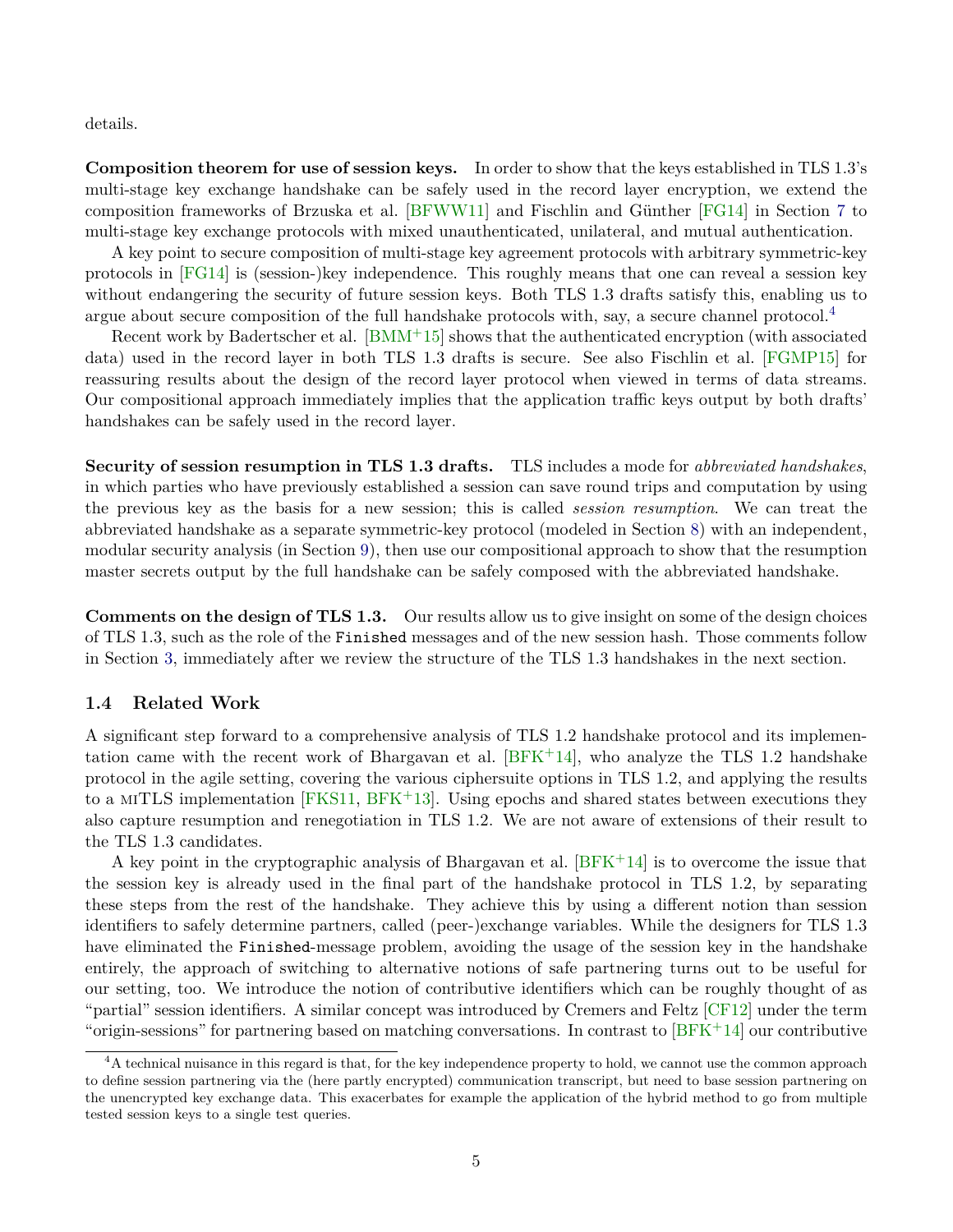<span id="page-5-1"></span>identifiers resemble much closer the common session identifiers (which we also keep in our model to define session partners), and we only use contributive identifiers for non–mutually authenticated sessions and our compositional result.

A main difference to the epoch-based analysis in  $BFK+14$  is that we use a general composition result to deal with resumption. That is, we view the resumption step in TLS 1.3 as a special symmetrickey protocol which follows the handshake. The approach in  $[BFK^+14]$  $[BFK^+14]$  is to consider resumption as an abbreviated handshake protocol variant, executed in a different epoch. Finally, let us remark that the analysis in  $BFK+14$  extends to the implementation level, whereas our results are purely on the abstract level.

Concurrently to our work, Kohlweiss et al.  $KMO+14$  transferred their constructive-cryptography based analysis of TLS 1.2 to (a modified version of) the draft-05 version of TLS 1.3, where they assume that the second-stage messages are actually sent unencrypted. They do not consider the draft-dh draft, nor do they cover the resumption step. However, our approach of integrating resumption via composition may also be viable for their model.

#### <span id="page-5-0"></span>**1.5 Limitations**

Since TLS 1.3 is still a work in progress, our analysis is inevitably limited to the draft specifications available at the time of writing, and the actual TLS 1.3 may eventually differ from the draft versions we have analyzed. Nonetheless, this paper's analysis can provide insight into the design of the existing drafts. We believe it is imperative for the cryptographic community to be engaged in the design and analysis of TLS 1.3 before, rather than after, it is standardized.

One of the aspired design goals of TLS 1.3 is to support the possibility for zero round-trip time (0-RTT) for the handshake protocol, which would enable transmission of application from the client to the server on the first message flow, saving latency. This unfortunately comes with inherent problems, namely, lack of forward secrecy and the possibility of replay attacks. draft-05 provides no specification for 0-RTT handshakes; draft-dh introduces an extra "semi-static" public key for this purpose, however at the time of writing draft-dh does not provide sufficient protocol detail to allow a full cryptographic analysis of this. We do not model leakage of the **draft-dh** semi-static key at this point as it plays no role (for secrecy) in our security analysis, but defer carefully crafting reasonable conditions for its exposure until the 0-RTT handshake is specified completely.

As noted above, our compositional approach allows for the separate analysis of the full handshake, the record layer, and the session resumption handshake, and then composition shows that the various keys output from the handshake can be safely used with the record layer encryption and session resumption. This suggests the following approach to prove the full TLS protocol suite to be secure: show that session resumption itself constitutes a secure key exchange protocol (with a pre-shared symmetric key which comes from the handshake protocol here), compose it securely with the record layer protocol, and then "cascade" this composed symmetric-key protocol with the compositional handshake protocol. Unfortunately, one limitation of the current composition frameworks is that composition is only supported between a key exchange protocol *with forward secrecy* and an arbitrary symmetric key protocol. This holds here for the main handshake protocol and allows us to immediately argue secure composition with session resumption or with the record layer. However, session resumption does not provide forward secrecy (with respect to corruption of the resumption (pre-)master secrets), so we cannot automatically conclude safe use of the session keys output by session resumption in the record layer. Extending the composition framework to support multi-stage key exchange protocols without forward secrecy is left for future work.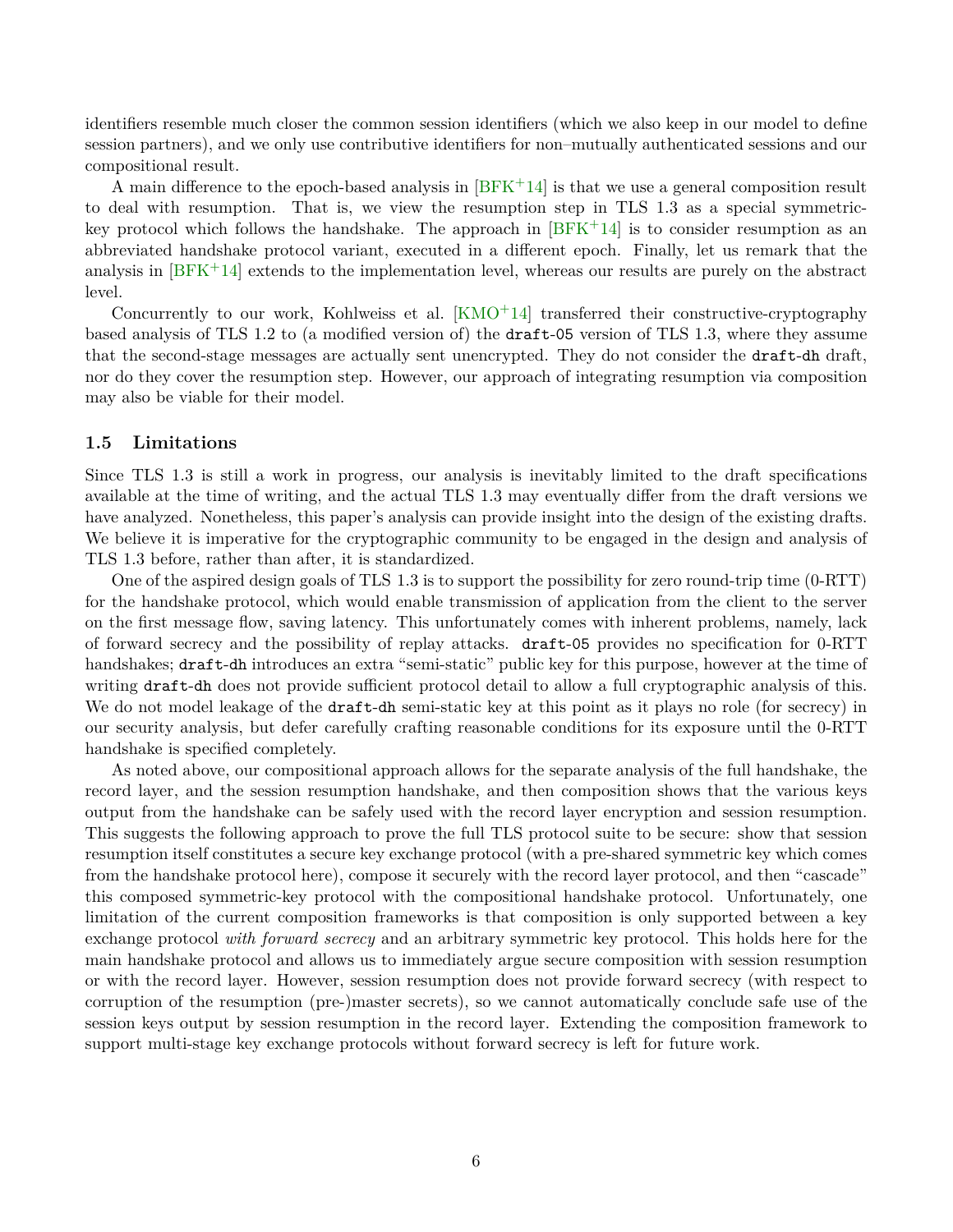<span id="page-6-2"></span>

Figure 1: The handshake protocol in TLS 1.3 draft-05 (left) and its key schedule (right). XXX: *Y* denotes TLS message XXX containing *Y* . {XXX} indicates a message XXX encrypted using AEAD encryption with handshake traffic key *tkhs*. XXX<sup>∗</sup> indicates a message that is only sent in unilateral or mutual authentication modes. In the key schedule, dotted-line input to PRF is the input value (omitting the label as additional input).

# <span id="page-6-0"></span>**2 The TLS 1.3 Handshake Protocol**

For both draft-05 and draft-dh, the handshake protocol is divided into two phases: the *negotiation* phase, where parties negotiate ciphersuites and key-exchange parameters, generate unauthenticated shared key material, and establish handshake traffic keys; and the *authentication* phase, where parties authenticate the handshake transcript according to the authentication properties negotiated earlier and output authenticated application traffic keys, independent from the previous handshake traffic keys.

# <span id="page-6-1"></span>**2.1 draft-05 Handshake**

Figure [1](#page-6-2) shows the message flow and relevant cryptographic computations as well as the key schedule for the full handshake in draft-05.

The handshake messages are as follows:

- ClientHello (CH)/ServerHello (SH) contain the supported versions and ciphersuites for negotiation purposes, as well as random nonces *r<sup>c</sup>* resp. *rs*. SH can contain a session identifier session\_id field for future session resumption. Both CH and SH can also include various extension fields.
- ClientKeyShare (CKS)/ServerKeyShare (SKS) contain the ephemeral Diffie–Hellman shares  $X = g^x$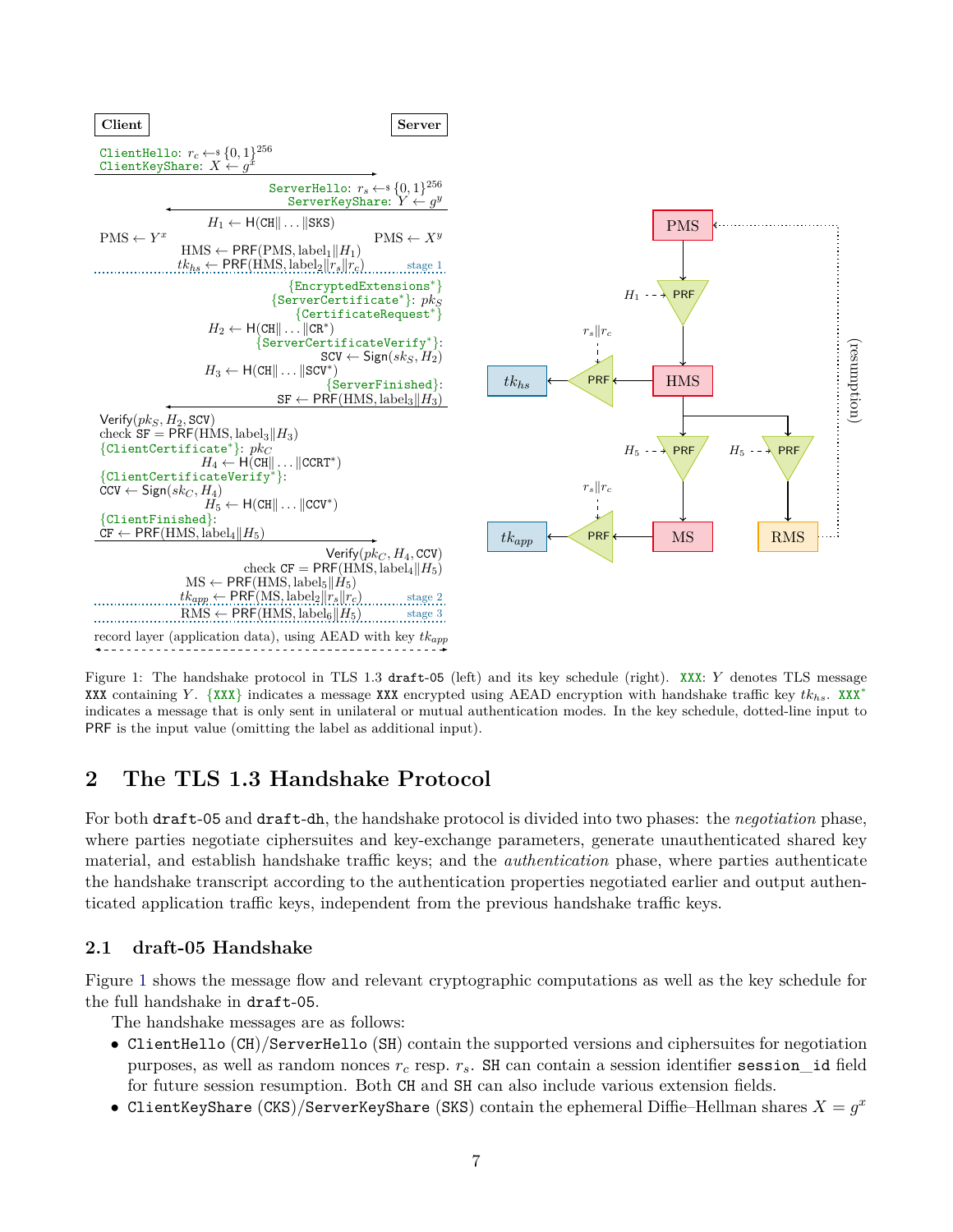<span id="page-7-3"></span>resp.  $Y = g^y$  for one or more groups selected by an extension in CH/SH.

Both parties can now compute the premaster secret PMS as the Diffie–Hellman shared secret*g xy* and then use a pseudorandom function PRF to compute a handshake master secret HMS and handshake traffic key *tkhs*; both are unauthenticated at this point.

All subsequent messages are encrypted using *tkhs*:

- EncryptedExtensions (EE) contains more extensions.
- ServerCertificate (SCRT)/ClientCertificate (CCRT) contain the public-key certificate of the respective party.
- CertificateRequest (CR) indicates the server requests that the client authenticates using a certificate.
- ServerCertificateVerify (SCV)/ClientCertificateVerify (CCV) contain a digital signature over the *session hash* (the hash of all handshakes messages sent and received at that point in the protocol run).
- ClientFinished (CF)/ServerFinished (SF) contain the PRF evaluation on the session hash keyed with HMS.

Both parties can now compute the master secret MS and the application traffic key *tkapp* as well as the resumption master secret RMS for use in future session resumptions.

## <span id="page-7-0"></span>**2.2 draft-dh Handshake**

Figure [2](#page-8-2) shows the message flow and cryptographic computations as well as the key schedule for the full handshake in draft-dh. The main difference to draft-05 is the ServerParameters message (replacing SCV) containing the server's additional semi-static Diffie–Hellman share, allowing the application traffic keys to rely on both ephemeral and non-ephemeral secrets. Moreover, key derivation is done using the HKDF extract-then-expand key derivation function [\[Kra10\]](#page-43-9), rather than the TLS PRF.

We adopt here the standard notation for the two HKDF functions: HKDF*.*Extract(*XT S, SKM*) on input an (non-secret and potentially fixed) extractor salt *XT S* and some source key material *SKM* outputs a pseudorandom key *P RK*. HKDF*.*Expand(*P RK, CT Xinfo*) on input a pseudorandom key *P RK* (from the Extract step) and some (potentially empty) context information *CT Xinfo* outputs key material *KM*. [5](#page-7-2)

### <span id="page-7-1"></span>**2.3 Session Resumption**

Session resumption in draft-05 has similarly been changed from TLS 1.2 to separate handshake and application traffic keys. As shown in Figure [3,](#page-9-0) ClientHello includes a preshared-secret identifier (referred to in the drafts as the "session identifier session\_id") of some previously established session. The client and server use that previous session's resumption master secret, which has previously been authenticated, so they do not exchange key shares or signatures, and fresh nonces  $r_c$ ,  $r_s$  to derive the new keys.

The differences between draft-05 session resumption and draft-dh session resumption are limited to secret and key computation as well as CF and SF computation (again,  $H = H(CH||SH)$ ):

- 1. AMS ← HKDF*.*Extract(0*,* RMS)
- 2.  $tk_{hs} \leftarrow$  HKDF.Expand(AMS, label<sub>1</sub>||*H*)
- 3. FS  $\leftarrow$  HKDF. Expand(AMS, label<sub>2</sub> $\|r_s\|r_c$ )
- 4. SF ← HKDF.Expand(FS, label<sub>3</sub>|| $H$ )
- 5.  $CF \leftarrow$  HKDF. Expand(FS, label<sub>4</sub>||*H*)
- 6.  $MS \leftarrow HKDF.Extract(0, AMS)$
- 7.  $tk_{app} \leftarrow$  HKDF.Expand(MS, label<sub>5</sub>||*H*)

<span id="page-7-2"></span><sup>&</sup>lt;sup>5</sup>For simplicity, we omit the original third parameter *L* in Expand determining its output length and always assume that  $L = \lambda$  for our security parameter  $\lambda$ .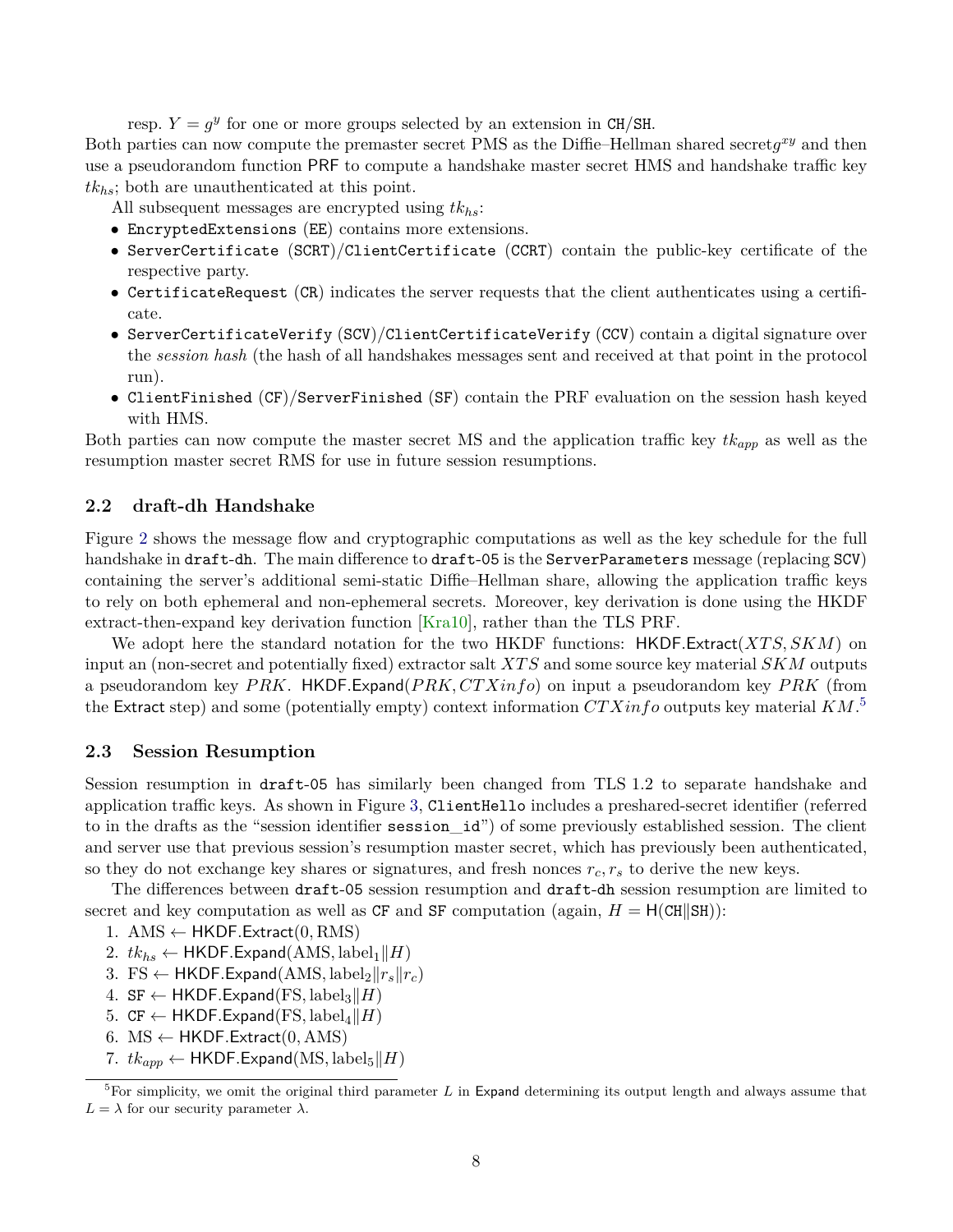<span id="page-8-3"></span><span id="page-8-2"></span>

Figure 2: The handshake protocol in TLS 1.3 draft-dh (left) and its key schedule (right). Hash value and message computations not stated explicitly are performed identically to TLS 1.3 draft-05 (Figure [1\)](#page-6-2). For unauthenticated handshakes, the ServerCertificate and ServerParameters messages are omitted and key derivation proceeds with SS set to ES. In the key schedule, Ext and Exp are short for HKDF*.*Extract resp. HKDF*.*Expand. Dotted-line input to Ext is the (extractor) salt, dotted-line input to Exp is the (context) information input; label inputs are omitted.

8. EMS  $\leftarrow$  HKDF. Expand(MS, label<sub>6</sub>||*H*)

# <span id="page-8-0"></span>**3 Comments on the TLS 1.3 Design**

Our analysis provides several insights into the TLS 1.3 drafts, for both the basic cryptographic choices, as well as for the yet to be fully specified 0-RTT versions.

## <span id="page-8-1"></span>**3.1 Basic Handshake Protocols**

**Soundness of key separation.** Earlier versions of TLS used in the same session key to encrypt the application data as well as the Finished messages at the end of the handshake. This made it impossible to show that the TLS session key satisfied standard Bellare–Rogaway-style key indistinguishability security [\[BR94\]](#page-42-6). We confirm that the change in keys for encryption of handshake messages allows both TLS 1.3 drafts to achieve standard key indistinguishability security.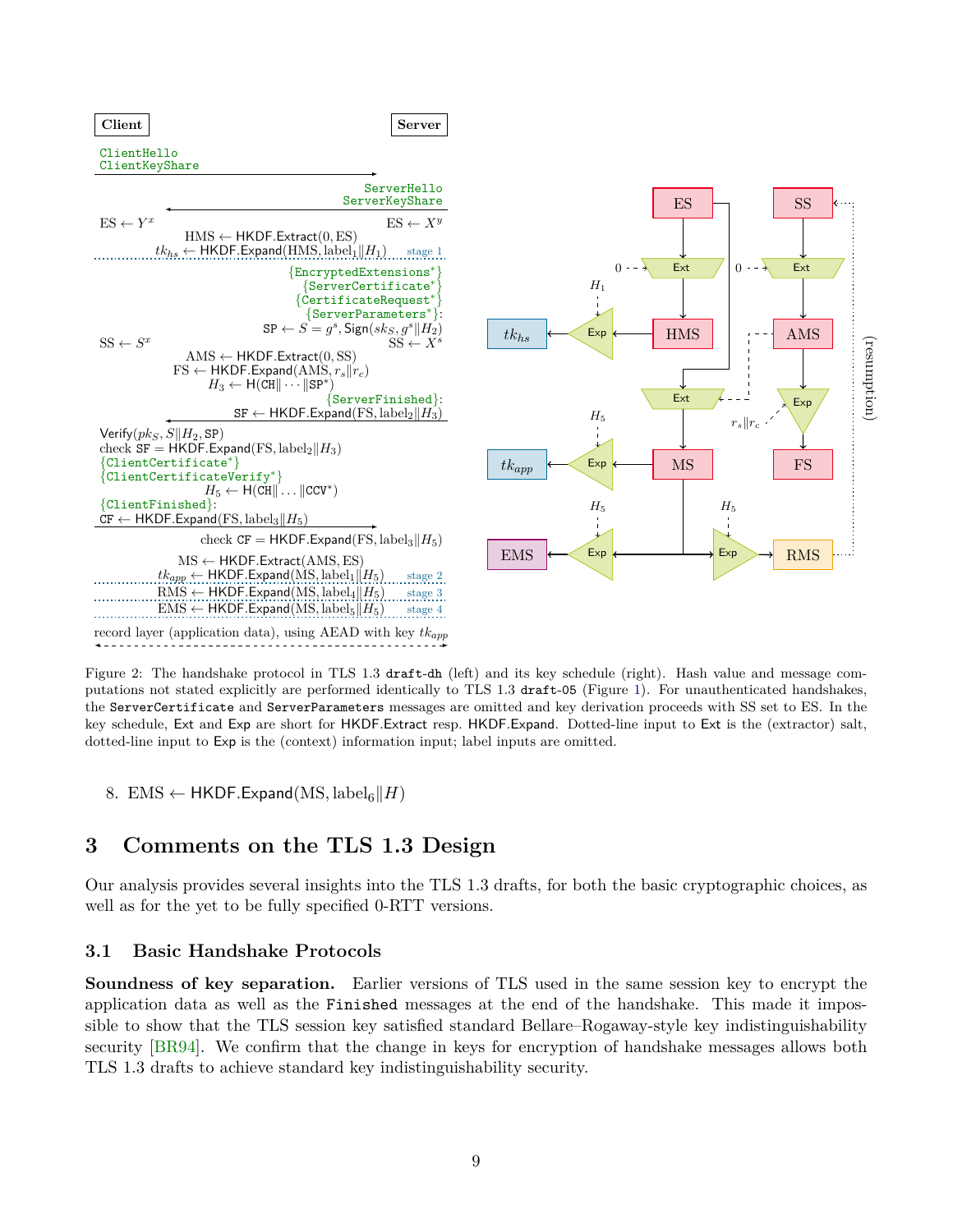<span id="page-9-0"></span>

Figure 3: Session resumption in TLS 1.3 draft-05 using the resumption master secret RMS as a pre-shared key (left) and its key schedule (right). In the key schedule, dotted-line input to PRF is the input value (omitting the label as additional input).

**Key independence.** Both TLS 1.3 drafts achieve key independence in the multi-stage security setting, which heavily strengthens their overall security. (Recall key independence is the property that one can reveal a session key without endangering the security of later-stage keys.) Beyond making it amenable to generic composition, key independence safeguards the usage of derived keys against inter-protocol effects of security breakdowns.

draft-dh takes a slightly more composable approach to keying material exporting than draft-05. In draft-dh, an exporter master secret EMS is derived from the master secret and then applications get exported keying material as PRF(EMS*,* label). In draft-05, applications get exported keying material directly as PRF(MS*,* label). Key independence in the draft-dh approach allows us to treat derivation of exported keying material as a separate symmetric protocol, whereas in draft-05 each exported key must be considered in the main analysis, so we argue the draft-dh approach of a separate exporter master secret is preferable.

**Signing the session hash.** In both TLS 1.3 drafts, authenticating parties (the server, and sometimes the client) sign (the hash of) all handshake messages up to when the signature is issued. This is different from TLS 1.2 and earlier, where the server's signature is only over the client and server random nonces and the server's ephemeral public key. The server signing the transcript facilitates our proofs of the protocol's authentication properties.

**Encryption of handshake messages.** Both TLS 1.3 drafts encrypt the second part of the handshake using the initial handshake traffic key *tkhs*, aiming to provide some form of privacy (against passive adversaries) for these messages, in particular for the server and client certificates. Our analysis shows that the handshake traffic key does indeed have security against passive adversaries and hence increases the handshake's privacy. The secrecy of the final session keys however does not rely on the handshake being encrypted and would remain secure even if was done in clear. Our analysis considers the encrypted case, showing that this encryption does not negatively affect the security goals.

**Finished messages.** The Finished messages in both drafts are computed by applying the PRF (or HKDF in draft-dh) to the (hash of the) handshake transcript. Interestingly, according to our proof the Finished messages do not contribute to the session key secrecy in the full handshake or the session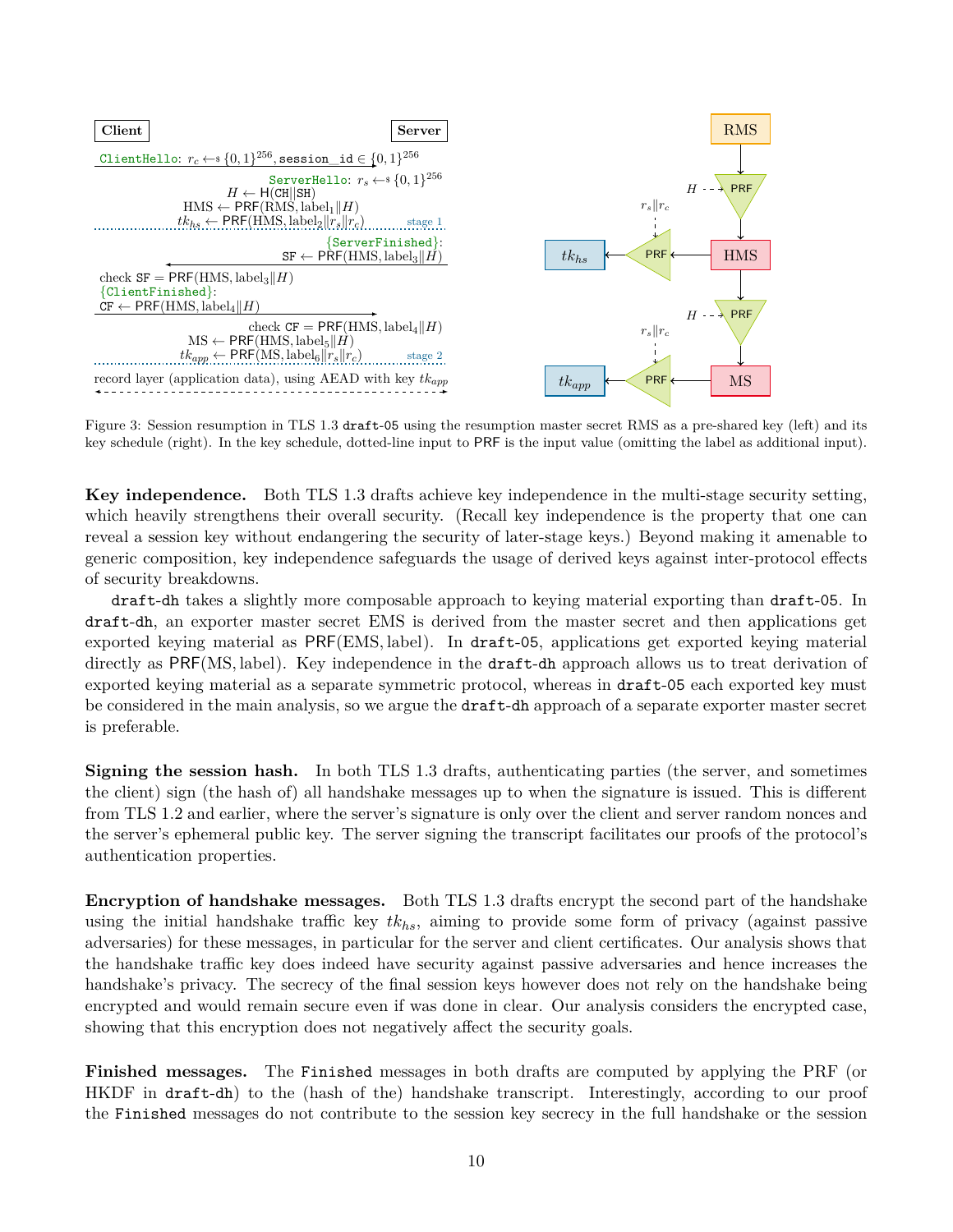<span id="page-10-1"></span>resumption handshake in the sense that the key exchange would be secure without these messages. This is mainly because the signatures already authenticate the transcripts. This contrasts with the case of RSA key transport in the TLS 1.2 full handshake: the analyses of both Krawczyk et al. [\[KPW13\]](#page-43-5) and Bhargavan et al.  $[BFK^+14]$  $[BFK^+14]$  note potential weaknesses or require stronger security assumptions if Finished messages are omitted. From an engineering perspective, the Finished messages can still be interpreted as providing some form of (explicit) session key confirmation, but is not cryptographically required to achieve key indistinguishability. In session resumption, the Finished messages give the only explicit authentication.

**Session hash in key derivation.** Both TLS 1.3 drafts include a hash of all messages exchanged so far in the derivation of all session keys and, in draft-05, also in deriving the master secrets. This session hash was introduced in response to the triple handshake attack  $[BDF+14]$  $[BDF+14]$  on TLS 1.2 and earlier, with the goal of ensuring that sessions with different session identifiers have different master secrets. In our security analysis of both full handshakes, the online signatures computed over the handshake messages already suffice to bind the exchanged messages to the authenticated parties and established keys, so including the session hash in the key derivations does not contribute to the session keys' secrecy. If keys are meant to be used as a channel identifier or for channel binding (with the purpose of leveraging the sesssion protection and authentication properties established by TLS in an application-layer protocol), including the session hash is appropriate. While the standardized tls-unique [\[AWZ10\]](#page-41-4) and proposed tls-unique-prf [\[Jos15\]](#page-43-10) TLS channel binding methods do not use keys directly for binding, the low cost of including the session hash seems worth it in case an application developer decides to use keying material directly for binding. Interestingly, in the draft-dh version, computing the master secret requires a semi-static secret and ephemerally-generated secret, but does not include the session hash. In draft-dh session resumption, there is no ephemeral shared secret and the master secret is computed as a series of HKDF*.*Extract computations over a 0-string using the resumption secret as the key. All sessions sharing the same resumption master secret then compute the same master secret. However, since key derivation still uses the session hash as context, keys are unique assuming uniqueness of protocol messages (assured, e.g., via unique nonces).

**Upstream hashing for signatures.** In signing the transcript for authentication, both draft-05 and draft-dh have the signer input the *hash* of the current transcript to the signing algorithm; if the signature algorithm is a hash-then-sign algorithm, it will then perform an additional hash. From a cryptographic point of view, it would be preferable to insert the full (unhashed) transcript and let the signing algorithm opaquely take care of processing this message. For engineering purposes, however, it may be amenable to hash the transcript iteratively, only storing the intermediate values instead of entire transcript. Furthermore, since the hashed transcript is likewise given to the key derivation function, storing the hash value may be also advantageous in this regard. In our security proof, this upstream hashing leads to an additional assumption about the collision resistance of the hash function (which would otherwise be taken care of by the signature scheme).

## <span id="page-10-0"></span>**3.2 0-RTT Handshake Mode**

One of the main design goals for TLS 1.3 [\[Int\]](#page-43-11) is to reduce handshake latency and in particular include a zero round-trip time (0-RTT) mode for handshakes with a previously seen server. While the mainline draft in version draft-05 [\[Res15a\]](#page-44-2) does not contain a specification for a 0-RTT handshake mode (yet), the forked draft-dh draft [\[Res15c\]](#page-44-3) provisions for a 0-RTT ("early application") traffic key in its handshake key schedule. However, also the draft-dh version (at the time of writing) lacks a detailed specification how 0-RTT data transfer will be implemented.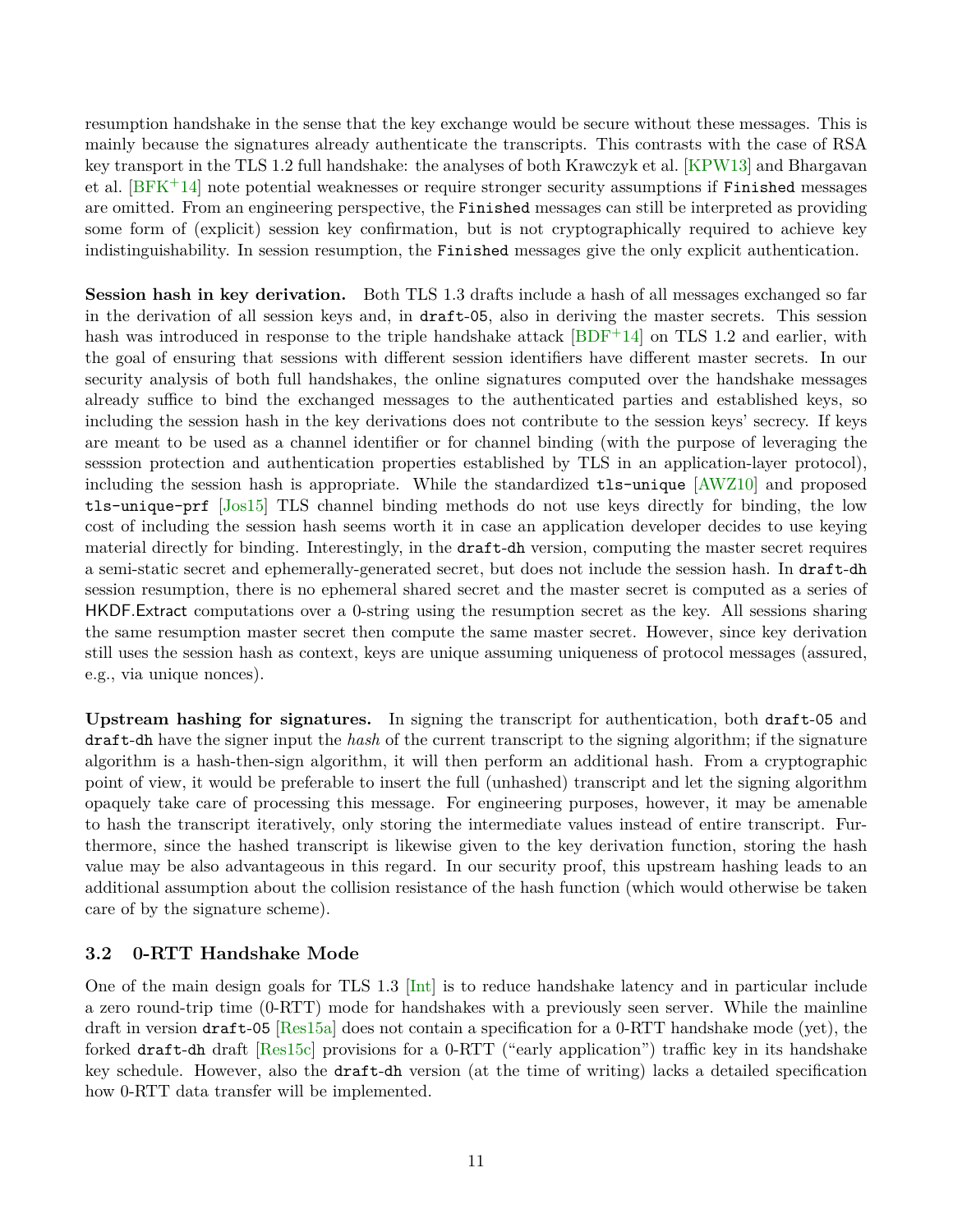<span id="page-11-3"></span>Most importantly, there is still an ongoing discussion on the IETF TLS working group mailing list<sup>[6](#page-11-2)</sup> about the handling (and potential prevention) of replay attacks, in which a man-in-the-middle attacker replays a client's ClientHello and ClientKeyShare messages in order to make the server derive the same (0-RTT) key twice. Replay attacks on 0-RTT keys (to which only the client contributes) can, in principle, only be prevented by requiring the server to keep a register of all client key shares (e.g., the nonces) seen and reject any connections reusing a key share.

This approach is most prominently employed in Google's QUIC protocol [\[Ros13,](#page-44-5) [LC13\]](#page-44-6), using time and server-specific nonce prefixes to render the nonce register manageable in storage. The current discussion on 0-RTT replay protection in TLS 1.3 however tends to refraining from the requirement of a globally and temporally consistent server state in order to make replays always detectable. This would then, in turn, require to give up the anti-replay protection for 0-RTT data sent over TLS, an option for which the consequences with respect to implementation and application interface are still being discussed.

Missing sufficient details on design and implementation of the envisioned 0-RTT key exchange mode and data transfer in TLS 1.3, we have to omit an analysis of this protocol aspect in this work. Nevertheless, we remark that allowing replay in deriving 0-RTT keys inherently conflicts with the classical notions of session partnering established in key exchange models. Exploring the security provided for 0-RTT keys when replay is explicitly possible in a key exchange protocol as well as analyzing the yet to be defined approach in TLS 1.3 hence remains as a task for future work.

Another point of consideration for 0-RTT would be the possibility of small-subgroup-style attacks on the semi-static Diffie–Hellman exponent *s*. By sending many different small-subgroup generators *X* to be used by the server to compute a shared 0-RTT, an attacker could observe handshake messages derived from  $X<sup>s</sup>$ . After observing a large enough number of samples, the attacker could compute *s* mod  $|\langle X \rangle|$  for many different  $|\langle X \rangle|$ , and then use the Chinese Remainder Theorem to hopefully recover *s*. For non–0-RTT draft-dh handshakes, the semi-static exponent *s* plays no role in our security analysis. However, this is expected to change for 0-RTT handshakes, where the semi-static secret will become relevant for security.

# <span id="page-11-0"></span>**4 Multi-Stage Key Exchange Model**

In this section we recap and extend the model for *multi-stage key exchange* by Fischlin and Günther [\[FG14\]](#page-43-4) based on the Bellare–Rogaway-style model of Brzuska et al. [\[BFWW11,](#page-42-2) [Brz13\]](#page-42-7).

## <span id="page-11-1"></span>**4.1 Outline of the Model for Multi-Stage Key Exchange**

Our model for multi-stage key exchange protocols follows the Bellare–Rogaway paradigm [\[BR94\]](#page-42-6). We assume that an adversary controls the network which connects multiple sessions of honest parties, enabling the adversary to modify, inject, or drop transmissions of these honest parties. This is captured via a NewSession (for starting a new session of an honest party) and a Send query (delivering some message to it). Since the goal is to ultimately provide secrecy of the various session keys, the adversary may pose Test queries for some stage to either receive the corresponding session key of that stage, or to get an independent random key instead. Since a session key may be used to derive the next one, we need to be careful when such a Test query is admissible.

Our model allows the adversary to learn certain secret inputs to the protocol execution, as well as outputs such as session keys; we do not allow the adversary to learn intermediate values from protocol execution, as we do not aim to capture implementation flaws within the protocol. The Corrupt query models leakage of long-term authentication keys. The Reveal query models leakage of session keys. For both of these, we must prohibit compromise of secrets that make it trivial to break the security property:

<span id="page-11-2"></span> $^6$ <https://www.ietf.org/mail-archive/web/tls/current/msg15594.html> and follow-up (March 2015)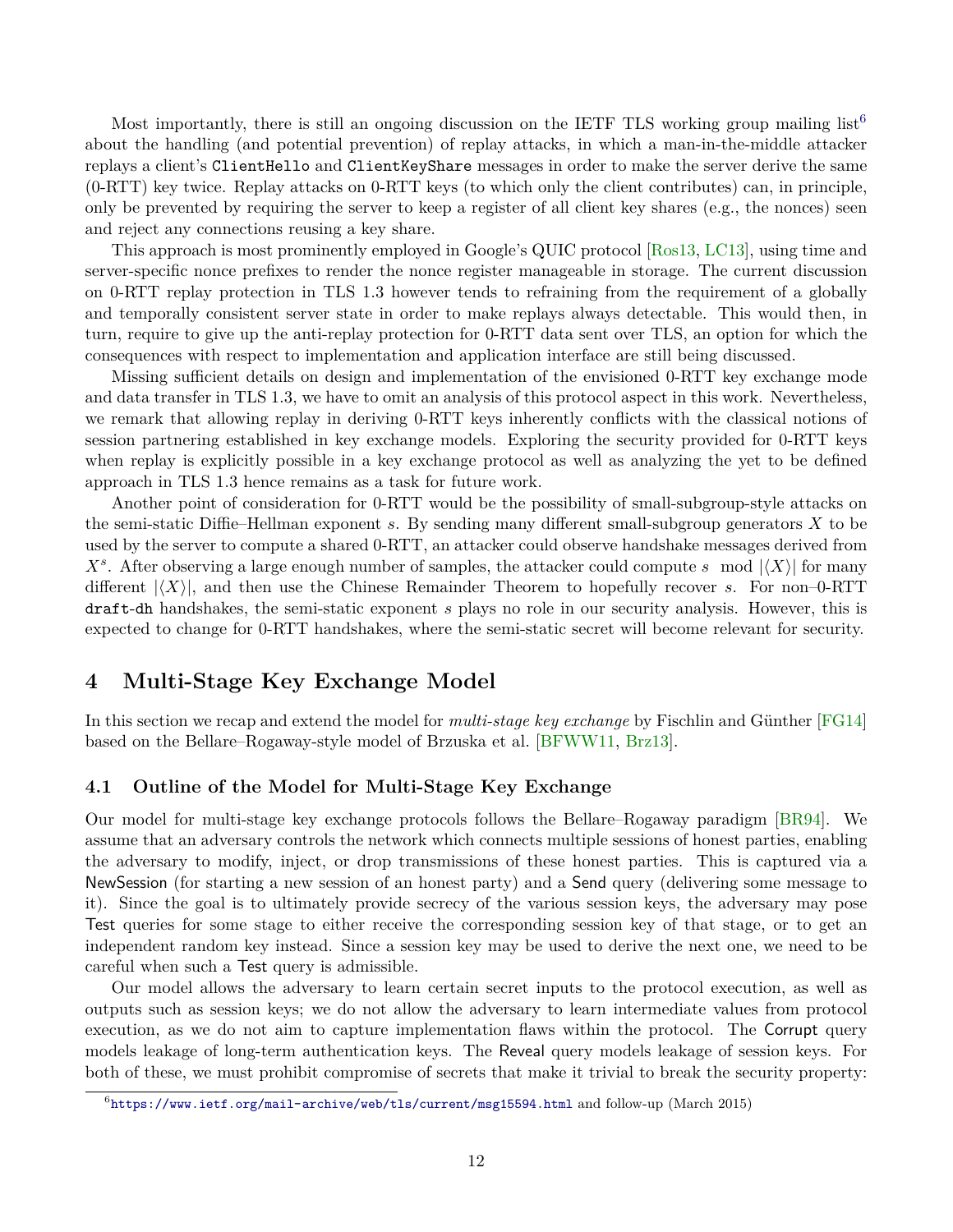<span id="page-12-0"></span>we do so by defining partners via session identifiers. In the multi-stage setting, each stage involves its own identifier. An important aspect for the Reveal query in the multi-stage setting concerns the security of future session keys of later stages, given that a session key of some stage is revealed. (Session-)key independence says that such leakage does not endanger future keys. Our model does not consider leakage of draft-dh's semi-static keys: since draft-dh does not actually include 0-RTT session keys, the leakage of semi-static secrets does not affect the security of the handshake. However, in a future protocol using semi-static secrets to derive 0-RTT session keys, security would depend on semi-static secrets and leakage would have to be modeled appropriately.

For TLS 1.3 some adaptations of the multi-stage model of Fischlin and Günther [\[FG14\]](#page-43-4) are necessary or beneficial. In order to cover the various authenticity properties of the TLS 1.3 handshake, we extend their model to encompass, besides mutually and unilaterally authenticated keys, also unauthenticated keys. One can imagine TLS 1.3 as being composed of various protocol versions which share joint steps, but are fundamentally different in terms of security. Namely, TLS 1.3 can be seen as a family of three protocols, one without any authentication, one for unilateral authentication (of the server), and another one for mutual authentication where both client and server authenticate. We capture this by allowing the adversary in the security model to determine the type of authentication, and thus the corresponding sub protocol, when initializing a session. We also capture keys and executions with increasing authenticity properties, starting with an unauthenticated session key and then establishing a unilaterally or mutually authenticated key. We also allow executions of different types to run *concurrently*, even within a single party.

We additionally allow the communication partner of a session to be unknown at the start of the protocol, i.e., we allow for "post-specified peers" as introduced by Canetti and Krawczyk [\[CK02\]](#page-42-8). In our model, this is captured by letting the adversary initialize a session with a wildcard '∗' as the intended communication partner and corresponds to the regular case in TLS 1.3 that parties discover their peer's identity during protocol execution when they receive their peer's certificate. Note that the common approach to authenticate clients by password-based login over the already established TLS connection is beyond the scope of this paper; from the perspective of our key exchange model, those are sessions where the client does *not* authenticate.

Another change concerns stronger key secrecy properties for sessions communicating with unauthenticated partners. For example, in TLS 1.3 a server can communicate with an unauthenticated client. Since the adversary could easily impersonate the unauthenticated client and thereby legitimately compute the shared session key, we cannot in general allow all server sessions with unauthenticated partners to be tested. However, if there is an *honest* unauthenticated client, then the key between these honest parties should still be secure, so we allow Test queries for sessions with unauthenticated partners *if an honest partner exists* (as done in [\[FG14\]](#page-43-4)).

This, though, turns out to be overly restrictive and less handy for our composition result. Intuitively, one should also allow to Test such a server session even if the adversary does not deliver the server's final message to the honest client session. Since the client at this point has already completed his contribution to the session key on the server side, this key should already be considered secure. We hence introduce the notion of *contributive identifiers*, identifying sessions of honest parties which are currently not partnered according to (full) session identifiers, but indicating that the key is entirely based on an honest peer's contribution. For soundness we assume that partnered sessions (having matching session identifiers) also agree on the contributive identifier. Both session identifiers and contributive identifiers are set primarily as administrative tokens by the key exchange protocol during the execution. In contrast to session identifiers, a contributive identifier can be updated several times instead of being set only once, e.g., to eventually match the session identifier. Guidance for how and when to set contributive identifiers can be obtained by considering composition: we will show that secure usage of an established session key in a subsequent symmetric protocol is possible whenever the parties honestly (or authentically) contributed to that key, i.e.,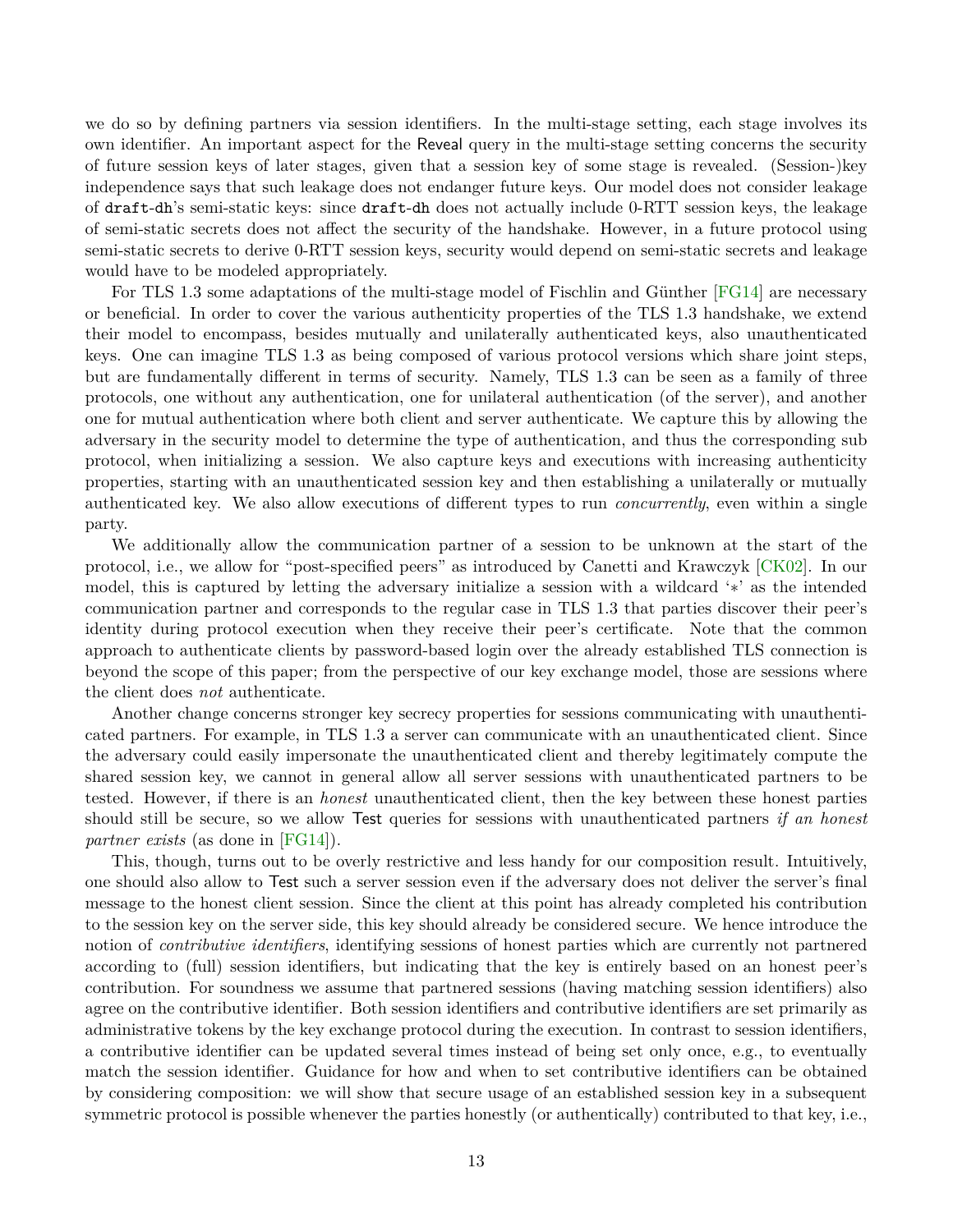<span id="page-13-3"></span>agree on the contributive identifiers. Contributive identifiers may be seen as the identifier-based analogue to prefix-matching definitions used in ACCE models [\[JKSS12\]](#page-43-2), allowing the adversary to issue Test queries to sessions that are non-trivial to break but normally force the adversary to lose the game.

## <span id="page-13-0"></span>**4.2 Preliminaries**

We denote by  $U$  the set of *identities* used to model the participants in the system, each identified by some  $U \in \mathcal{U}$  and associated with a certified long-term public key  $\mathsf{pk}_U$  and secret key  $\mathsf{sk}_U$ . Note that in addition to the long-term keys parties may also hold (uncertified) temporary ("semi-static" in draft-dh) key pairs for the 0-RTT protocol version, each identified by a key identifier kid. Sessions of a protocol are uniquely identified (on the administrative level of the model) using a *label* label ∈ LABELS =  $\mathcal{U} \times \mathcal{U} \times \mathbb{N}$ . where  $(U, V, k)$  indicates the *k*-th local session of identity *U* (the session *owner*) with *V* as the intended communication *partner*.

For each session, a tuple with the following information is maintained as an entry in the *session list* List<sub>S</sub>, where values in square brackets [] indicate the default/initial value. Some variables have values for each stage *i* ∈ {1, . . . , *M*}.<sup>[7](#page-13-2)</sup>

- label ∈ LABELS: the (administrative) session label
- $U \in \mathcal{U}$ : the session owner
- $V \in (\mathcal{U} \cup \{*\})$ : the intended communication partner, where the distinct wildcard symbol '\*' stands for "unknown identity" and can be set to a specific identity in U *once* by the protocol
- role ∈ {initiator*,*responder}: the session owner's role in this session
- auth ∈ AUTH ⊆ {unauth*,* unilateral*,* mutual} <sup>M</sup>: the aspired authentication type of each stage from the set of supported properties  $AUTH$ , where M is the maximum stageand  $\text{auth}_i$  indicates the authentication level in stage *i >* 0
- kid<sub>*U*</sub>: the key identifier for the temporary public/secret key pair (tpk, tsk) used by the session owner
- kid $V$ : the key identifier for the communication partner
- $st_{exec} \in (RUNNING \cup ACCEPTED \cup REJECTED):$  the state of execution  $[running_0],$  where  $RUNNING =$  $\{\mathsf{running}_i \mid i \in \mathbb{N}_0\}, \ \mathsf{ACCEPTED} = \{\mathsf{accepted}_i \mid i \in \mathbb{N}\}, \ \mathsf{REJECTED} = \{\mathsf{rejected}_i \mid i \in \mathbb{N}\}$
- stage  $\in \{0, \ldots, M\}$ : the current stage [0], where stage is incremented to *i* when st<sub>exec</sub> reaches accepted<sub>*i*</sub> resp. rejected*<sup>i</sup>*
- sid ∈  $({0, 1}^* \cup {\perp})^{\mathsf{M}}$ : sid<sub>*i*</sub> [⊥] indicates the session identifier in stage *i* > 0
- cid ∈ ({0*,* 1} <sup>∗</sup> ∪ {⊥}) <sup>M</sup>: cid*<sup>i</sup>* [⊥] indicates the contributive identifier in stage *i >* 0
- K ∈  $({0,1}^* \cup {\perp})^M$ : K<sub>i</sub>  $\perp$  indicates the established session key in stage  $i > 0$
- $st_{key} \in \{$  fresh, revealed $\}^M$ :  $st_{key,i}$  [fresh] indicates the state of the session key in stage  $i > 0$
- $\bullet$  tested  $\in$  {true, false}<sup>M</sup>: test indicator tested<sub>*i*</sub> [false], where true means that  $\mathsf{K}_i$  has been tested

By convention, if we add a partly specified tuple (label,  $U, V$ , role, auth, kid $_U$ , kid $_V$ ) to Lists, then the other tuple entries are set to their default value. As labels are unique, we write as a shorthand, e.g., label*.*sid for the element sid in the tuple with label label in Lists, and analogously for other entries.

## <span id="page-13-1"></span>**4.3 Authentication Types**

We distinguish between three different levels of authentication for the keys derived in a multi-stage key exchange protocol: *unauthenticated* stages and keys (which provides no authentication for either communication partner); *unilaterally authenticated* stages and keys (which authenticates one party, in our case the responder); and *mutually authenticated* stages and keys (which authenticates both communication partners). We let the adversary choose the authentication type for each session it creates.

<span id="page-13-2"></span><sup>7</sup>We fix a maximum stage M only for ease of notation. Note that M can be arbitrary large in order to cover protocols where the number of stages is not bounded a-priori.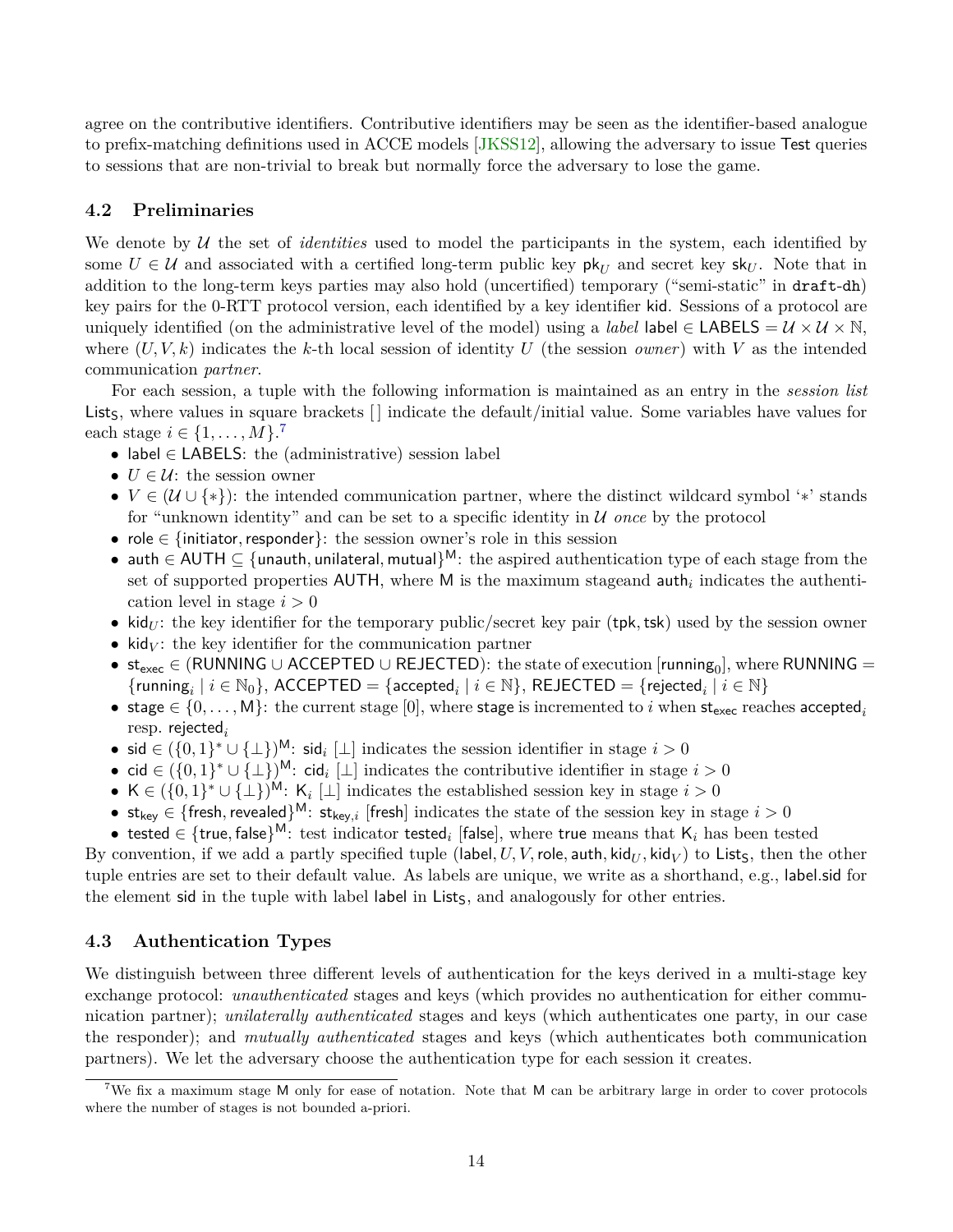<span id="page-14-1"></span>For stages with unilateral authentication, where only the responder authenticates, we consequently only aim for secrecy of the initiator's session key, or of the responder's key, if the initiator's contribution to the key is honest and the adversary merely observes the interaction. In the non-authenticated case we only ask for secrecy of those keys established through contributions of two honest parties. Since the adversary can trivially impersonate unauthenticated parties we cannot hope for key secrecy beyond that.

Formally, we capture the authenticity properties provided in a protocol by a set  $AUTH \subseteq \{$ unauth, unilateral, mutual}<sup>M</sup>, representing each protocol variant's authentication by a vector (auth<sub>1</sub>, ..., auth<sub>M</sub>) ∈ AUTH specifying for each stage  $i$  the protocol whether it is unauthenticated ( $\text{auth}_i = \text{unauth}$ ), unilaterally authenticated (auth<sub>i</sub> = unilateral), or mutually authenticated (auth<sub>i</sub> = mutual). We moreover treat all authenticity variants of a protocol concurrently in our model (and hence speak about *concurrent authentication properties*): we allow concurrent executions of the different key exchange sub protocols, simultaneously covering all potential unauthenticated, unilaterally authenticated, or mutually authenticated runs. Given that the authenticity of keys is a strictly non-decreasing property with progressing stage, we also use the following simpler notation:

- **no authentication**: the keys of all stages are *unauthenticated*.
- **stage-***k* **unilateral authentication**: the keys of stage *i* are *unauthenticated* for *i < k* and *unilaterally authenticated* for  $i \geq k$ .
- **stage-** $\ell$  **mutual authentication**: the keys of stage *i* are *unauthenticated* for  $i < \ell$  and *mutually authenticated* for  $i \geq \ell$ .
- **stage-***k* **unilateral stage-***`* **mutual authentication**: the keys of stage *i* are *unauthenticated* for  $i < k$ , *unilaterally authenticated* for  $k \leq i < \ell$ , and *mutually authenticated* for  $i \geq \ell$ .

For example, stage-2 unilateral authentication of a three-stage key exchange protocol (one variant in TLS 1.3 draft-05) indicates that the first key is unauthenticated and the keys in stages 2 and 3 are unilaterally (responder-only) authenticated, formally represented by auth = (unauth*,* unilateral*,* unilateral). In our model, we can hence, for any specific session, tell whether a certain stage is unauthenticated, unilaterally authenticated, or mutually authenticated (from that session's point of view).

### <span id="page-14-0"></span>**4.4 Adversary Model**

We consider a probabilistic polynomial-time (PPT) adversary  $A$  which controls the communication between all parties, enabling interception, injection, and dropping of messages. As in [\[FG14\]](#page-43-4) we distinguish different levels of the following three (orthogonal) security aspects of a multi-stage key exchange scheme: forward secrecy, authentication, and key dependence; the latter refers to whether the next session key relies on the confidentiality of the previous session key. Similarly to the different authentication types we also speak of *stage-k forward secrecy* if the protocol provides forward secrecy from the *k*-th stage onwards.

To capture admissible adversarial interactions it is convenient here to add a flag lost to the experiment which is initialized to false. This flag will later specify if the adversary loses due to trivial attacks, such as revealing the session key of a partner session to a tested session. In principle one could later check for such losing conditions when the adversary stops, but since some properties are time-critical one would need to re-capture the entire execution flow. Instead, we set the flag during the execution and oracle calls in some cases, but also check a-posteriori for other conditions.

The adversary interacts with the protocol via the following queries:

• NewTempKey(*U*): Generate a new temporary key pair (tpk*,*tsk), create and return a (unique) new identifier kid for it.

Note that we do not invalidate old key identifiers of the same identity *U* (as protocols would presumably do), but keep the model instead as general as possible at this point, especially since active protocol runs may still rely on previous temporary keys.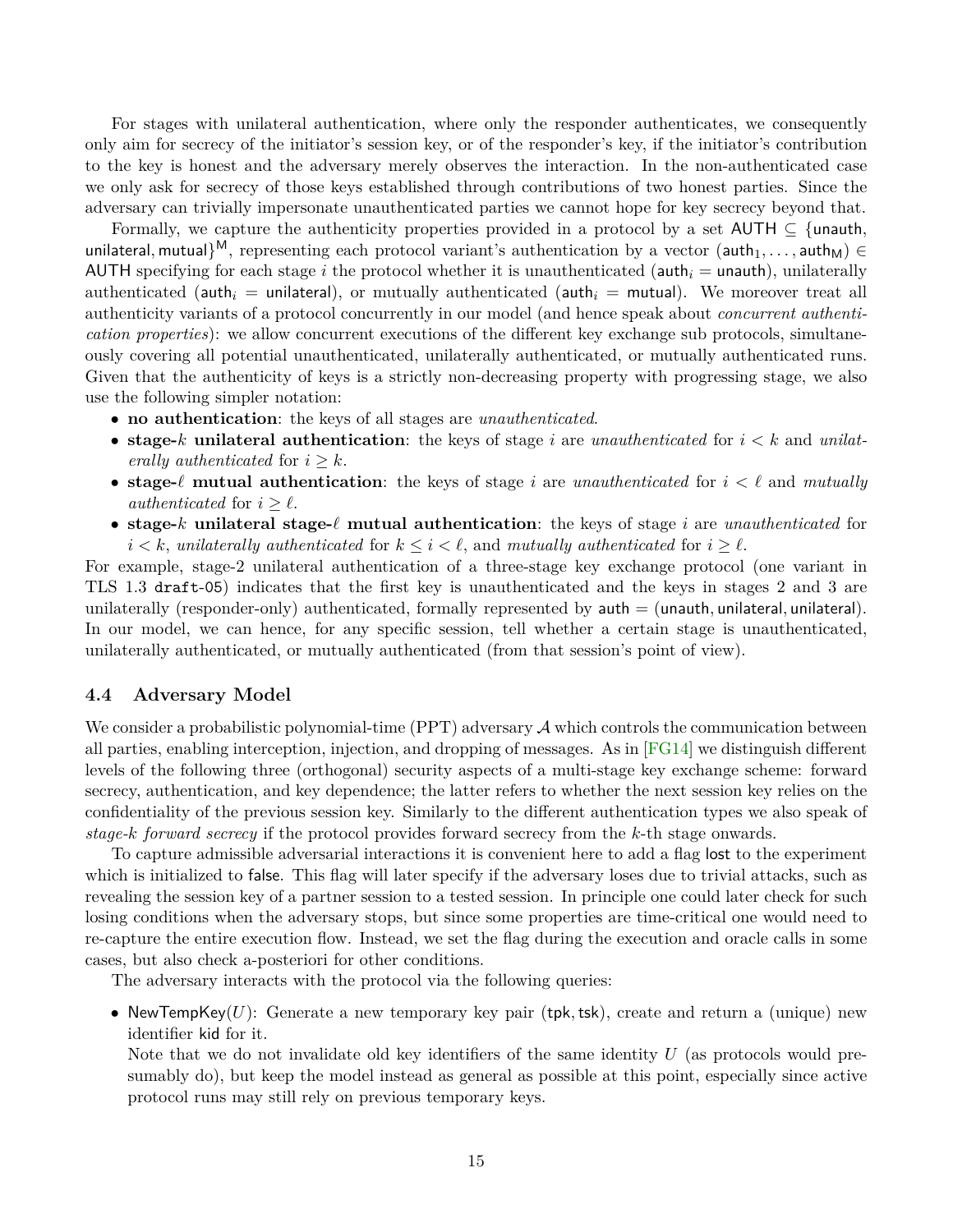• NewSession(*U, V,* role, auth, kid<sub>*U*</sub>, kid<sub>*V*</sub>): Creates a new session for participant identity *U* with role role and key identifier kid<sub>*U*</sub> having *V* with key identifier kid<sub>*V*</sub> as intended partner (potentially unspecified, indicated by  $V = \ast$ ) and aiming at authentication type **auth**.

If there is no temporary key with identifier kid<sub>*U*</sub> for user *U* or with identifier kid<sub>*V*</sub> for user *V*, return the error symbol ⊥. Otherwise, generate and return a (unique) new label label and add (label*, U, V,* role, auth, kid $_U$ , kid $_V$ ) to Lists.

• Send(label*, m*): Sends a message *m* to the session with label label.

If there is no tuple (label,  $U, V$ , role, auth, kid $_U$ , kid $_V$ , st<sub>exec</sub>, stage, sid, cid, K, st<sub>key</sub>, tested) in List<sub>S</sub>, return ⊥. Otherwise, run the protocol on behalf of *U* on message *m* and return the response and the updated state of execution  $st_{exec}$ . As a special case, if role = initiator and  $m = \text{init}$ , the protocol is initiated (without any input message).

If, during the protocol execution, the state of execution changes to accepted<sub>i</sub> for some  $i$ , the protocol execution is immediately suspended and  $\alpha$  accepted<sub>i</sub> is returned as result to the adversary. The adversary can later trigger the resumption of the protocol execution by issuing a special Send(label*,* continue) query. For such a query, the protocol continues as specified, with the party creating the next protocol message and handing it over to the adversary together with the resulting state of execution  $st_{\text{exec}}$ . We note that this is necessary to allow the adversary to test such a key, before it may be used immediately in the response and thus cannot be tested anymore for triviality reasons.

If the state of execution changes to  $\mathsf{st}_{\mathsf{exec}} = \mathsf{accepted}_i$  for some  $i$  and there is a tuple (label',  $V, U, \mathsf{role}',$  $\mathsf{auth}', \mathsf{kid}_V, \mathsf{kid}_U, \mathsf{st}'_\mathsf{exec}, \mathsf{stage}', \mathsf{sid}', \mathsf{cid}', \mathsf{K}', \mathsf{st}'_\mathsf{key}, \mathsf{tested}') \text{ in } \mathsf{List}_\mathsf{S} \text{ with } \mathsf{sid}_i = \mathsf{sid}'_i \text{ and } \mathsf{st}'_\mathsf{key,i} = \mathsf{revealed},$ then, for key-independence,  $st_{key,i}$  is set to revealed as well, whereas for key-dependent security, all  $\mathsf{st}_{\mathsf{key},i'}$  for  $i' \geq i$  are set to revealed. The former corresponds to the case that session keys of partnered sessions should be considered revealed as well, the latter implements that for key dependency all subsequent keys are potentially available to the adversary, too.

If the state of execution changes to  $\mathsf{st}_{\mathsf{exec}} = \mathsf{accepted}_i$  for some  $i$  and there is a tuple (label',  $V, U, \mathsf{role}',$  $\mathsf{auth}', \mathsf{kid}_V, \mathsf{kid}_U, \mathsf{st}'_\mathsf{exec}, \mathsf{stage}', \mathsf{sid}', \mathsf{cid}', \mathsf{K}', \mathsf{st}'_\mathsf{key}, \mathsf{tested}') \text{ in } \mathsf{List}_\mathsf{S} \text{ with } \mathsf{sid}_i \ = \ \mathsf{sid}'_i \text{ and } \mathsf{tested}'_i \ = \ \mathsf{true},$ then set label. $K_i \leftarrow$  label'. $K'_i$  and label.tested $_i \leftarrow$  true. This ensures that, if the partnered session has been tested before, this session's key  $\mathsf{K}_i$  is set consistently<sup>[8](#page-15-0)</sup> and subsequent Test queries for the session here are answered accordingly.

If the state of execution changes to  $st_{exec}$  = accepted<sub>*i*</sub> for some *i* and the intended communication partner *V* is corrupted, then set  $st_{key,i} \leftarrow$  revealed.

• Reveal(label,  $i$ ): Reveals label. $K_i$ , the session key of stage  $i$  in the session with label label.

If there is no tuple (label,  $U, V$ , role, auth, kid $_U$ , kid $_V$ , st<sub>exec</sub>, stage, sid, cid, K, st<sub>kev</sub>, tested) in List<sub>S</sub>, or  $i >$  stage, or tested<sub>i</sub> = true, then return  $\perp$ . Otherwise, set st<sub>key,i</sub> to revealed and provide the adversary with K*<sup>i</sup>* .

 $\rm{If~there~ is~ a~ tuple~ (label', *V, U, role', author, kid<sub>V</sub>, kid<sub>U</sub>, st<sub>exec</sub>, stage', sid', cid', K', st<sub>key</sub>, tested')~ in~ List<sub>S</sub>}*$ with  $\mathsf{sid}_i = \mathsf{sid}_i'$  and  $\mathsf{stage}' \geq i$ , then  $\mathsf{st}'_{\mathsf{key},i}$  is set to revealed as well. This means the *i*-th session keys of all partnered sessions (if established) are considered revealed too.

As above, in the case of key-dependent security, since future keys depend on the revealed key, we cannot ensure their security anymore (neither in this session in question, nor in partnered sessions). Therefore, if  $i =$  stage, set st<sub>key,j</sub> = revealed for all  $j > i$ , as they depend on the revealed key. For the same reason, if a partnered session label' with  $\mathsf{sid}_i = \mathsf{sid}_i'$  has  $\mathsf{stage}' = i$ , then set  $\mathsf{st}'_{\mathsf{key},j} = \mathsf{revealed}$ for all  $j > i$ . Note that if however stage'  $> i$ , then keys  $\mathsf{K}'_j$  for  $j > i$  derived in the partnered session

<span id="page-15-0"></span><sup>&</sup>lt;sup>8</sup>This implicitly assumes the following property of the later-defined Match security: Whenever two partnered sessions both accept a key in some stage, these keys will be equal.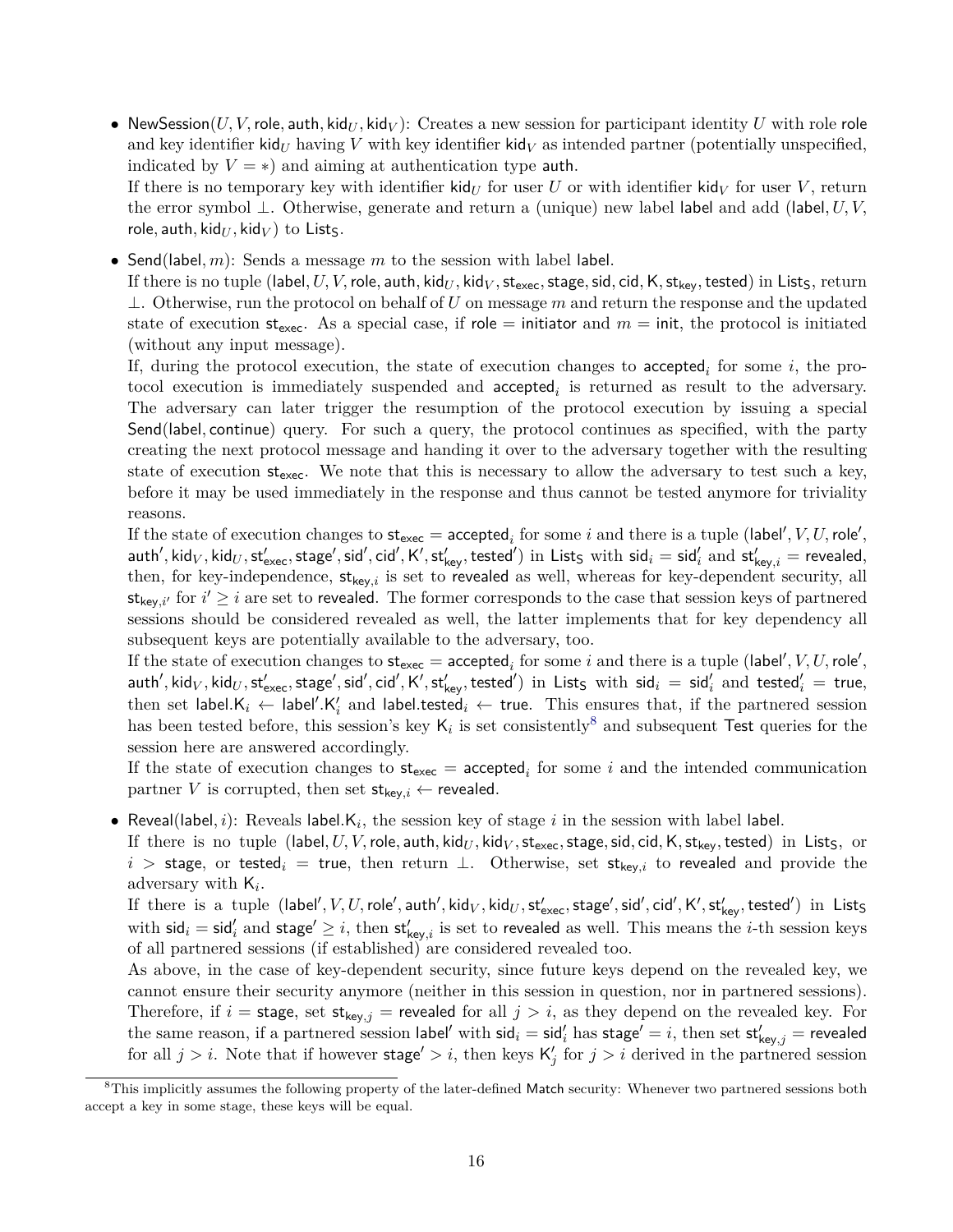<span id="page-16-1"></span>are not considered to be revealed by this query since they have been accepted previously, i.e., prior to K*<sup>i</sup>* being revealed in this query.

• Corrupt $(U)$ : Provide sk<sub>*U*</sub> to the adversary. No further queries are allowed to sessions owned by  $U$ . In the non-forward-secret case, for each session label owned by *U* and all  $i \in \{1, \ldots, M\}$ , set label.  $\mathsf{st}_{\mathsf{key},i}$ to revealed. In this case, all (previous and future) session keys are considered to be disclosed.

In the case of stage-*j* forward secrecy, label.  $\mathsf{st}_{\mathsf{kev},i}$  is set to revealed only if  $i < j$  or if  $i >$  stage. This means that session keys before the *j*-th stage (where forward secrecy kicks in) as well as keys that have not yet been established are potentially disclosed.

Independent of the forward secrecy aspect, in the case of key-dependent security, setting the relevant key states to revealed for some stage *i* is done by internally invoking Reveal(label*, i*), ignoring the response and also the restriction that a call with  $i >$  stage would immediately return  $\perp$ . This ensures that follow-up revocations of keys that depend on the revoked keys are carried out correctly.

• Test(label*, i*): Tests the session key of stage *i* in the session with label label. In the security game this oracle is given a uniformly random test bit  $b_{\text{test}}$  as state which is fixed throughout the game. If there is no tuple (label,  $U, V$ , role, auth, kid $_U$ , kid $_V$ , st<sub>exec</sub>, stage, sid, cid, K, st<sub>key</sub>, tested) in List<sub>S</sub> or if  $\mathsf{label} \mathsf{label}$ ,  $\mathsf{label}$ , return  $\bot$ . If there is a tuple (label $',V,U,\mathsf{role}',\mathsf{auth}',\mathsf{kid}_U,\mathsf{std}_U,\mathsf{st}'_\mathsf{exec},\mathsf{stage}',\mathsf{map}'$  $\mathsf{sid}', \mathsf{cid}', \mathsf{K}', \mathsf{st}'_{\mathsf{key}}, \mathsf{tested}')$  in List<sub>S</sub> with  $\mathsf{sid}_i = \mathsf{sid}'_i, \text{ but } \mathsf{st}'_{\mathsf{exec}} \neq \mathsf{accepted}_i, \text{ set the 'lost'} \mathsf{flag to lost} \leftarrow \mathsf{cost}$ true. This ensures that keys can only be tested if they have just been accepted but not used yet, including ensuring any partnered session that may have already established this key has not used it. If label.auth<sub>i</sub> = unauth or if label.auth<sub>i</sub> = unilateral and label.role = responder, but there is no tuple  $(\mathsf{label}', V, U, \mathsf{role}', \mathsf{auth}', \mathsf{kid}_V, \mathsf{kid}_U, \mathsf{st}'_\mathsf{exec}, \mathsf{stage}', \mathsf{sid}', \mathsf{cid}', \mathsf{K}', \mathsf{st}'_\mathsf{key}, \mathsf{tested}') \;\; (\text{for label} \neq \mathsf{label}') \;\; \text{in } \;\mathsf{List}_\mathsf{S}$ with  $\text{cid}_i = \text{cid}'_i$ , then set lost  $\leftarrow$  true. This ensures that having an honest contributive partner is a prerequisite for testing responder sessions in an unauthenticated or unilaterally authenticated stage and for testing an initiator session in an unauthenticated stage.<sup>[9](#page-16-0)</sup>

If label.tested $_i$  = true, return  $\mathsf{K}_i$ , ensuring that repeated queries will be answered consistently.

Otherwise, set label.tested<sub>*i*</sub> to true. If the test bit  $b_{test}$  is 0, sample label. $K_i \leftarrow \mathcal{D}$  at random from the session key distribution  $\mathcal{D}$ . This means that we substitute the session key by a random and independent key which is also used for future deployments *within* the key exchange protocol. Moreover, if  $\phi$  there is a tuple (label $',V,U,$  role $',$  auth $',$  kid $_V$ , kid $_U$ , st $'_{\rm exec}$ , stage $',$  sid $',$  cid $',$  K $',$  st $'_{\rm key},$  tested $')$  in List $_{\rm S}$  with  $\mathsf{sid}_i = \mathsf{sid}_i',$  also set label $'.\mathsf{K}_i' \leftarrow$  label. $\mathsf{K}_i$  and label $'.\mathsf{tested}_i' \leftarrow \mathsf{true}$  to ensure consistency in the special case that both label and label<sup>'</sup> are in state  $\operatorname{accepted}_i$  and, hence, either of them can be tested first. Return label*.*K*<sup>i</sup>* .

**Secret compromise paradigm.** We follow the paradigm of the Bellare–Rogaway model [\[BR94\]](#page-42-6), focusing on the leakage of long-term secret inputs and session key outputs of the key exchange, but not on internal values within the execution of a session. This contrasts to some extent with the model by Canetti and Krawczyk [\[CK01\]](#page-42-9) resp. LaMacchia et al. [\[LLM07\]](#page-44-7) which include a "session state reveal" resp. "ephemeral secret reveal" query that allows accessing internal variables of the session execution.

In the context of the TLS 1.3 drafts, this means we consider the leakage of:

- *long-term / static secret keys* (such as the signing key of the server or client): allowed since long-term values have the potential to be compromised, and necessary to model forward secrecy; modeled by the Corrupt query.
- *session keys* (such as  $tk_{hs}$ ,  $tk_{app}$ , RMS, and EMS): allowed since these are outputs of the session and are used outside the key exchange for encryption, later resumption, or exporting of keying material; modeled by the Reveal query.

<span id="page-16-0"></span><sup>&</sup>lt;sup>9</sup>Note that List<sub>S</sub> entries are only created for honest sessions, i.e., sessions generated by NewSession queries.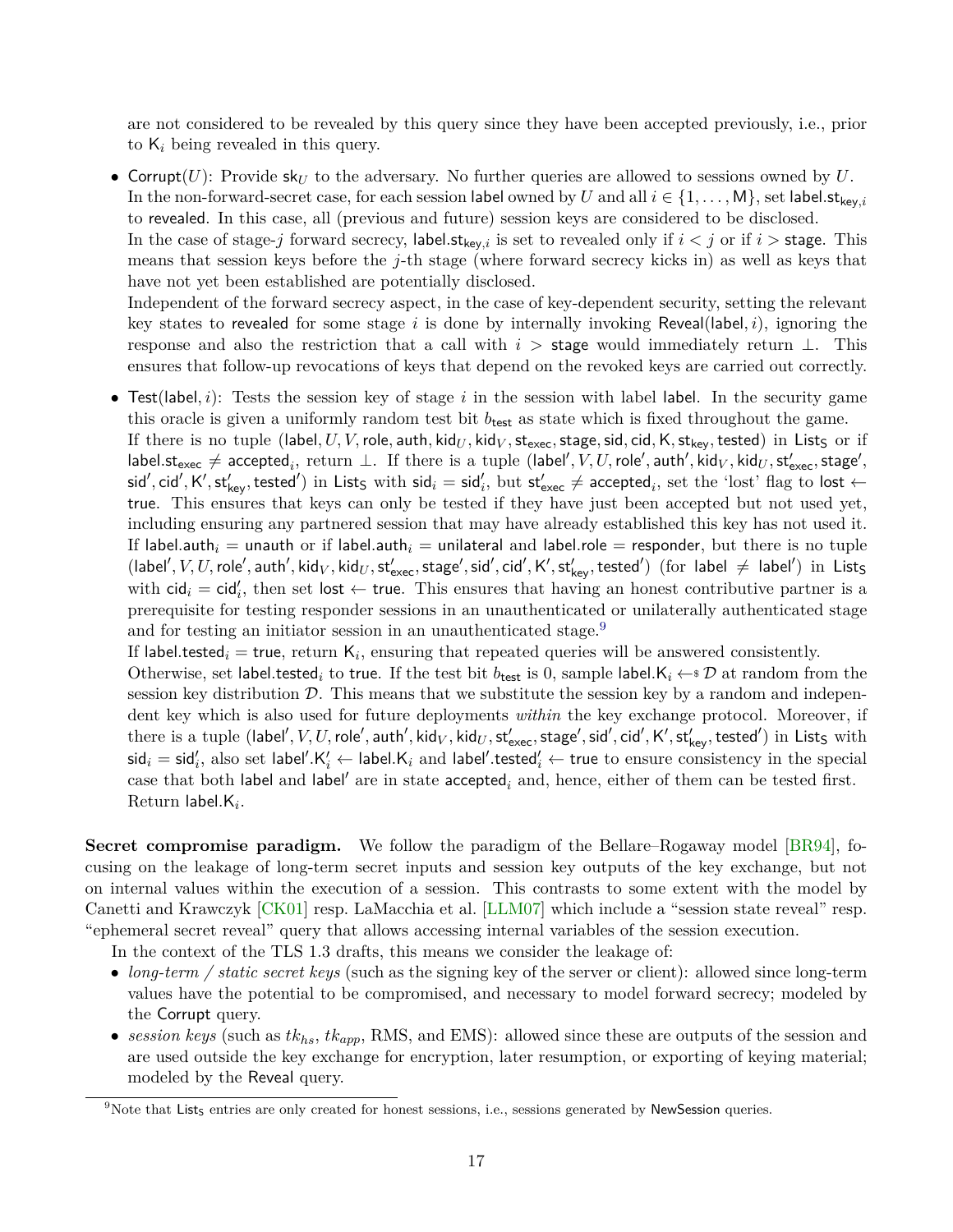<span id="page-17-2"></span>We do not permit the leakage of:

- *ephemeral secret keys* (such as the randomness in the signature algorithm or the Diffie–Hellman exponent): disallowed since TLS is not designed to be secure if these values are compromised.
- *internal values / session state* (such as ES, SS, master secrets): disallowed since TLS is not designed to be secure if these values are compromised.
- *semi-static secret keys* (such as *s* in draft-dh): disallowed in the model in this paper because the security of the full draft-dh handshake does not depend on the secrecy of *s*; however, an analysis of the 0-RTT handshake should include a consideration of the leakage of semi-static secret keys.

## <span id="page-17-0"></span>**4.5 Security of Multi-Stage Key Exchange Protocols**

The security properties for multi-stage key exchange protocols are split in two games, following Fischlin et al. [\[FG14\]](#page-43-4) and Brzuska et al. [\[BFWW11,](#page-42-2) [Brz13\]](#page-42-7). On the one hand, Match security ensures that the session identifiers sid effectively match the partnered sessions. On the other hand, Multi-Stage security ensures Bellare–Rogaway-like key secrecy.

#### <span id="page-17-1"></span>**4.5.1** Match **Security**

Our notion of Match security—extended beyond [\[FG14\]](#page-43-4) to cover different levels of key authenticity and soundness of the newly introduced contributive identifiers—ensures that the session identifiers sid effectively match the partnered sessions which must share the same view on their interaction in the sense that

- 1. sessions with the same session identifier for some stage hold the same key at that stage,
- 2. sessions with the same session identifier for some stage agree on that stage's authentication level,
- 3. sessions with the same session identifier for some stage share the same contributive identifier at that stage,
- 4. sessions are partnered with the intended (authenticated) participant,
- 5. session identifiers do not match across different stages, and
- 6. at most two sessions have the same session identifier at any stage.

The Match security game  $G_{\mathsf{KE},\mathcal{A}}^{\mathsf{Match}}$  thus is defined as follows.

**Def inition 4.1** (Match security)**.** *Let* KE *be a key exchange protocol and* A *a PPT adversary interacting* with KE via the queries defined in Section [4.4](#page-14-0) in the following game  $G_{\text{KE},\mathcal{A}}^{\text{Match}}$ .

- **Setup.** The challenger generates long-term public/private-key pairs for each participant  $U \in \mathcal{U}$ .
- **Query.** *The adversary* A *receives the generated public keys and has access to the queries* NewSession*,* Send*,* NewTempKey*,* Reveal*, and* Corrupt*.*

**Stop.** *At some point, the adversary stops with no output.*

We say that A wins the game, denoted by  $G_{\text{KE},\mathcal{A}}^{\text{Match}} = 1$ , if at least one of the following conditions hold:

- 1. There exist two distinct labels label, label' such that label.sid<sub>i</sub> = label'.sid<sub>i</sub>  $\neq \bot$  for some stage  $i \in$  $\{1,\ldots,M\}$ , label.st<sub>exec</sub>  $\neq$  rejected<sub>*i*</sub>, and label'.st<sub>exec</sub>  $\neq$  rejected<sub>*i*</sub>, but label.K<sub>i</sub>  $\neq$  label'.K<sub>i</sub>. (Different *session keys in some stage of partnered sessions.)*
- 2. There exist two distinct labels label, label' such that label.sid<sub>i</sub> = label'.sid<sub>i</sub>  $\neq \bot$  *for some stage*  $i \in$  $\{1,\ldots,M\}$ , but label.auth<sub>i</sub>  $\neq$  label'.auth<sub>i</sub>. (Different authentication types in some stage of partnered *sessions.)*
- 3. There exist two distinct labels label, label' such that label.sid<sub>i</sub> = label'.sid<sub>i</sub>  $\neq \bot$  for some stage  $i \in$  $\{1,\ldots,M\}$ , but label.cid $_i \neq$  label'.cid $_i$  or label.cid $_i =$  label'.cid $_i = \bot$ . *(Different or unset contributive identifiers in some stage of partnered sessions.)*
- 4. *There exist two distinct labels* label, label' such that label.sid<sub>i</sub> = label'.sid<sub>i</sub>  $\neq \bot$  *for some stage*  $i \in$  $\{1,\ldots,M\}$ , label.auth $_i =$  label'.auth $_i \in \{$ unilateral, mutual $\}$ , label.role = initiator, and label'.role =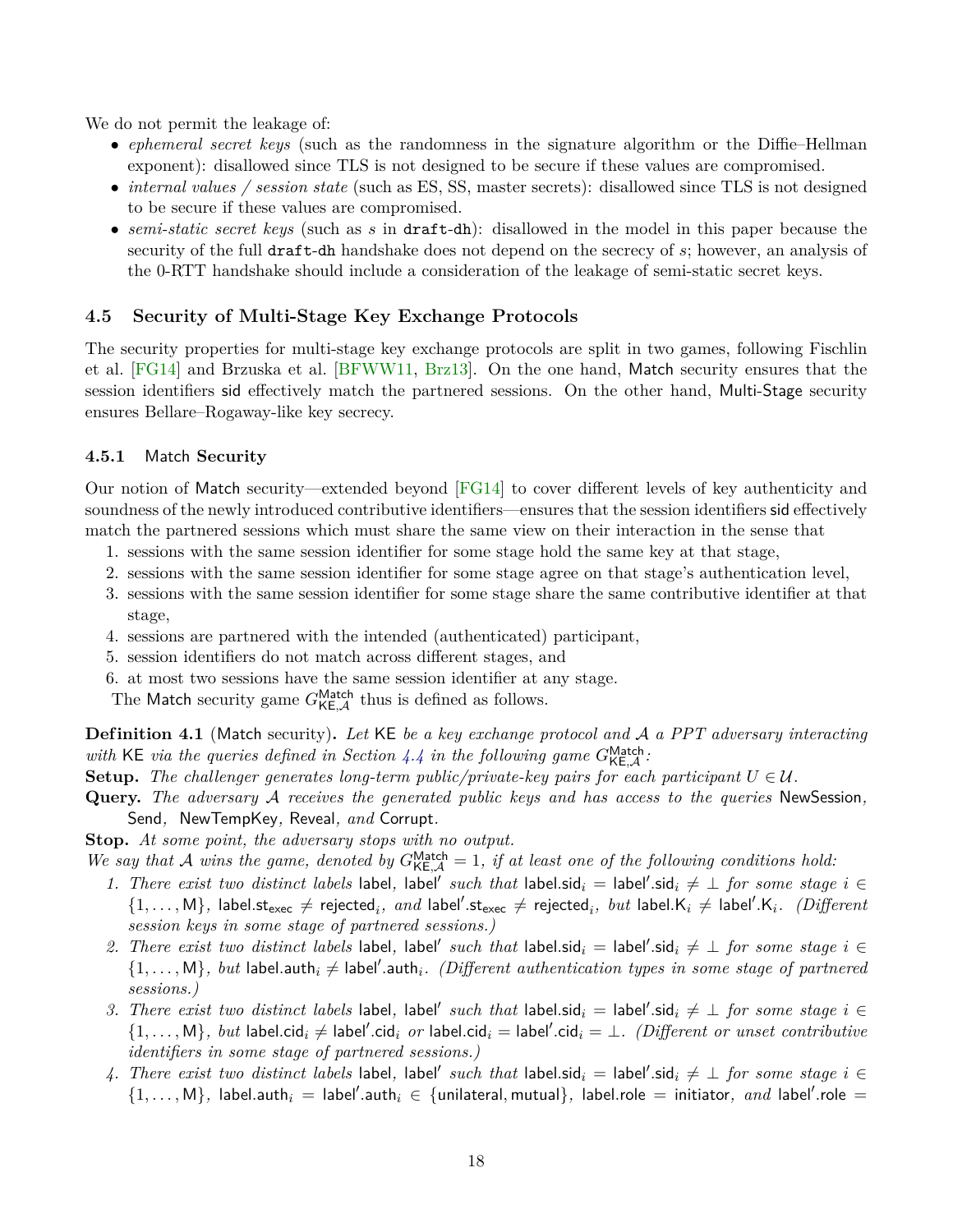<span id="page-18-2"></span> $\mathsf{respectively,}~but~\mathsf{label}.U \,\neq\, \mathsf{label}.U~~or~(only~\mathit{if}~\mathsf{label}.\mathsf{auth}_i~=~\mathsf{mutual})~\mathsf{label}.U \,\neq\, \mathsf{label}'.V.$   $\quad$ *intended authenticated partner.)*

- 5. There exist two (not necessarily distinct) labels label, label' such that label.sid<sub>i</sub> = label'.sid<sub>j</sub>  $\neq \perp$  for *some stages*  $i, j \in \{1, \ldots, M\}$  *with*  $i \neq j$ *. (Different stages share the same session identifier.)*
- 6. There exist three distinct labels label, label', label'' such that label.sid<sub>i</sub> = label'.sid<sub>i</sub> = label''.sid<sub>i</sub>  $\neq \bot$ *for some stage*  $i \in \{1, \ldots, M\}$ . (More than two sessions share the same session identifier.)

*We say* KE *is* Match-secure *if for all PPT adversaries* A *the following advantage function is negligible in the security parameter:*

$$
\mathsf{Adv}_{\mathsf{KE}, \mathcal{A}}^{\mathsf{Match}} := \Pr \left[ G_{\mathsf{KE}, \mathcal{A}}^{\mathsf{Match}} = 1 \right].
$$

#### <span id="page-18-0"></span>**4.5.2** Multi**-**Stage **Security**

The security game  $G_{\mathsf{KE},\mathcal{A}}^{\mathsf{Multi\text{-}Stage},\mathcal{D}}$  defines Bellare–Rogaway-like key secrecy in the multi-stage setting as follows.

<span id="page-18-3"></span>**Def inition 4.2** (Multi-Stage security)**.** *Let* KE *be a key exchange protocol with key distribution* D *and authenticity properties* AUTH*, and* A *a PPT adversary interacting with* KE *via the queries defined in Section* [4.4](#page-14-0) within the following game  $G_{\mathsf{KE},\mathcal{A}}^{\mathsf{Multi-Stage},\mathcal{D}}$ :

- **Setup.** The challenger generates long-term public/private-key pairs for each participant  $U \in \mathcal{U}$ , chooses *the test bit*  $b_{\text{test}} \leftarrow s \{0, 1\}$  *at random, and sets* lost  $\leftarrow$  false.
- **Query.** *The adversary* A *receives the generated public keys and has access to the queries* NewSession*,* Send*,* NewTempKey*,* Reveal*,* Corrupt*, and* Test*. Note that such queries may set* lost *to* true*.*
- **Guess.** *At some point,* A *stops and outputs a guess b.*
- **Finalize.** The challenger sets the 'lost' flag to  $\vert \text{ost} \rangle$  true if there exist two (not necessarily distinct) labels  $\{a,b,c\}$  and some stage  $i \in \{1,\ldots,M\}$  such that  $\mathsf{label}$ .sid $_i = \mathsf{label}$ .sid $_i$ ,  $\mathsf{label}$ .st<sub>key,</sub> $i = \mathsf{reweighted}$ , and label'.tested<sub>i</sub> = true. (Adversary has tested and revealed the key in a single session or in two *partnered sessions.)*

We say that A wins the game, denoted by  $G_{\text{KE},\mathcal{A}}^{\text{Multi-Stage},\mathcal{D}} = 1$ , if  $b = b_{\text{test}}$  and  $\text{lost} = \text{false}$ . Note that the *winning conditions are independent of key dependency, forward secrecy, and authentication properties of* KE*, as those are directly integrated in the affected (*Reveal *and* Corrupt*) queries and the finalization step of the game; for example,* Corrupt *is defined differently for non-forward-secrecy versus stage-j forward secrecy.*

*We say* KE *is* Multi-Stage-secure *in a key-dependent resp. key-independent and non-forward-secret resp. stage-j-forward-secret manner with concurrent authentication types* AUTH *if* KE *is* Match*-secure and for all PPT adversaries* A *the following advantage function is negligible in the security parameter:*

$$
\mathsf{Adv}_{\mathsf{KE}, \mathcal{A}}^{\mathsf{Multi\text{-}Stage}, \mathcal{D}} := \Pr\left[G_{\mathsf{KE}, \mathcal{A}}^{\mathsf{Multi\text{-}Stage}, \mathcal{D}} = 1\right] - \frac{1}{2}.
$$

## <span id="page-18-1"></span>**5 Security of the draft-05 Handshake**

We can now analyze the handshake as specified in TLS 1.3 draft-05 [\[Res15a\]](#page-44-2).

First, we define the session identifiers for the two stages deriving the handshake traffic key *tkhs* and the application traffic key *tkapp* to be the unencrypted messages sent and received excluding the finished messages:

```
sid1 = (ClientHello, ClientKeyShare, ServerHello, ServerKeyShare) and
sid2 = (ClientHello, ClientKeyShare, ServerHello, ServerKeyShare, EncryptedExtensions∗
,
       ServerCertificate∗
, CertificateRequest∗
, ServerCertificateVerify∗
,
       ClientCertificate∗
, ClientCertificateVerify∗
).
```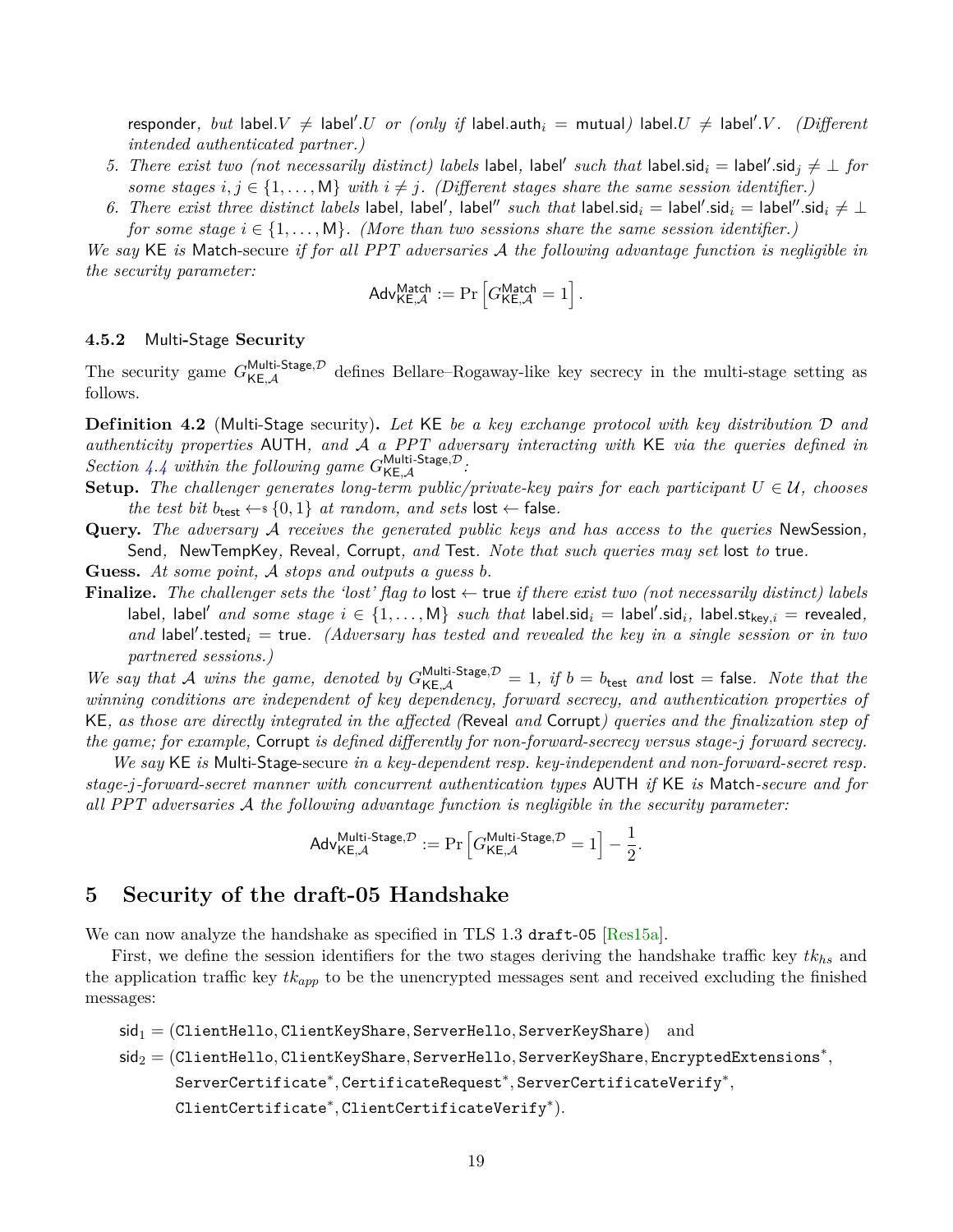Here, starred (\*) components are not present in all authentication modes. We moreover capture the derivation of the resumption premaster secret RMS in a further stage 3 for which we define the session identifier to be  $\mathsf{sid}_3 = (\mathsf{sid}_2, \text{``RMS''}).$ 

We stress that defining session identifiers over the *unencrypted* messages is necessary to obtain keyindependent Multi-Stage security. Otherwise, we would need to either resort to key dependence, or guarantee that an adversary is not able to re-encrypt a sent message into a different ciphertext even if it knows the handshake traffic key *tkhs* used (due to a Reveal query)—a property generally not to be expected from a (potentially randomized) encryption scheme.

Concerning the contributive identifiers, we let the client (resp. server) on sending (resp. receiving) the ClientHello and ClientKeyShare messages set  $cid_1 = (CH, CKS)$  and subsequently, on receiving (resp. sending) the ServerHello and ServerKeyShare messages, extend it to  $\text{cid}_1 = (\text{CH}, \text{CKS}, \text{SH}, \text{SKS})$ . The other contributive identifiers are set to  $\text{cid}_2 = \text{sid}_2$  and  $\text{cid}_3 = \text{sid}_3$  by each party on sending its respective Finished message.

As draft-05's handshake does not involve semi-static keys (other than the parties' long-term keys) shared between multiple sessions, there are no temporary keys in the notation of our model. We can hence ignore NewTempKey queries in the following analysis.

<span id="page-19-0"></span>**Theorem 5.1** (Match security of draft-05)**.** *The* draft-05 *full handshake is* Match*-secure: for any efficient adversary* A *we have*

$$
\mathsf{Adv}_{\mathsf{draff}\text{-}\mathsf{05},\mathcal{A}}^{\mathsf{Match}} \leq n_s^2 \cdot 1/q \cdot 2^{-|none|},
$$

*where*  $n_s$  *is the maximum number of sessions, q is the group order, and*  $|none| = 256$  *is the bit-length of the nonces.*

Match security follows from the way the session identifiers are chosen (to include all unencrypted messages), in particular guaranteeing that partnered sessions derive the same key, authenticity, and contributive identifiers. The given security bound takes into account the probability that two honest session choose the same nonce and group element.

*Proof.* We need to show the six properties of Match security.

- 1. *Sessions with the same session identifier for some stage hold the same session key.*
	- For the first stage this follows as the session identifier contains the parties' Diffie–Hellman contributions  $g^x$  and  $g^y$ , which uniquely identify the Diffie–Hellman key, as well as all data entering the key derivation step. Hence, equal session identifiers imply that both parties compute the same handshake master secret and the same session key on the first stage. For the second and third stage note that the identifier  $\text{sid}_2$  (and hence also  $\text{sid}_3$ ) contains the full  $\text{sid}_1$ , implying that the parties have also computed the same handshake master secret. Since the key derivation for the stages 2 and 3 is only based on this secret value and data from  $\text{sid}_2$ , it follows that the session keys must be equal, too.
- 2. *Sessions with the same session identifier for some stage agree on the authenticity of the stage.* Observe that, for the first stage, the only admissible authenticity by design of TLS 1.3 is  $\text{auth}_1 =$ unauth on which, hence, all sessions will agree. For the other stages, the exchanged messages (except for the finished messages) contained in the session identifier  $\text{sid}_2$  (and hence also  $\text{sid}_3$ ) uniquely determines the authenticity property for these stages. More precisely, according to the protocol specification, both sessions will agree on  $sig_2 = (ClientHello, ClientKeyShare, ServerHello,$ ServerKeyShare*,* EncryptedExtensions<sup>∗</sup> ) (where EncryptedExtensions<sup>∗</sup> is optional) if and only if both have auth<sub>2</sub> = unauth. If sid<sub>2</sub> additionally contains ServerCertificate and ServerCertificateVerify, they agree on  $\text{auth}_2 = \text{unilateral}$ . If it moreover contains CertificateRequest, ClientCertificate, and ClientCertificateVerify, the sessions agree on mutual authentication. Moreover,  $\text{auth}_2 =$ auth<sub>3</sub> always holds hence same identifiers also imply agreement on authenticity.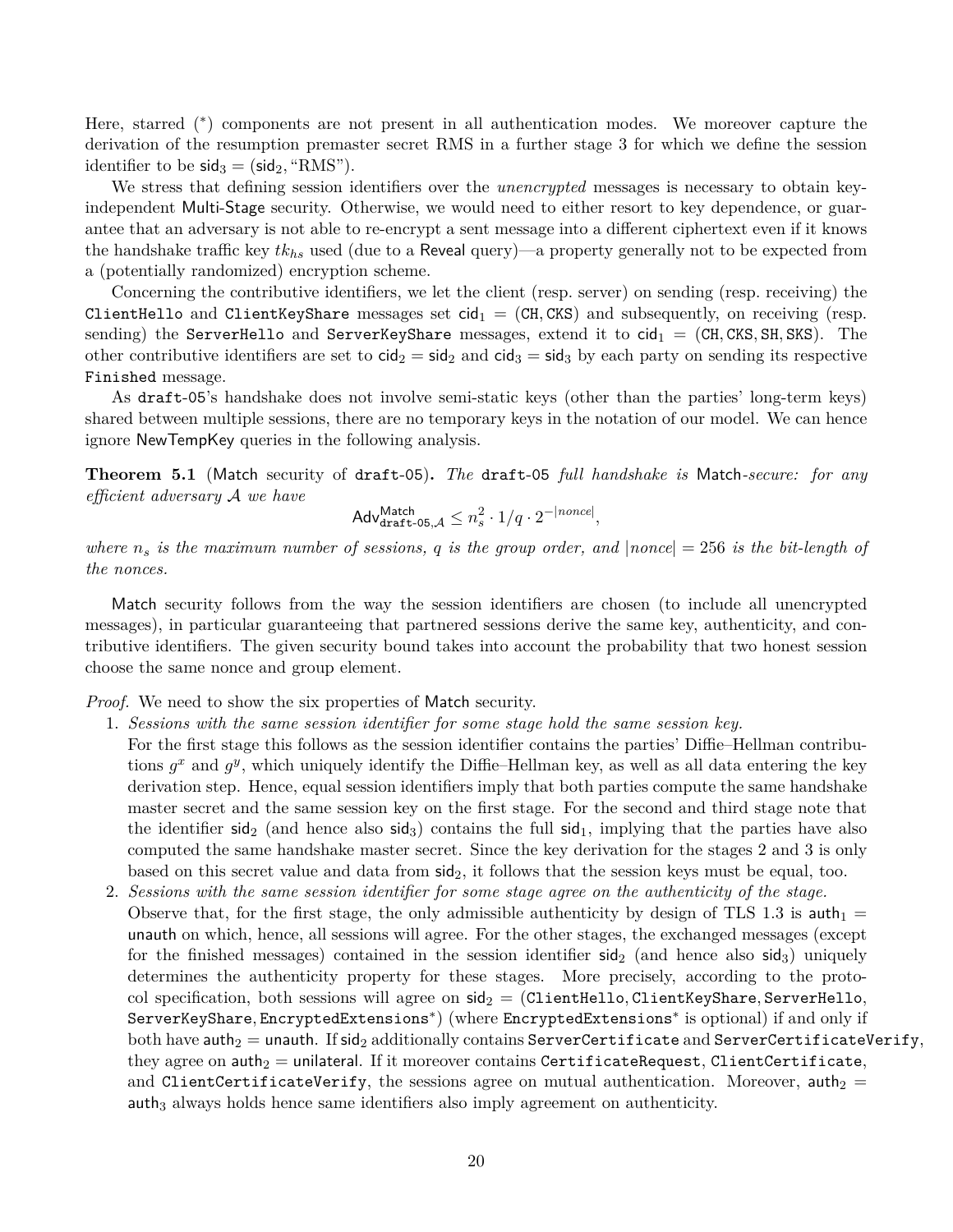- 3. *Sessions with the same session identifier for some stage share the same contributive identifier.* This holds since the contributive identifier value is final once the session identifier is set.
- 4. *Sessions are partnered with the intended partner.*
- First of all observe that this case only applies to unilaterally or mutually authenticated stages, hence the stages 2 and 3 only. In TLS 1.3, the client obtains the server's identity within the ServerCertificate message and vice versa the server obtains the client's identity (in case of mutual authentication) within the ClientCertificate message. Moreover, honest clients and servers will not send a certificate attesting an identity different from their own. Hence, as both messages are contained in the session identifiers of stages 2 and 3 (in the respective authentication mode), agreement on  $\operatorname{sid}_2$  implies agreement on the respective partner's identity.
- 5. *Session identifiers are distinct for different stages.* This holds trivially as session identifiers monotonically grow with each stage.
- 6. *At most two sessions have the same session identifier at any stage.*
- Observe that the group element for the Diffie–Hellman key, as well as a random nonce, of both the initiator and the responder enter the session identifiers. Therefore, in order to have a threefold collision among session identifiers of honest parties, the third session would need to pick the same group element and nonce as one of the other two sessions. The probability that there exists such a collision can hence be bounded from above by  $n_s^2 \cdot 1/q \cdot 2^{-|nonce|}$  where  $n_s$  is the maximum number of sessions,  $q$  is the group order, and  $|none| = 256$  the nonces' bit-length.  $\Box$

<span id="page-20-0"></span>**Theorem 5.2** (Multi-Stage security of draft-05)**.** *The* draft-05 *full handshake is* Multi*-*Stage*-secure in a key-independent and stage-1-forward-secret manner with concurrent authentication properties* AUTH = {(unauth*,* unauth*,* unauth)*,*(unauth*,* unilateral*,* unilateral)*,*(unauth*,* mutual*,* mutual)} *(i.e., no authentication, stage-*2 *unilateral authentication, and stage-*2 *mutual authentication). Formally, for any efficient adversary* A *against the* Multi-Stage *security there exist efficient algorithms*  $B_1, \ldots, B_7$  *such that* 

$$
\begin{aligned} \mathsf{Adv}_{\mathsf{draff}\text{-}\mathsf{05},\mathcal{A}}^{\mathsf{Multi\text{-}Stage},\mathcal{D}} &\leq 3n_s\cdot \bigg( \mathsf{Adv}_{\mathsf{H},\mathcal{B}_1}^{\mathsf{COLL}} + n_u\cdot \mathsf{Adv}_{\mathsf{Sig},\mathcal{B}_2}^{\mathsf{EUF}\text{-}\mathsf{CMA}} \\ &+ \mathsf{Adv}_{\mathsf{H},\mathcal{B}_3}^{\mathsf{COLL}} + n_u\cdot \mathsf{Adv}_{\mathsf{Sig},\mathcal{B}_4}^{\mathsf{EUF}\text{-}\mathsf{CMA}} \\ &+ n_s\cdot \left( \mathsf{Adv}_{\mathsf{PRF},\mathbb{G},\mathcal{B}_5}^{\mathsf{PRF}\text{-}\mathsf{QDH}} + \mathsf{Adv}_{\mathsf{PRF},\mathcal{B}_6}^{\mathsf{PRF}\text{-}\mathsf{sec}} + \mathsf{Adv}_{\mathsf{PRF},\mathcal{B}_7}^{\mathsf{PRF}\text{-}\mathsf{sec}} \right) \bigg), \end{aligned}
$$

*where n<sup>s</sup> is the maximum number of sessions and n<sup>u</sup> is the maximum number of users.*

If we charge the running time of the original security game to  $A$ , then the running times of algorithms  $B_1, \ldots, B_7$  are essentially identical to the one of A. This holds as these adversaries merely simulate  $A$ 's original attack with some additional administrative steps.

*Proof.* First, we consider the case that the adversary makes a single Test query only. This reduces its advantage, according to a hybrid argument constructing out of  $A$  with multiple Test queries to an adversary B with a single Test query, by a factor at most  $1/3n_s$  as there are three stages in each of the  $n_s$  sessions.<sup>[10](#page-20-1)</sup> The main problem we have to deal with is that the session identifiers  $\text{sid}_2$  for the second stages (and hence also sid<sub>3</sub>) are not available in clear, but are partly encrypted. This impedes the consistent simulation for  $\beta$ in terms of identical answers for partnered sessions. Note, however, that we can recover the identifier if we have the first-stage session key, namely, the handshake traffic key. Session-key independence and further arguments about avoiding losing conditions allow us to reveal this key without endangering security of the second- and third-stage key. We provide the hybrid details in Appendix [A.](#page-44-0)

<span id="page-20-1"></span><sup>&</sup>lt;sup>10</sup>We can assume w.l.o.g. that  $A$  issues Test queries for a key only after that key was accepted.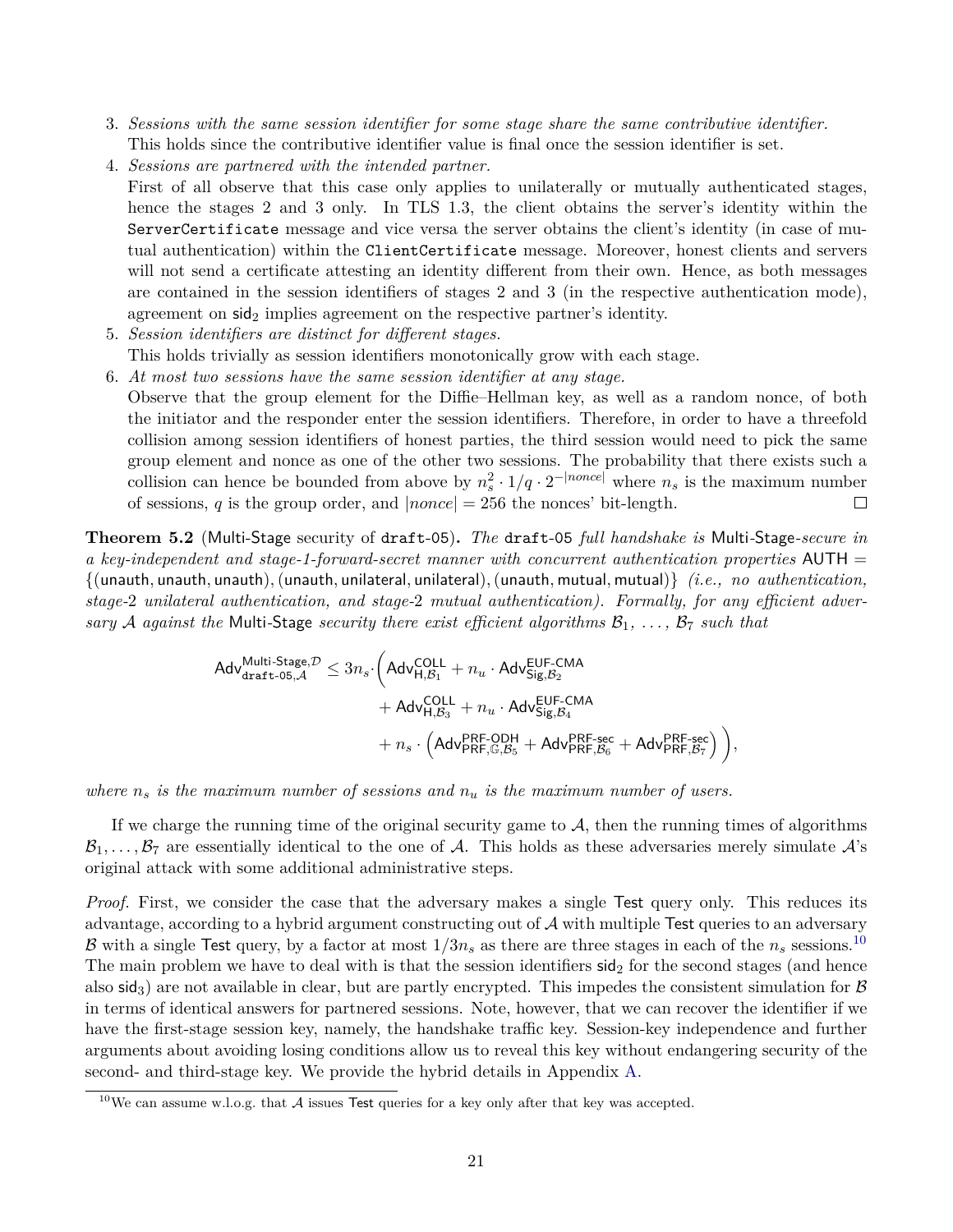From now on, we can speak about *the* session label tested at stage *i*. Furthermore the hybrid argument also provides the number of the test session and therefore label, so we can assume that we know label in advance.

Our subsequent security analysis separately considers the three (disjoint) cases that

- A. the adversary tests a client session without honest contributive partner in the first stage(i.e., label.role = initiator for the test session label and there exists no label'  $\neq$  label with label.cid<sub>1</sub> = label'.cid<sub>1</sub>),
- B. the adversary tests a server session without honest contributive partner in the first stage(i.e., label.role = responder and there exists no label'  $\neq$  label with label.cid<sub>1</sub>  $=$  label'.cid<sub>1</sub>), and
- C. the tested session has an honest contributive partner in stage 1(i.e., there exists label' with label.cid<sub>1</sub> =  $label'.cid_1).$

This allows us to bound the advantage as

$$
\begin{aligned} \mathsf{Adv}_{\texttt{draff-05}, \mathcal{A}}^{\text{Multi-Stage}, \mathcal{D}} &\leq 3n_s \cdot \bigg( \mathsf{Adv}_{\texttt{draff-05}, \mathcal{A}}^{\text{1-Multi-Stage, client without partner}} \\ &+ \mathsf{Adv}_{\texttt{draff-05}, \mathcal{A}}^{\text{1-Multi-Stage, server without partner}} \\ &+ \mathsf{Adv}_{\texttt{draff-05}, \mathcal{A}}^{\text{1-Multi-Stage, test with partner}} \bigg). \end{aligned}
$$

## **Case A. Test Client without Partner**

We first consider the case that the tested session is a client (initiator) session without honest contributive partner in the first stage. Since in the moment a client session can first be tested (i.e., on acceptance of the first key) cid<sub>1</sub> equals  $sid_1$ , we know that label also has no session partner in stage 1 (i.e., there is no other  $\lambda$ label' with label.sid<sub>1</sub> = label'.sid<sub>1</sub>). Having an honest partner in the second (or later) stage implies having also one in the first stage (as all messages in sid<sub>1</sub> are also contained in  $cid_2 = sid_2$  and  $cid_3 = sid_3$ ), hence the tested session must actually be without honest partner in all stages. Observe that, by the model conditions and  $\text{sid}_1$  being set on the client side at the point where  $\mathsf{K}_1$  is accepted, the adversary cannot win in this case if the tested key is unauthenticated, hence we can assume that the key is responder-authenticated (i.e., label.auth<sub>i</sub> ∈ {unilateral, mutual}). This allows us to focus on Test queries in the stages 2 and 3 according to the authentication properties AUTH provided.

We proceed in the following sequence of games. Starting from the original Multi-Stage game, we bound the advantage difference of adversary  $\mathcal A$  between any two games by complexity-theoretic assumptions until we reach a game where the advantage of  $A$  is at most 0.

**Game A.0.** This initial game equals the Multi-Stage game with a single Test query where the adversary is, by our assumption, restricted to test a client (initiator) session without honest contributive partner in the first stage. Therefore,

$$
\mathsf{Adv}_{\mathsf{dratt-05,} \mathcal{A}}^{G_{A.0}} = \mathsf{Adv}_{\mathsf{dratt-05,} \mathcal{A}}^{1\text{-}Multi\text{-} \mathsf{Stage}, \mathsf{client} \text{ without partner}}.
$$

<span id="page-21-0"></span>Game A.1. In this game, we let the challenger abort the game if any two honest sessions compute the same hash value for different inputs in any evaluation of the hash function H.

Let abort<sub>H</sub> denote the event that the challenger aborts in this case. We can bound the probability  $Pr[$ abort<sub>H</sub>] by the advantage  $\text{Adv}_{H,\mathcal{B}_1}^{\text{COLL}}$  of an adversary  $\mathcal{B}_1$  against the collision resistance of the hash function H. To this extent,  $\mathcal{B}_1$  acts as the challenger in Game [A.1,](#page-21-0) using its description of H to compute hash values, and running adversary A as a subroutine. If the event abort<sub>H</sub> occurs,  $\mathcal{B}_1$  outputs the two distinct input values to H resulting in the same hash value as a collision.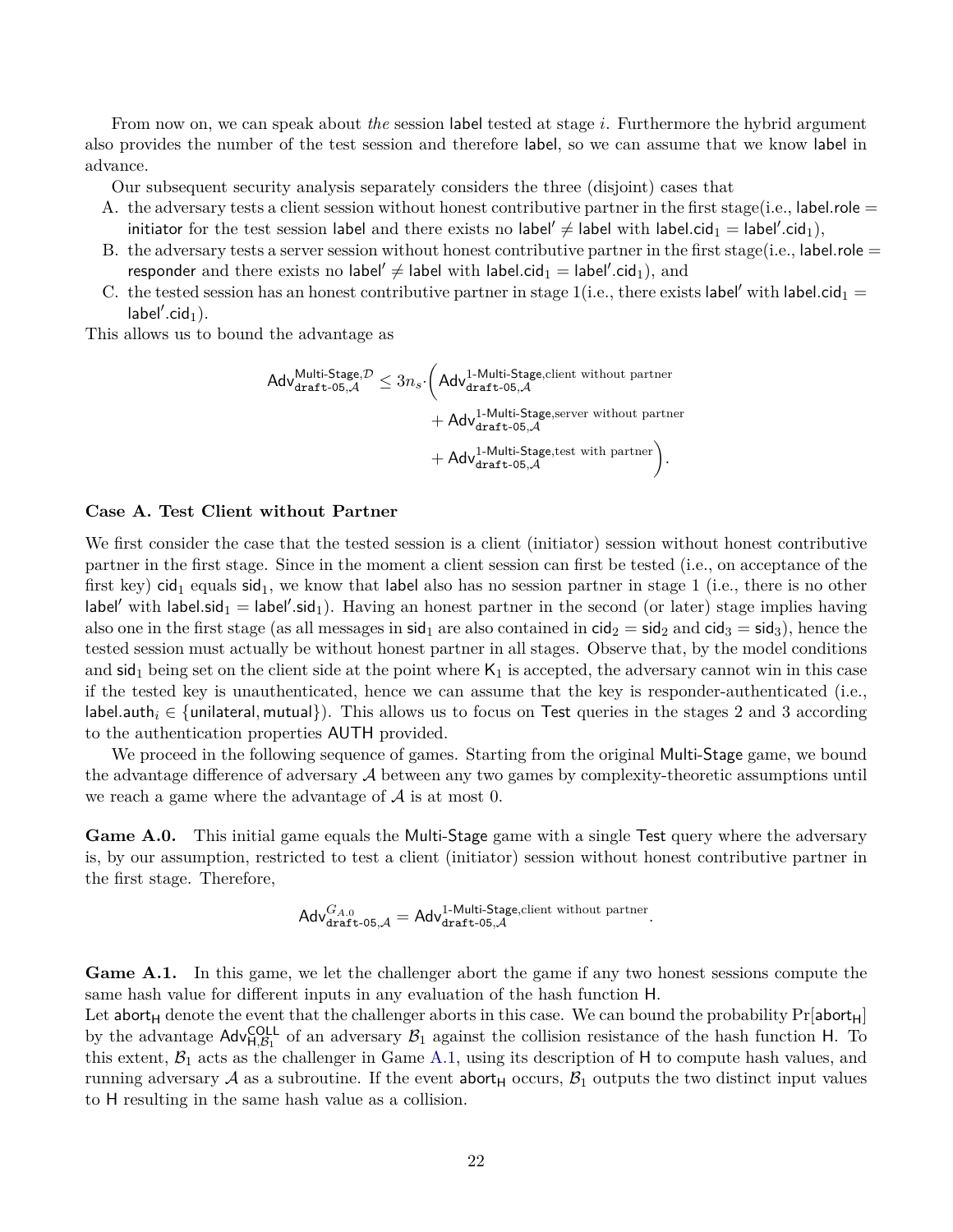Note that  $\mathcal{B}_1$  perfectly emulates the attack of A according to  $G_{A,0}$  up to the point till a hash collision occurs. As  $\mathcal{B}_1$  wins if abort<sub>H</sub> is triggered, we have that  $Pr[\text{abort}_H] \leq \text{Adv}_{H,\mathcal{B}_1}^{\text{COLL}}$  and thus

$$
\mathsf{Adv}_{\mathsf{draff}\text{-}\mathsf{05},\mathcal{A}}^{G_{A.0}} \leq \mathsf{Adv}_{\mathsf{draff}\text{-}\mathsf{05},\mathcal{A}}^{G_{A.1}} + \mathsf{Adv}_{\mathsf{H},\mathcal{B}_1}^{\mathsf{COLL}}.
$$

<span id="page-22-1"></span>Game A.2. In this game, we let the challenger abort if the tested client session receives, within the ServerCertificateVerify message, a valid signature under the public key  $pk<sub>U</sub>$  of some user  $U \in \mathcal{U}$  such that the hash value has *not* been signed by any of the honest sessions.

Let abort<sub>Sig</sub> denote the event that the challenger aborts in this case. We bound the probability  $Pr[abort_{Sig}]$ of its occurrence by the advantage of an adversary  $\mathcal{B}_2$  against the EUF-CMA security of the signature scheme Sig, denoted Adv<sup>EUF-CMA</sup>. In the reduction,  $B_2$  first guesses a user  $U \in \mathcal{U}$  which it associates with the challenge public key *pk*<sup>∗</sup> in the EUF-CMA game, then generates all long-term key pairs for the other users  $U' \in \mathcal{U} \setminus \{U\}$  and runs the Multi-Stage game  $G_{A,1}$  for  $\mathcal{A}$ , including potentially an abort due to hash collisions. For any signature to generate for user *U* in honest sessions for a hash value,  $\mathcal{B}_2$  calls its signing oracle about the hash value. When  $\text{abort}_{Sig}$  is triggered,  $\mathcal{B}_2$  outputs the signature the tested client received together with the hash value as a forgery.<sup>[11](#page-22-0)</sup>

Since every honest session has a different session identifier than the tested client in the first stage (as the latter has no partnered session in this stage), no honest party will seek to sign the transcript value, expected by the tested client. Moreover, by the modification in Game [A.1,](#page-21-0) there is no collision between any two honest evaluations of the hash function, so in particular there is none for the hash value computed by the tested client, implying that the hash value in question has not been signed by an honest party before. If  $\mathcal{B}_2$  correctly guessed the user under whose public key the obtained signature verifies, that signature output by  $\mathcal{B}_2$  is a valid forgery in the sense that its message was never queried to the EUF-CMA oracle before. Hence,  $B_2$  wins if abort<sub>Sig</sub> occurs and it has guessed the correct user amongst the set of (at most)  $n_u$  users and we have that  $Pr[\text{abort}_{\text{Sig}}] \leq n_u \cdot \text{Adv}_{\text{Sig}, \mathcal{B}_2}^{\text{EUF-CMA}}$  and thus

$$
\mathsf{Adv}_{\mathsf{dratt-05}, \mathcal{A}}^{G_{A.1}} \leq \mathsf{Adv}_{\mathsf{dratt-05}, \mathcal{A}}^{G_{A.2}} + n_u \cdot \mathsf{Adv}_{\mathsf{Sig}, \mathcal{B}_2}^{\mathsf{EUF-CMA}}.
$$

Finally, if Game [A.2](#page-22-1) does not abort, we are assured that an honest session outputs the signature obtained by the tested client session within the ServerCertificateVerify message. The signature is computed over  $H(CH, CKS, SH, SKS, EE^*, SCRT, CR^*)$ , i.e., in particular contains all messages in sid<sub>1</sub>. Hence, the tested client and the (distinct) honest session outputting the signature agree on  $sid<sub>1</sub>$ , so also on cid<sub>1</sub>, and are hence (contributively) partnered in the first stage.

The adversary A therefore cannot test a client (initiator) session without honest first-stage partner in Game [A.2,](#page-22-1) resulting in the test bit  $b_{\text{test}}$  being unknown to A and hence

$$
\mathsf{Adv}_{\mathsf{draff}\text{-}\mathsf{05},\mathcal{A}}^{G_{A.2}} \leq 0.
$$

#### **Case B. Test Server without Partner**

We next consider the case that a server (responder) session is tested without honest contributive partner in stage 1. Again, this also implies that there is no honest partner in any of the other stages and, moreover, that also no other session shares the contributive identifiers for stages 2 and 3 as they include the full first-stage session identifier and thus also  $\text{cid}_1$ . By definition, the adversary in this case cannot win if the tested key is not mutually authenticated, hence we can assume it is, i.e., label.auth $i =$  mutual.

<span id="page-22-0"></span> $11$ Note that, although the ServerCertificateVerify message containing the signature is sent encrypted, the honest tested client is simulated by  $\mathcal{B}_2$  and hence  $\mathcal{B}_2$  can in particular decrypt this message.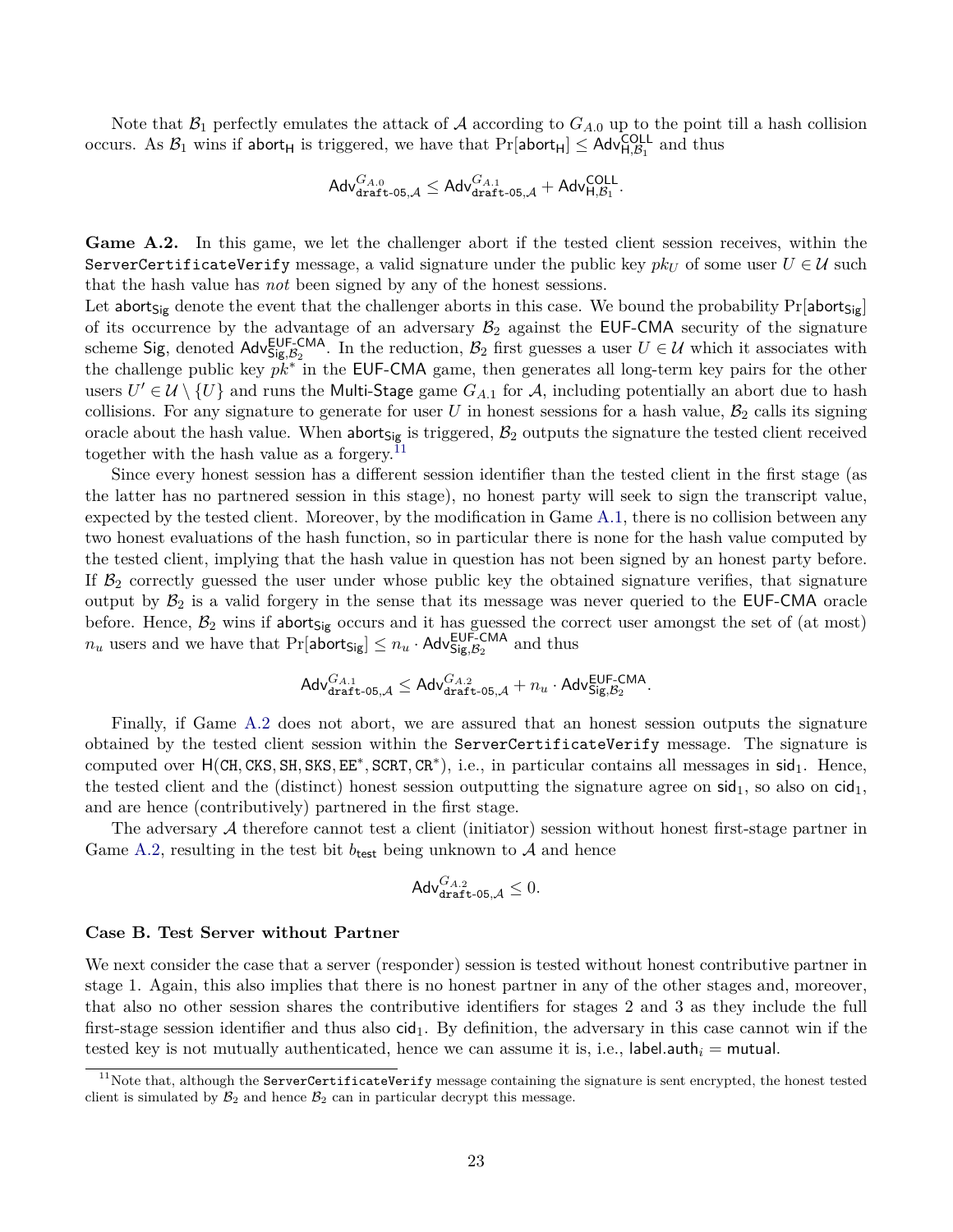We proceed in the following sequence of games, similar to the first case, but now geared towards the (authenticating) client's signature over the protocol handshake.

**Game B.0.** This initial game equals the Multi-Stage game with a single Test query where the adversary this time is restricted to test a responder session without honest contributive partner in the first stage. Clearly again,

$$
\mathsf{Adv}_{\mathsf{draff}\text{-}\mathsf{05},\mathcal{A}}^{G_{B.0}} \leq \mathsf{Adv}_{\mathsf{draff}\text{-}\mathsf{05},\mathcal{A}}^{1\text{-}\mathsf{Multi\text{-}Stage},\text{server without partner}}.
$$

<span id="page-23-0"></span>**Game B.1.** As in the first case, this game aborts if any two honest sessions compute the same hash value for different inputs in any evaluation of H. Again, we can bound the probability  $Pr[$ **abort**<sub>H</sub> $]$  that this event occurs by the advantage of an adversary  $\mathcal{B}_3$  against the hash function's collision resistance, constructed as in the first case, and obtain

$$
\mathsf{Adv}_{\mathsf{draff}\text{-}\mathsf{05},\mathcal{A}}^{G_{B.0}}=\mathsf{Adv}_{\mathsf{draff}\text{-}\mathsf{05},\mathcal{A}}^{G_{B.1}}+\mathsf{Adv}_{\mathsf{H},\mathcal{B}_3}^{\mathsf{COLL}}.
$$

<span id="page-23-1"></span>**Game B.2.** This game, similar to first case, behaves as the previous one but aborts if the tested server session receives (this time within the ClientCertificateVerify message) a valid signature under some public key *pk<sup>U</sup>* without an honest session outputting this signature. Analogously, we can bound the probability of this event,  $Pr[abort_{Sig}],$  by the EUF-CMA security of the signature scheme. The reduction  $\mathcal{B}_4$ again encodes its challenge public key as a random user's key (and generates all other key pairs itself) and, in case of the abort $s_{ig}$  event occurs, outputs that very signature which the tested server session obtained in the ClientCertificateVerify message as its forgery.

As the client's signature contains all transcript messages up to ClientCertificate, it particularly fixes the first-stage session identifier  $sid_1$ , meaning that there cannot be a client session signing exactly the transcript value the tested server session is expecting since, otherwise, this would imply (contributive) partnering in stage 1. Furthermore, by Game [B.1,](#page-23-0) no session will sign a value colliding under H with the tested server's transcript. Hence, if  $\mathcal{B}_4$  correctly guesses the received signature's public key, it outputs a valid forgery and wins if  $abort_{Sig}$  is triggered and thus

$$
\mathsf{Adv}_{\mathsf{dratt-05}, \mathcal{A}}^{G_{B.1}} \leq \mathsf{Adv}_{\mathsf{dratt-05}, \mathcal{A}}^{G_{B.2}} + n_u \cdot \mathsf{Adv}_{\mathsf{Sig}, \mathcal{B}_4}^{\mathsf{EUF-CMA}}.
$$

Finally, Game [B.2](#page-23-1) ensures that an honest client session output the ClientCertificateVerify signature received by the tested server session which, in particular, makes these two sessions agree on  $sid<sub>1</sub>$ , thus also on  $\text{cid}_1$ , and hence contributively partnered in the first stage. The adversary A therefore cannot test a server (initiator) session without honest contributive first-stage partner in Game [B.2](#page-23-1) anymore, which allows us to conclude that

$$
\mathsf{Adv}_{\mathsf{draff}\text{-}\mathsf{05},\mathcal{A}}^{G_{B.2}} \leq 0.
$$

#### **Case C. Test with Partner**

We finally analyze the case that the tested session (client or server) has an honest contributive partner in the first stage, i.e., we know there exists another  $|abel'$  such that  $|abel.cid_1 = |abel'.cid_1$ . Note that, in this third case, the Test query can be issued in any stage.

Game C.0. Again, we start with an initial game equal to the Multi-Stage game with a single Test query, but restricting the adversary to only test a session having an honest contributive partner in the first stage in order to have

$$
\mathsf{Adv}_{\mathsf{draff}\text{-}\mathsf{05},\mathcal{A}}^{G_{C.0}}=\mathsf{Adv}_{\mathsf{draff}\text{-}\mathsf{05},\mathcal{A}}^{\text{1-Multi-Stage},\text{test with partner}}.
$$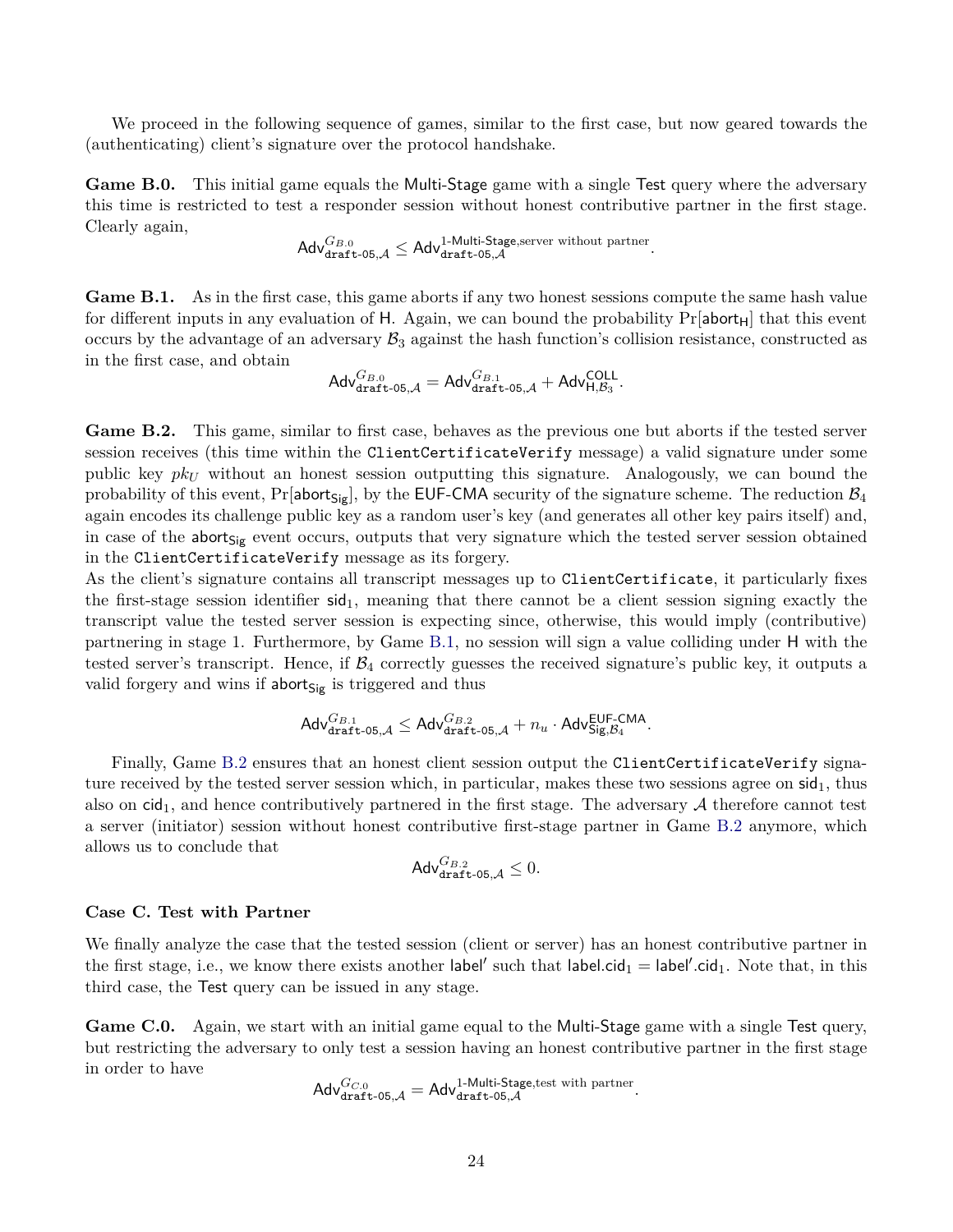<span id="page-24-4"></span><span id="page-24-0"></span>**Game C.1.** Our first modification is to guess a session label'  $\neq$  label (among the at most  $n_s$  sessions in the game) and abort the game in case this session is not the honest contributive partner (in stage 1) of the tested session, i.e., we abort if label.cid<sub>1</sub>  $\neq$  label'.cid<sub>1</sub>. Note that we can, without loss of generality, assume that A always issues a Test query. This reduces the adversary's advantage by a factor of at most  $1/n_s$ .

$$
\mathsf{Adv}_{\mathsf{draff}\text{-}\mathsf{05},\mathcal{A}}^{G_{C.0}} \leq n_s \cdot \mathsf{Adv}_{\mathsf{draff}\text{-}\mathsf{05},\mathcal{A}}^{G_{C.1}}.
$$

From now on, we can speak of the session label' (contributively) partnered with the tested session label in stage 1, and can assume that we know label' in advance.

<span id="page-24-2"></span>Game C.2. At this point, having the (honest) contributions to the tested session fixed, we can encode a Diffie–Hellman challenge in the shares  $g^x$  and  $g^y$  at the tested session. If a client session is tested, we know that the partnered session label' guessed in Game [C.1](#page-24-0) holds the same shares. However, if a server session is tested, the client session label<sup>'</sup> may obtain a modified (and potentially adversarially-known) value  $g^{y'}$ in the ServerHello message. In order to be able to compute the premaster secret PMS of session label (and correctly answer to a Reveal query on derived keys) without knowing exponents  $x$  or  $y'$ , we employ the PRF-ODH assumption [\[JKSS12,](#page-43-2) [KPW13\]](#page-43-5) in a slightly stronger variant here (see Appendix [B](#page-47-0) for its definition).<sup>[12](#page-24-1)</sup> More specifically, we assume the PRF function satisfies the PRF-ODH assumption when keyed with a group element PMS.

In Game [C.2,](#page-24-2) we then replace the handshake master secret HMS value by a uniformly random string  $\widetilde{HMS} \leftarrow \{0,1\}^{\lambda}$  in the tested and, if it is derived equally there, also in the contributively partnered session. We bound the introduced advantage difference for  $\mathcal A$  by the advantage of an algorithm  $\mathcal B_5$  against the PRF-ODH security of PRF keyed with elements from  $\mathbb{G}$  as follows. In the beginning,  $\mathcal{B}_5$  obtains the PRF-ODH Diffie–Hellman shares  $g^x$  and  $g^y$  which it encodes in the ClientKeyShare resp. ServerKeyShare message of the tested and contributively partnered session label and label'. Then,  $B_5$  outputs  $H_1$  as the PRF challenge label. It obtains a PRF challenge value which it uses as the handshake master secret HMS in session label and, if using the same Diffie–Hellman shares, session label'. In case label' is a client session and obtains within ServerKeyShare a value  $g^{y'} \neq g^y$ ,  $\mathcal{B}_5$  uses its PRF-ODH query to compute HMS  $\leftarrow$  $PRF(g^{xy'}, H'_1)$  for the according hash value  $H'_1$  in this session.

The simulation  $B_5$  provides equals Game [C.1](#page-24-0) in case the PRF challenge value equals HKDF. Extract(0,  $g^{xy}$ ) and Game *[C.](#page-24-2)*2 if the challenge is a uniformly random value. Thus,

$$
\mathsf{Adv}_{\mathsf{draff-05},\mathcal{A}}^{G_{C.1}} \leq \mathsf{Adv}_{\mathsf{draff-05},\mathcal{A}}^{G_{C.2}} + \mathsf{Adv}_{\mathsf{PRF},\mathbb{G},\mathcal{B}_5}^{\mathsf{PRF-ODH}}.
$$

<span id="page-24-3"></span>Game C.3. Next, we substitute the pseudorandom function PRF in all evaluations in the tested and its partnered session using the (replaced) handshake master secret HMS as key by a (lazy-sampled) random function. This, among other values, in particular affects the derivation of the handshake traffic key *tkhs*, the master secret MS, and the resumption premaster secret RMS which are hereby replaced with random values  $\widetilde{tk_{hs}}$ ,  $\widetilde{MS}$ ,  $\widetilde{RMS} \leftarrow \{0,1\}^{\lambda}$  in the tested session and, potentially, its partner.

We can turn any adversary  $A$  able to distinguish this change with non-negligible probability into an adversary  $\mathcal{B}_6$  against the security of the pseudorandom function PRF (keyed with uniformly random bit strings). We let  $\mathcal{B}_6$  simulate Game [C.2](#page-24-2) as the challenger, except that it uses its PRF oracle for PRF computations keyed with HMS both in the tested and its (contributively) partnered session. Observe that,

<span id="page-24-1"></span> $12$ In the proceedings version and an earlier full version of this paper, we claimed this proof step can be reduced to the DDH assumption and PRF security of the PRF function. An adversary can however, for a tested server session, make the contributively partnered client session derive PMS with a different server-Diffie–Hellman share  $g^{y'}$  of its choice and challenge the simulation by revealing the key *tkhs* derived from this value. We are not aware of a way to simulate such Reveal query without the help of an oracle-Diffie–Hellman query and hence employ the PRF-ODH assumption here.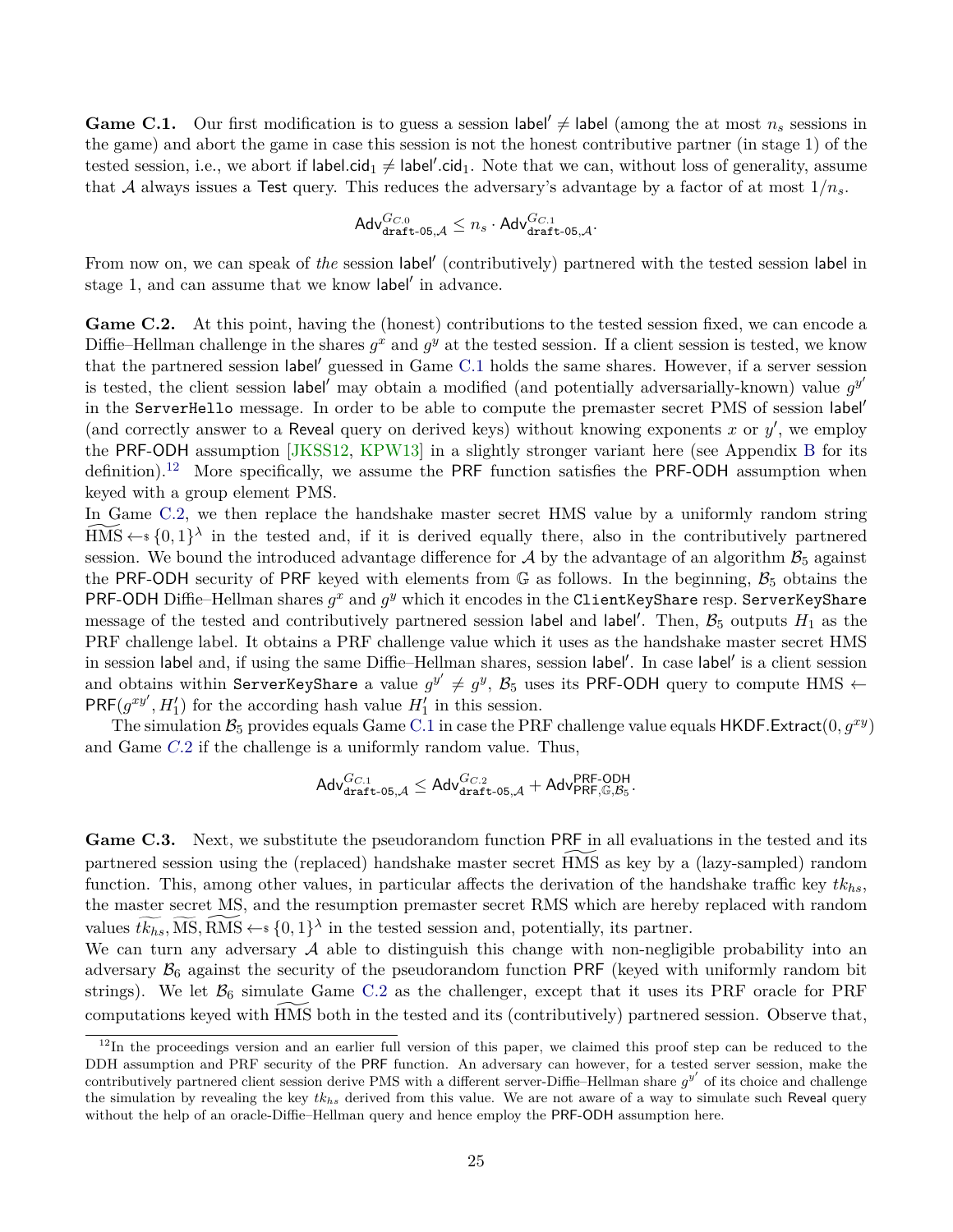<span id="page-25-2"></span>in case the oracle computes the PRF function, this equals Game [C.2,](#page-24-2) whereas, if it computes a random function, this equals Game  $C.3$ . The simulation is sound because the handshake master secret HMS, by the change in Game [C.2,](#page-24-2) is an independent and uniformly random bit string.

We can hence can infer that

$$
\mathsf{Adv}_{\mathsf{draff}\text{-}\mathsf{05},\mathcal{A}}^{G_{C,2}} \leq \mathsf{Adv}_{\mathsf{draff}\text{-}\mathsf{05},\mathcal{A}}^{G_{C,3}} + \mathsf{Adv}_{\mathsf{PRF},\mathcal{B}_6}^{\mathsf{PRF}\text{-}\mathsf{sec}}.
$$

Observe that, in Game [C.3,](#page-24-3) all values derived via an evaluation of PRF under the handshake master secret have now been replaced by *independent* uniformly distributed values, since each value is derived using a unique label as input to PRF.

<span id="page-25-1"></span>Game C.4. Finally, we replace the application traffic key  $tk_{app}$ , derived using the pseudorandom function PRF keyed with the (random) master secret  $\widetilde{\text{MS}}$ , with a randomly chosen bit string  $\widetilde{tk_{app}} \leftarrow s \{0,1\}^{\lambda}$ in the tested session as well as in the partnered session (if the latter derives the same master secret MS in Game [C.3\)](#page-24-3).

Analogous to the previous step, we can bound this step by the security of PRF (again defined for keys being uniformly random bit strings). This (similar) reduction  $B_7$  is sound because MS, by the change in Game [C.3,](#page-24-3) is a uniformly random value. We can hence conclude that

$$
\mathsf{Adv}_{\mathsf{draff}\text{-}\mathsf{05},\mathcal{A}}^{G_{C.3}} \leq \mathsf{Adv}_{\mathsf{draff}\text{-}\mathsf{05},\mathcal{A}}^{G_{C.4}} + \mathsf{Adv}_{\mathsf{PRF},\mathcal{B}_7}^{\mathsf{PRF}\text{-}\mathsf{sec}}.
$$

In Game [C.4,](#page-25-1) the session keys  $t\widetilde{k_{hs}}$  and  $t\widetilde{k_{app}}$  as well as the resumption premaster secret RMS are now chosen independently and uniformly at random. As the response to its Test query is hence independent of the test bit  $b_{\text{test}}$ , the adversary A cannot distinguish whether it is given the real key or (another) independently chosen random value and thus

$$
\mathsf{Adv}_{\mathsf{draff}\text{-}\mathsf{05},\mathcal{A}}^{G_{C.4}} \leq 0.
$$

Combining the various bounds implied by the above sequences of game transitions yields the stated security bound.  $\Box$ 

# <span id="page-25-0"></span>**6 Security of the draft-dh Handshake**

We now analyze the TLS 1.3 handshake variant as specified in the draft-ietf-tls-tls13-dh-based fork by Rescorla [\[Res15c\]](#page-44-3).

Again, we define the session identifiers for the traffic key stages to be the unencrypted messages sent and received excluding the finished messages, where starred (<sup>∗</sup> ) components are not present in all authentication modes:

```
sid1 = (ClientHello, ClientKeyShare, ServerHello, ServerKeyShare) and
sid2 = (ClientHello, ClientKeyShare, ServerHello, ServerKeyShare, EncryptedExtensions∗
,
       ServerCertificate∗
, CertificateRequest∗
, ServerParameters∗
,
       ClientCertificate∗
, ClientCertificateVerify∗
).
```
We capture the further derived resumption master secret RMS and exporter master secret EMS in stages 3 and 4 and define the session identifier to be  $\text{sid}_3 = (\text{sid}_2, \text{``RMS''})$  and  $\text{sid}_4 = (\text{sid}_2, \text{``EMS''})$  which are uniquely determined by the second-stage identifier sid<sub>2</sub>. As in Section [5,](#page-18-1) defining session identifiers over the *unencrypted* messages is again necessary to obtain key-independent Multi-Stage security.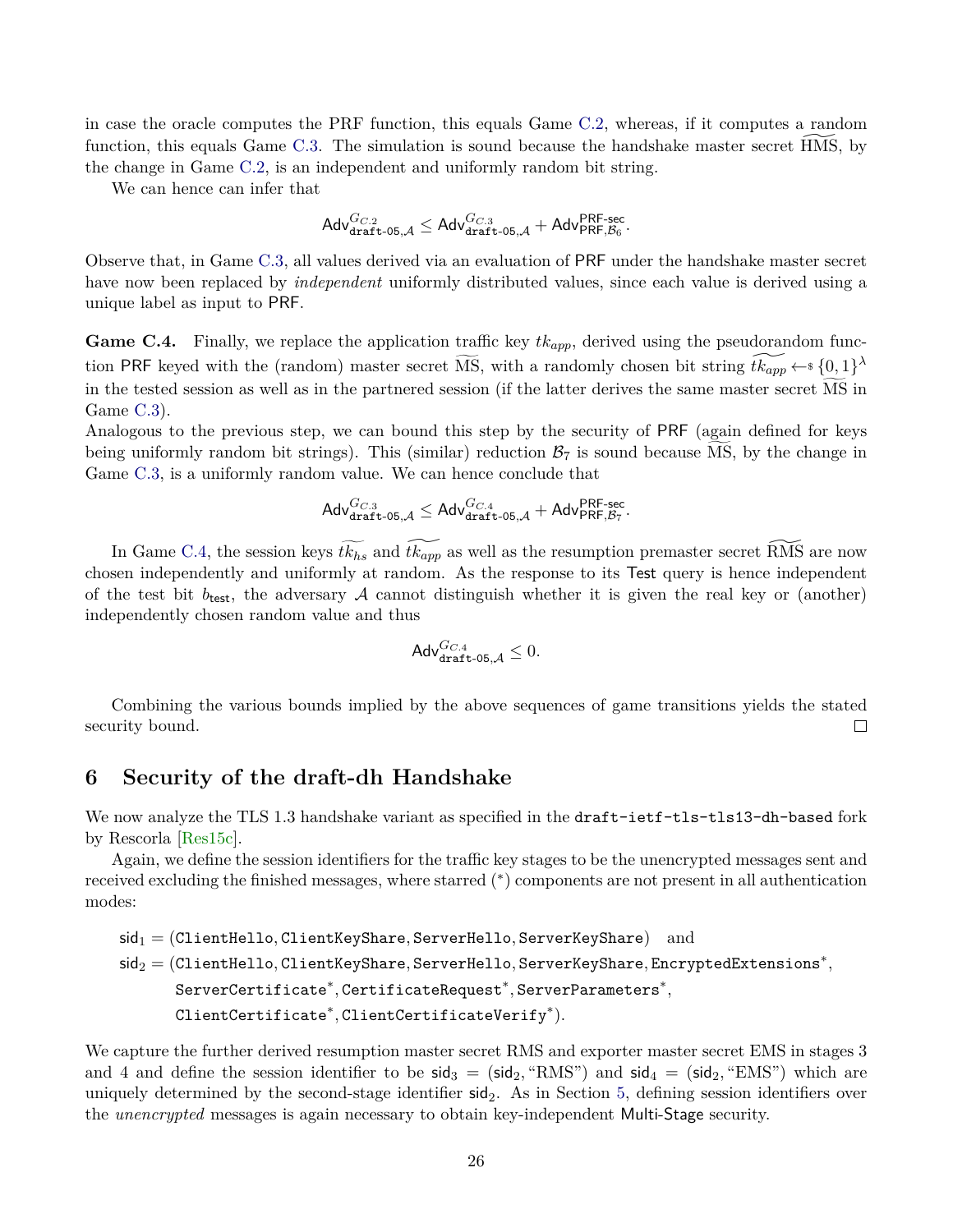The contributive identifiers are defined as for draft-05, i.e., cid<sub>1</sub> first contains ClientHello and ClientKeyShare (when they are sent resp. received) and is later augmented with ServerHello and ServerKeyShare when those messages are sent resp. received, whereas  $\text{cid}_i = \text{sid}_i$  for stages  $i \in \{2, 3, 4\}$ , set by each party on sending its respective finished message.

The draft-dh version of the TLS 1.3 handshake involves semi-static keys  $g^s$  on the server side, which we represent as temporary keys in our model. In particular, the adversary is given power to generate arbitray many such keys via the NewTempKey query and can specify which temporary key to use in each session. We point out that temporary keys are *not* revealed in Corrupt queries, as we expect them to be used only in a short time frame.

**Theorem 6.1** (Match security of draft-dh)**.** *The* draft-dh *full handshake is* Match*-secure: for any efficient adversary* A *we have*

$$
\mathsf{Adv}_{\mathsf{draff}\text{-}\mathsf{dh},\mathcal{A}}^{\mathsf{Match}} \leq n_s^2 \cdot 1/q \cdot 2^{-|none|},
$$

*where*  $n_s$  *is the maximum number of sessions,*  $q$  *is the group order, and*  $|none| = 256$  *is the bit-length of the nonces.*

As all aspects of the draft-dh handshake relevant for Match security equal those of the draft-05 handshake (aside from ServerCertificateVerify being renamed to ServerParameters and the added fourth session identifier which is distinct due to its "EMS" label), the proof of Theorem [5.1](#page-19-0) applies here, too.

**Theorem 6.2** (Multi-Stage security of draft-dh)**.** *The* draft-dh *full handshake is* Multi*-*Stage*-secure in a key-independent and stage-1-forward-secret manner with concurrent authentication properties* AUTH = {(unauth*,* unauth*,* unauth*,* unauth)*,*(unauth*,* unilateral*,* unilateral*,* unilateral)*,*(unauth*,* mutual*,* mutual*,* mutual)} *(i.e., no authentication, stage-*2 *unilateral authentication, and stage-*2 *mutual authentication). Formally, for any efficient adversary* A *against the* Multi-Stage *security there exist efficient algorithms*  $B_1, \ldots, B_{10}$ *such that*

$$
\begin{aligned} \mathsf{Adv}^{\mathsf{Multi\text{-}Stage},\mathcal{D}}_{\mathtt{draff}\text{-}\mathtt{dh},\mathcal{A}} \leq & ~{} \quad 4n_s \cdot \Big( \mathsf{Adv}^{\mathsf{COLL}}_{\mathsf{H},\mathcal{B}_1} + n_u \cdot \mathsf{Adv}^{\mathsf{EUF\text{-}CMA}}_{\mathsf{Sig},\mathcal{B}_2} \\ & + \mathsf{Adv}^{\mathsf{COLL}}_{\mathsf{H},\mathcal{B}_3} + n_u \cdot \mathsf{Adv}^{\mathsf{EUF\text{-}CMA}}_{\mathsf{Sig},\mathcal{B}_4} \\ & + n_s \cdot \Big( \mathsf{Adv}^{\mathsf{COLL}}_{\mathsf{H},\mathcal{B}_5} + n_u \cdot \mathsf{Adv}^{\mathsf{EUF\text{-}CMA}}_{\mathsf{Sig},\mathcal{B}_6} + \mathsf{Adv}^{\mathsf{PRF\text{-}ODH}}_{\mathsf{HKDF}.\mathsf{Extract},\mathbb{G},\mathcal{B}_7} \\ & + \mathsf{Adv}^{\mathsf{PRF\text{-}ODH}}_{\mathsf{HKDF}.\mathsf{Extract},\mathbb{G},\mathcal{B}_8} + \mathsf{Adv}^{\mathsf{PRF\text{-}sec}}_{\mathsf{HKDF}.\mathsf{Expand},\mathcal{B}_9} + \mathsf{Adv}^{\mathsf{PRF\text{-}sec}}_{\mathsf{HKDF}.\mathsf{Expand},\mathcal{B}_{10}} \Big) \Big), \end{aligned}
$$

*where n<sup>s</sup> is the maximum number of sessions and n<sup>u</sup> is the maximum number of users.*

*Proof.* First of all, as in the proof of Theorem [5.2](#page-20-0) for draft-05, we consider the case that the adversary  $\mathcal A$ makes a single Test query only. This reduces its advantage, based on an analogous hybrid argument, by a factor at most 1*/*4*n<sup>s</sup>* as there are four stages in each of the *n<sup>s</sup>* sessions. We from now on can speak about *the* session label tested at stage *i*, which we know in advance.

As for the draft-05 proof, our security analysis is in the same three (disjoint) cases that

- A. the adversary tests a client session without honest contributive partner in the first stage,
- B. the adversary tests a server session without honest contributive partner in the first stage, and
- C. the tested session has an honest contributive partner in stage 1.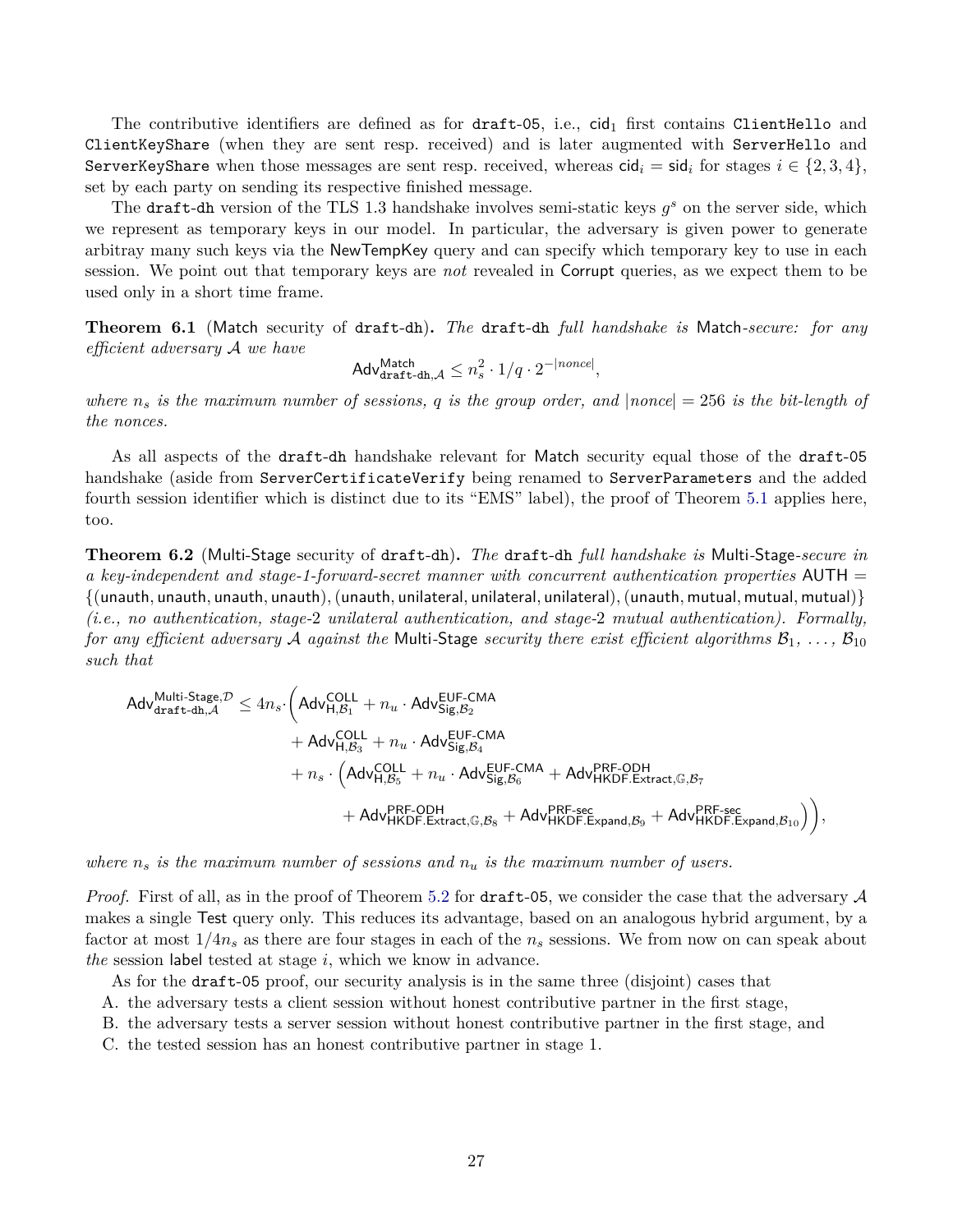We again can split the adversary's advantage along these three cases:

$$
\begin{aligned} \mathsf{Adv}^{\mathsf{Multi\text{-}Stage,}\mathcal{D}}_{\texttt{draff}\text{-}dh,\mathcal{A}} \leq 4n_s \cdot \Big( \mathsf{Adv}^{\texttt{1-Multi\text{-}Stage, client without partner}}_{\texttt{draff}\text{-}dh,\mathcal{A}} \\ &+ \mathsf{Adv}^{\texttt{1-Multi\text{-}Stage, server without partner}}_{\texttt{draff}\text{-}dh,\mathcal{A}} \\ &+ \mathsf{Adv}^{\texttt{1-Multi\text{-}Stage, test with partner}}_{\texttt{draff}\text{-}dh,\mathcal{A}} \Big). \end{aligned}
$$

The proof cases A and B are virtually identical to the respective cases in the proof for draft-05 (cf. Theorem [5.2\)](#page-20-0), aside from the server's signature message being called ServerParameters instead of ServerCertificateVerify. Again, the online signatures on the transcript ensure that no session accepts an authenticated key without partner in the first stage. We can hence focus on the third case.

#### **Case C. Test with Partner**

We analyze the case that the tested session (client or server) has an honest contributive partner in the first stage, i.e., we know there exists another  $|abel'$  such that  $|abel.cid_1| = |abel'.cid_1$ . This allows Test queries to be potentially issued in any of the four stages.

Game C.0. We start with an initial game equal to the Multi-Stage game with a single Test query, but restricting the adversary to only test a session having an honest contributive partner in the first stage in order to have

$$
\mathsf{Adv}_{\mathsf{draff}\text{-}\mathsf{dh},\mathcal{A}}^{G_{C.0}}=\mathsf{Adv}_{\mathsf{draff}\text{-}\mathsf{dh},\mathcal{A}}^{1\text{-}\mathsf{Multi}\text{-}\mathsf{Stage},\text{test with partner}}.
$$

**Game C.1.** Our first modification is to guess a session label'  $\neq$  label (among the at most  $n_s$  sessions in the game) and abort the game in case this session is not an honest contributive partner (in stage 1) of the tested session, i.e., we abort if label.cid<sub>1</sub>  $\neq$  label'.cid<sub>1</sub>. Note that we can, without loss of generality, assume that A always issues a Test query. This reduces the adversary's advantage by a factor of at most  $1/n_s$ .

$$
\mathsf{Adv}_{\mathsf{draff}\text{-}\mathsf{dh},\mathcal{A}}^{G_{C.0}} \leq n_s \cdot \mathsf{Adv}_{\mathsf{draff}\text{-}\mathsf{dh},\mathcal{A}}^{G_{C.1}}.
$$

From now on, we can speak of *the* session label' (contributively) partnered with the tested session label in stage 1 and know label' in advance.

<span id="page-27-1"></span>Game C.2. Next, we let the challenger abort the game if any two honest sessions compute the same hash value for different inputs in any evaluation of the hash function H.

We can bound the probability of the game to be aborted by the advantage  $\text{Adv}_{H,\mathcal{B}_5}^{\text{COLL}}$  of an adversary  $\mathcal{B}_5$ against the collision resistance of the hash function H similar to the Game [A.1](#page-21-0) in the proof of Theorem [5.2,](#page-20-0) where  $\mathcal{B}_5$  outputs the two distinct input values to H resulting in the same hash value as a collision. It hence holds that

$$
\mathsf{Adv}^{G_{C.1}}_{\mathsf{draff}\text{-}\mathsf{dh},\mathcal{A}}=\mathsf{Adv}^{G_{C.2}}_{\mathsf{draff}\text{-}\mathsf{dh},\mathcal{A}}+\mathsf{Adv}^{\mathsf{COLL}}_{\mathsf{H},\mathcal{B}_5}.
$$

<span id="page-27-0"></span>Game C.3. In this game, we let the challenger abort if the client session amongst the tested and its (contributively) partnered session (i.e., the one having role = initiator) in a server-authenticated exchange (label.auth<sub>2</sub>  $\in$  {unilateral, mutual}) receives, within the ServerParameters message, a valid signature under the public key  $pk<sub>U</sub>$  of some user  $U \in \mathcal{U}$  such that the contained message has *not* been signed by any of the honest sessions.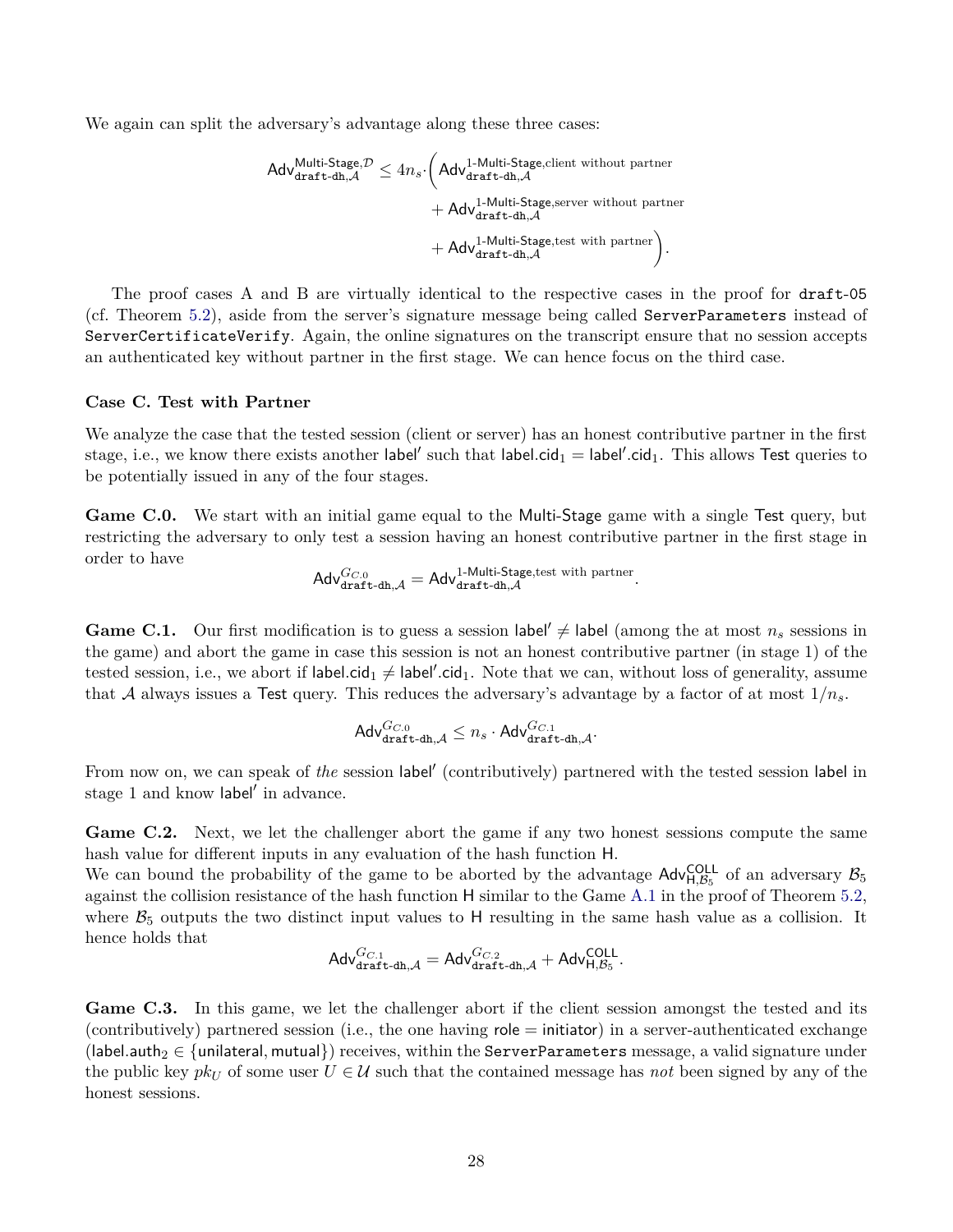Similarly to Game [A.2](#page-22-1) in the proof of Theorem [5.2,](#page-20-0) we can bound the probability that Game [C.3](#page-27-0) aborts by the advantage of an adversary  $B_6$  against the EUF-CMA security of the signature scheme Sig (multiplied by a factor  $n_u$  for guessing the right user  $U$ ) and obtain

$$
\mathsf{Adv}_{\mathsf{draff}\text{-}\mathsf{dh},\mathcal{A}}^{G_{C.2}} \leq \mathsf{Adv}_{\mathsf{draff}\text{-}\mathsf{dh},\mathcal{A}}^{G_{C.3}} + n_u \cdot \mathsf{Adv}_{\mathsf{Sig},\mathcal{B}_6}^{\mathsf{EUF}\text{-}\mathsf{CMA}}.
$$

Since according to Game [C.2](#page-27-1) there is no collision between any two honest evaluations of the hash function, we can be sure that if the client session (among label and label') obtains a valid ServerParameters message, then this message originates from its partnered session (label' resp. label). Hence, in particular, both sessions in this case agree on the server-provided semi-static  $g^s$  value if such a value is sent. Observe that  $g^s$  (captured in our model as a temporary public key tpk with tsk = *s* being the corresponding temporary secret key) is always chosen honestly by the challenger; the adversary is only allowed to decide which particular value is used within a session.

<span id="page-28-1"></span>Game C.4. In this game, we replace the handshake master secret HMS derived in the tested and (potentially) its contributive partner session with a uniformly random and independent string  $\widetilde{HMS} \leftarrow \{0,1\}^{\lambda}$ . As in Game [C.2](#page-24-2) of the proof for draft-05 (cf. Section [5\)](#page-18-1), we employ the PRF-ODH assumption in order to be able to simulate the computation of HMS (and MS) in a partnered client session for a modi-fied ServerKeyShare message.<sup>[13](#page-28-0)</sup>

More precisely, we can turn any adversary capable of distinguishing the change in this game into an adversary  $\mathcal{B}_7$  against the PRF-ODH security of the HKDF. Extract function (keyed with elements from  $\mathbb{G}$ ). In the reduction,  $\mathcal{B}_7$  first of all obtains Diffie–Hellman shares  $g^x$  and  $g^y$ . It then asks for a PRF challenge on 0 and uses the obtained PRF challenge value as HMS in the test session. In order to derive the master secret MS = HKDF.Extract(AMS, ES),  $\mathcal{B}_7$  queries its oracle on  $(g^x, \text{AMS})$ . In the special case that AMS = 0,  $\mathcal{B}_7$  simply sets MS = HMS instead. If necessary,  $\mathcal{B}_7$  issues a second PRF-ODH query to derive HMS and MS in the partnered session on differing  $g^{y'} \neq g^y$ .

Providing a sound simulation of either Game [C.3](#page-27-0) (if the PRF challenge value is real) or Game [C.4](#page-28-1) (if the PRF challenge value is random), this bounds the advantage difference of  $A$  as

$$
\mathsf{Adv}_{\mathsf{draff}\text{-}\mathsf{dh},\mathcal{A}}^{G_{C.3}} \leq \mathsf{Adv}_{\mathsf{draff}\text{-}\mathsf{dh},\mathcal{A}}^{G_{C.4}} + \mathsf{Adv}_{\mathsf{HKDF}.\mathsf{Extract},\mathbb{G},\mathcal{B}_7}^{\mathsf{PRF}\text{-}\mathsf{ODH}}.
$$

<span id="page-28-2"></span>Game C.5. Next, we repeat the step of the previous game, this time replacing the master secret MS derived in the tested and (potentially) its contributive partner session with a uniformly random and independent string  $\widetilde{MS} \leftarrow s \{0,1\}^{\lambda}$ . Again, we bound this step by the advantage of an adversary  $\mathcal{B}_8$  against the PRF-ODH security of HKDF.Extract keyed with elements from  $\mathbb{G}$ . For this,  $\mathcal{B}_8$  works similar as in the previous game, but asks its PRF challenge on label AMS of the test session. Again,  $B_8$  uses its PRF-ODH query to potentially derive HMS and MS in the partnered session on differing  $g^{y'} \neq g^y$ . Overall, this allows us to bound this step as

$$
\mathsf{Adv}_{\mathsf{draff}\text{-}\mathsf{dh},\mathcal{A}}^{G_{C.4}} \leq \mathsf{Adv}_{\mathsf{draff}\text{-}\mathsf{dh},\mathcal{A}}^{G_{C.5}} + \mathsf{Adv}_{\mathsf{HKDF}.\mathsf{Extract},\mathbb{G},\mathcal{B}_8}^{PRF\text{-}\mathsf{ODH}}.
$$

<span id="page-28-3"></span>**Game C.6.** Next, we replace the handshake traffic key *tkhs* derived in both the tested and its partnered session by a uniformly random value  $tk_{hs}$ .

<span id="page-28-0"></span><sup>&</sup>lt;sup>13</sup>In the proceedings version and an earlier full version of this paper, we claimed this (combined with the subsequent) proof step can be reduced to the DDH assumption and PRF security of HKDF*.*Extract. An adversary can however, for a tested server session, make the contributively partnered client session derive ES with a different server-Diffie–Hellman share  $g^{y'}$  of its choice and challenge the simulation by revealing the key  $tk<sub>hs</sub>$  derived from this value. We are not aware of a way to simulate such Reveal query without the help of an oracle-Diffie–Hellman query and hence employ the PRF-ODH assumption here.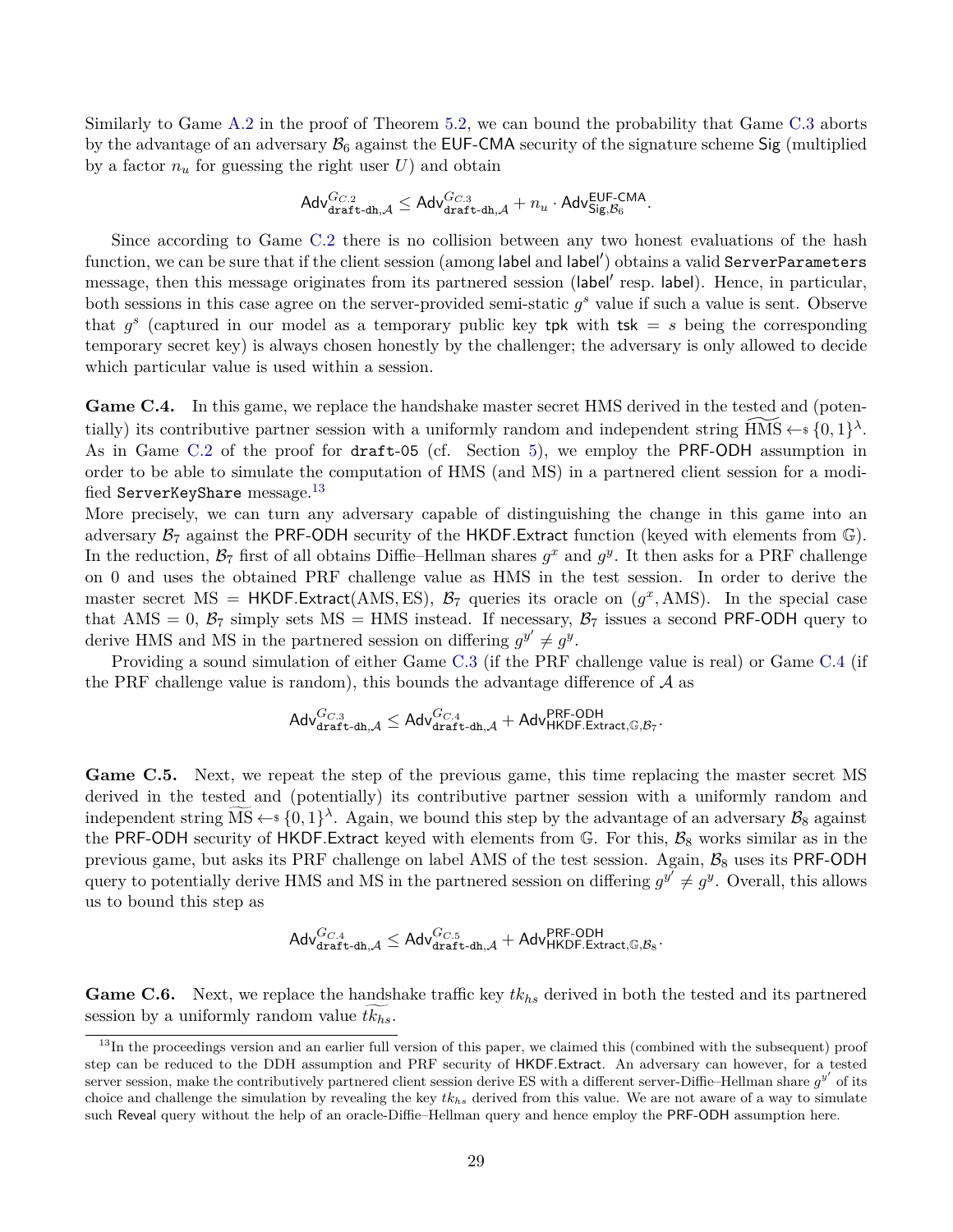We can turn any adversary  $\mathcal A$  able to distinguish this change with non-negligible probability into an adversary  $\mathcal{B}_9$  against the security of the HKDF. Expand function which we model as a pseudorandom function (keyed with uniformly random bit strings). We let  $B_9$  simulate Game [C.5](#page-28-2) as the challenger, except that it uses its PRF oracle for the derivation of *tkhs* both in the tested and its partnered session. Observe that, in case the oracle computes the PRF function, this equals Game [C.5,](#page-28-2) whereas, if it computes a random function, this equals Game  $C.6$ . The simulation is sound because the handshake master secret HMS, by the change in Game [C.4,](#page-28-1) is a random bit string chosen independently of all other values in the game.

We can hence can infer that

$$
\mathsf{Adv}_{\mathsf{draff}\text{-}\mathsf{dh},\mathcal{A}}^{G_{C.5}} \leq \mathsf{Adv}_{\mathsf{draff}\text{-}\mathsf{dh},\mathcal{A}}^{G_{C.6}} + \mathsf{Adv}_{\mathsf{HKDF}.\mathsf{Expand},\mathcal{B}_9}^{\mathsf{PRF}\text{-}\mathsf{sec}}.
$$

<span id="page-29-1"></span>Game C.7. Finally, we replace all HKDF. Expand evaluations using the (replaced) master secret MS as key in the tested and its partnered session by a (lazy-sampled) random function. This change affects the derivation of the handshake traffic key *tkapp*, the resumption master secret RMS, and the exporter master secret EMS which are hereby replaced with independent random values  $\widetilde{tk_{app}}, \widetilde{\text{RMS}}, \widetilde{\text{EMS}} \leftarrow \{0, 1\}^{\lambda}$  in the tested session.

As in the previous step, we can bound the difference in  $A$ 's advantage introduced through this step by the PRF security of HKDF. Expand, again defined for keys being uniformly random bit strings from  $\{0,1\}^{\lambda}$ . To this extent, the reduction  $B_{10}$  as above uses its PRF oracle for all evaluations of  $HKDF$ *.Expand under* the key MS in the tested and its partnered session. Depending on the oracles behavior, this perfectly simulates either Game [C.6](#page-28-3) or Game [C.7,](#page-29-1) as MS is a uniformly random and independent bit string and different labels are used in the derivation of *tkapp*, RMS, and EMS.

We can hence can infer that

$$
\mathsf{Adv}_{\mathsf{draff}\text{-}\mathsf{dh},\mathcal{A}}^{G_{C.6}} \leq \mathsf{Adv}_{\mathsf{draff}\text{-}\mathsf{dh},\mathcal{A}}^{G_{C.7}} + \mathsf{Adv}_{\mathsf{HKDF}.\mathsf{Expand},\mathcal{B}_{10}}^{\mathsf{PRF}\text{-}\mathsf{sec}}.
$$

In Game [C.7,](#page-29-1) the session keys  $\widetilde{tk_{hs}}$  and  $\widetilde{tk_{app}}$  as well as the resumption and exporter master secrets RMS and EMS are now chosen independently and uniformly at random. As the response to its Test query is hence independent of the test bit  $b_{test}$ , the adversary A cannot distinguish whether it is given the real key or (another) independently chosen random value and thus

$$
\mathsf{Adv}_{\mathsf{draff}\text{-}\mathsf{dh},\mathcal{A}}^{G_{C.7}} \leq 0.
$$

Combining the various bounds implied by the above sequence of game transitions yields the stated security bound.  $\Box$ 

**Remark.** In our analysis we do not rely on AMS to be included in the extraction step for deriving MS. In fact, our proof even allows for  $\text{AMS} = 0$  such that MS and HMS are identical. The reason why this does not harm the security is that the server's signature already authenticates the temporary key, and that all keys derived from MS resp. HMS use different input labels for the pseudorandom functions.

## <span id="page-29-0"></span>**7 Composition**

Key exchange protocols are in general of very limited use when considered on their own. Typically, such protocols are deployed as a preliminary step followed by a symmetric-key protocol (e.g., the record layer protocol in case of TLS 1.3) that makes uses of the established shared secret keys. As shown in previous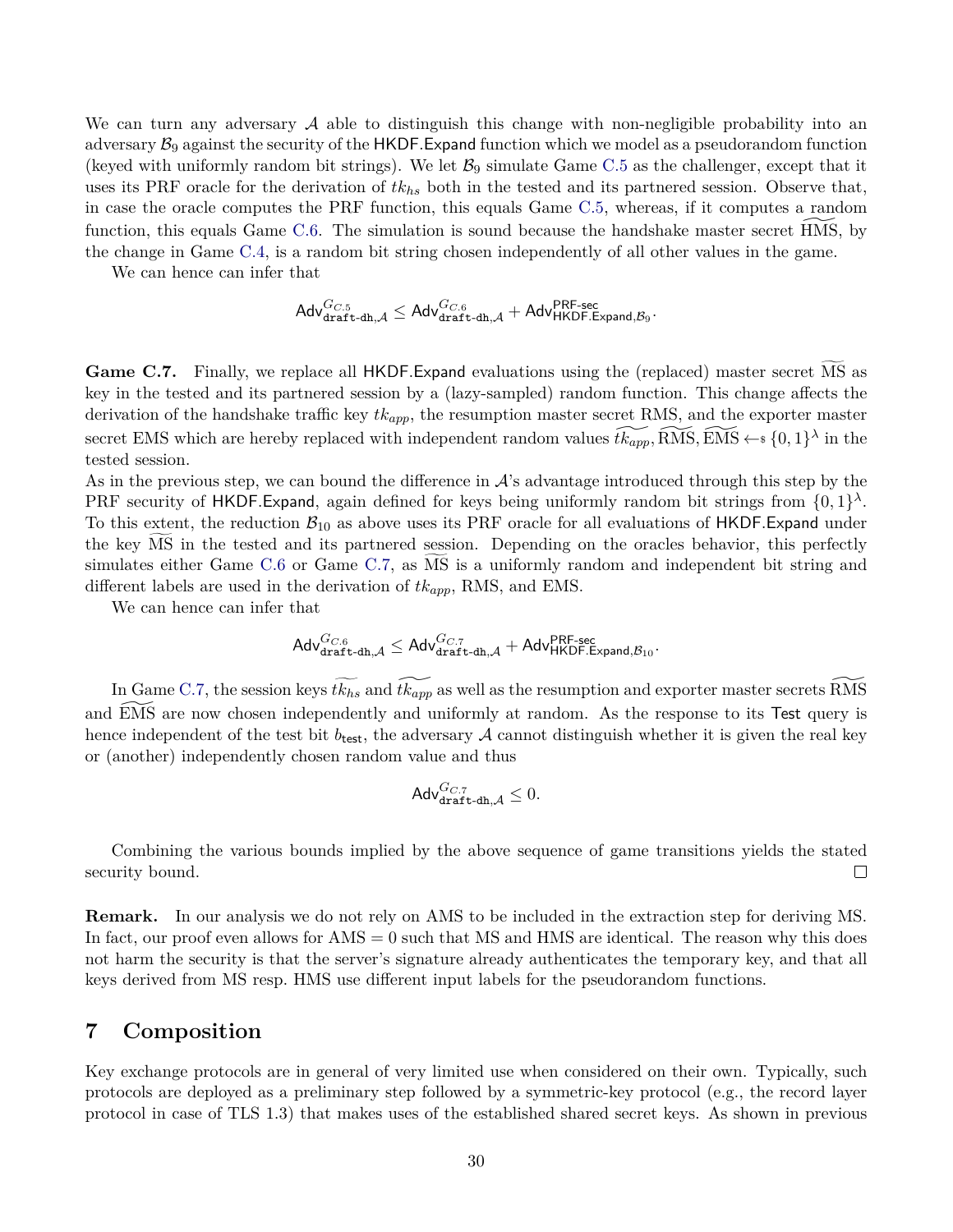#### <span id="page-30-1"></span>**full handshake**



Figure 4: Illustration of the composition result applications in our analysis of the TLS 1.3 drafts. Derived keys are connected to the handshake by solid lines, their usage in protocols is indicated by an arrow. Dashed boxes indicate an application of the composition result to the usage of a specific derived (final) key in a symmetric-key protocol. <sup>∗</sup>Note that a separate exporter master secret EMS is derived only in the draft-dh draft.

work by Brzuska et al. [\[BFWW11\]](#page-42-2) for Bellare–Rogaway-secure key exchange protocols and by Fischlin and Günther [\[FG14\]](#page-43-4) for Multi-Stage-secure key exchange protocols, such composition can be proven to be generically secure under certain conditions.

The latter (multi-stage) result however is not yet readily applicable to the setting of TLS 1.3, as it requires the multi-stage key exchange protocol to provide—apart from key independence and forward secrecy, which TLS 1.3 satisfies—mutual authentication and a public session matching. For authentication, Fischlin and Günther state only informally how the composition theorem can be adapted to the unilateral authentication case and furthermore do not treat unauthenticated key exchange (stages). Public session matching moreover requires that, informally, an efficient algorithm eavesdropping on the communication between the adversary and the key exchange security game is able to determine the partnered sessions in the key exchange game. Since it is necessary to define session identifiers (and, hence, partnering) over the *unencrypted* messages exchanged in the TLS 1.3 handshake to achieve key independence (see Sections [5](#page-18-1) and [6\)](#page-25-0), partnering of sessions is no longer publicly decidable from the (encrypted) key exchange messages.

We therefore need to strengthen the previous composition result for multi-stage key exchange protocols [\[FG14\]](#page-43-4) to cover, first, key exchange sessions and stages which are only unilaterally authenticated or completely unauthenticated, and, second, protocols that do not allow for a public session matching, but for one where session partnering at a certain stage *i* is deducible given all stage-*j* keys for *j < i*. Jumping ahead, knowledge of earlier stages' keys can be taken for granted as such keys can be revealed without impairing the chances of winning in a key-independent setting, which is in any case required for composition. In particular, as both achieve key independence, the analyzed TLS 1.3 handshake drafts are amenable to our composition result.

#### <span id="page-30-0"></span>**7.1 Preliminaries**

Before we present our composition result we recap, partially verbatim, the syntax of composed games introduced by Brzuska et al. [\[BFWW11,](#page-42-2) [Brz13\]](#page-42-7) and extended by Fischlin and Günther [\[FG14\]](#page-43-4) for the purpose of formal reasoning about composition of (multi-stage) key exchange and symmetric-key protocols, broadening its scope to encompass composition with *arbitrarily authenticated* multi-stage key exchange stages. Furthermore, we recap their notion of session matching and strengthen it to capture the *non– public-partnering* case.

**Composed games for multi-stage key exchange.** Let  $G_{KE}$  be a game modeling security for a (multistage) key exchange protocol KE, and *G*<sup>Π</sup> a security game for some symmetric-key protocol Π. Fix some index *i* of a stage for the moment and keys derived in this stage only; the composition with protocols run on keys for other stages will follow from this via the possibility to Reveal such keys. We define *G*KE*i*;Π as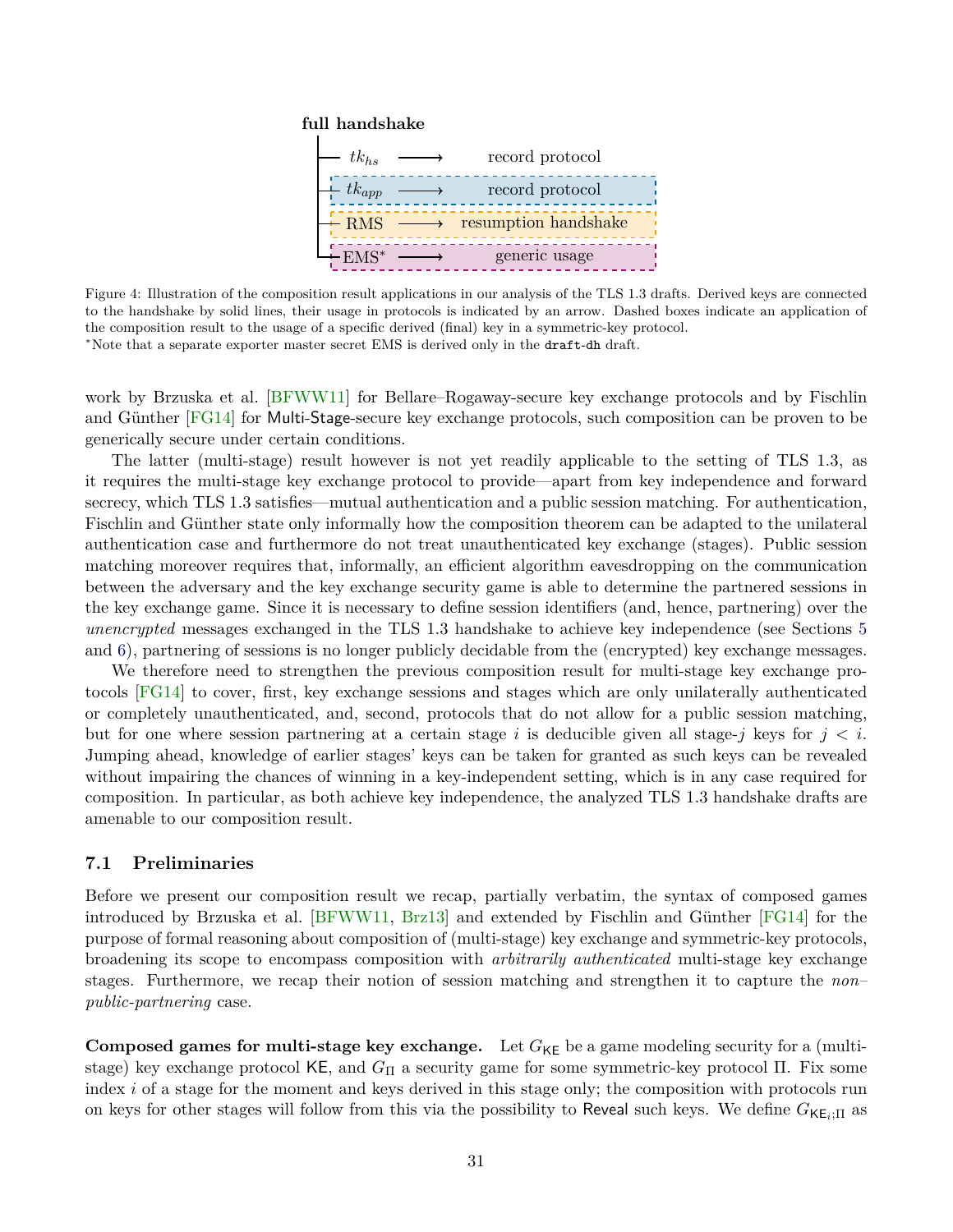<span id="page-31-2"></span>the security game for the composition  $KE_i$ ;  $\Pi$  of  $KE$  and  $\Pi$  where, whenever a session key  $K_i$  is accepted *in stage i* of KE where each of the two sessions involved either are authenticated or contributed honestly to the derived key[14](#page-31-0), this key K*<sup>i</sup>* is registered as a new key in the symmetric-key protocol game *G*Π, allowing the adversary to run Π-sessions with this key (and all previously registered keys). Observe that compositional security can obviously only be guaranteed when the adversary does not know the derived session key, which we require the key exchange protocol to ensure whenever both sides of the key exchange are either authenticated or honest in their contribution. In particular, if a session key is derived in a key exchange involving an unauthenticated party whose key contribution was not simulated by the challenger, we must expect that the adversary controls this party to an extent where it holds the derived session key—and hence cannot require any security property of the symmetric-key protocol to hold for such a session key.

In  $G_{\mathsf{KE}_i;\Pi}$ , the adversary's task is to break the security of  $\Pi$  by winning in the subgame  $G_{\Pi}$  given access to both the queries of  $G_{\text{KE}}$  and  $G_{\text{II}}$ , which the composed game essentially just relays to the appropriate subgame. Exceptions to this are the key registration queries of  $G<sub>Π</sub>$  (that are only executed by the composed game to register stage-*i* keys within  $G_{\Pi}$  whenever such a key has been accepted), the Reveal query of  $G_{\text{KE}}$ (which the adversary is not allowed to query *for stage-i* keys in the composed game<sup>[15](#page-31-1)</sup>, as session key compromise for these keys is—if at all—captured in  $G_{\Pi}$ ), and the Test query of  $G_{\text{KE}}$  (being only of administrative purpose for  $G_{KE}$ ). The adversary wins in the composed game, if it, via its queries, succeeds in the subgame  $G_{\Pi}$ .

**Multi-stage session matching.** As established by Brzuska et al. [\[BFWW11\]](#page-42-2), session matching is both a necessary and sufficient condition for the composition of Bellare–Rogaway-secure key exchange and generic symmetric-key protocols. They moreover observe that such a matching might not be (efficiently) computable in certain cases, e.g., if the key exchange messages are encrypted using a (publicly) re-randomizable cipher, but partnering is defined over the unencrypted messages.

The latter restriction becomes particularly relevant in the multi-stage setting, as key exchange protocols may—and TLS 1.3 does—use keys of previous stages to encrypt later stages' messages. In such cases, session matching based on the public transcript may not be feasible anymore; this especially holds for the case of TLS 1.3. We can however leverage that key independence is already a prerequisite for composition in the multi-stage setting and hence, when targeting the keys of a certain stage, revealing the keys of previous stages is of no harm in the key exchange game. Therefore, we can strengthen session matching in the multi-stage setting to obtain also the session keys  $K_j$  for all stages  $j < i$  when determining the partnering for stage *i*. We moreover extend session matching to comprise not only the session identifiers but also the newly introduced contributive identifiers.

Formally, we define *multi-stage session matching* as follows.

**Definition 7.1** (Multi-stage session matching algorithm). A multi-stage session matching algorithm M *for a key exchange protocol* KE *is an efficient algorithm for which the following holds for any adversary* A *playing in the* Multi-Stage *security game*  $G_{\text{KE},\mathcal{A}}^{\text{Multi-Stage},\mathcal{D}}$  of KE. On input a stage *i*, the public parameters of *the game, an ordered list of all queries made by* A *and responses from*  $G_{\text{KE},\mathcal{A}}^{\text{Multi-Stage},\mathcal{D}}$  *at any point of the game execution, and, for all sessions, a list of all stage-j keys (for any j < i) accepted at this point,* M *outputs two lists of pairs of all sessions in stage i, the first list containing exactly those pairs sharing the*

<span id="page-31-0"></span><sup>&</sup>lt;sup>14</sup>More formally, we consider stage-*i* keys which are accepted in a session label that either talks to an authenticated communication partner (i.e., label.auth<sub>i</sub> = mutual or label.auth<sub>i</sub> = unilateral and label.role = initiator) or has an honest contributing partnered session (i.e., there exists a session label' with label.cid<sub>*i*</sub> = label'.cid<sub>*i*</sub>).

<span id="page-31-1"></span><sup>&</sup>lt;sup>15</sup>Note however that keys in stages different from *i*, not being used for  $\Pi$ , are still accessible via Reveal queries in  $G_{\mathsf{KE}_i;\Pi}$ , which makes our result also cover *concurrent composition* with one (or several) of such protocols using the (different) keys from multiple, forward-secret stages.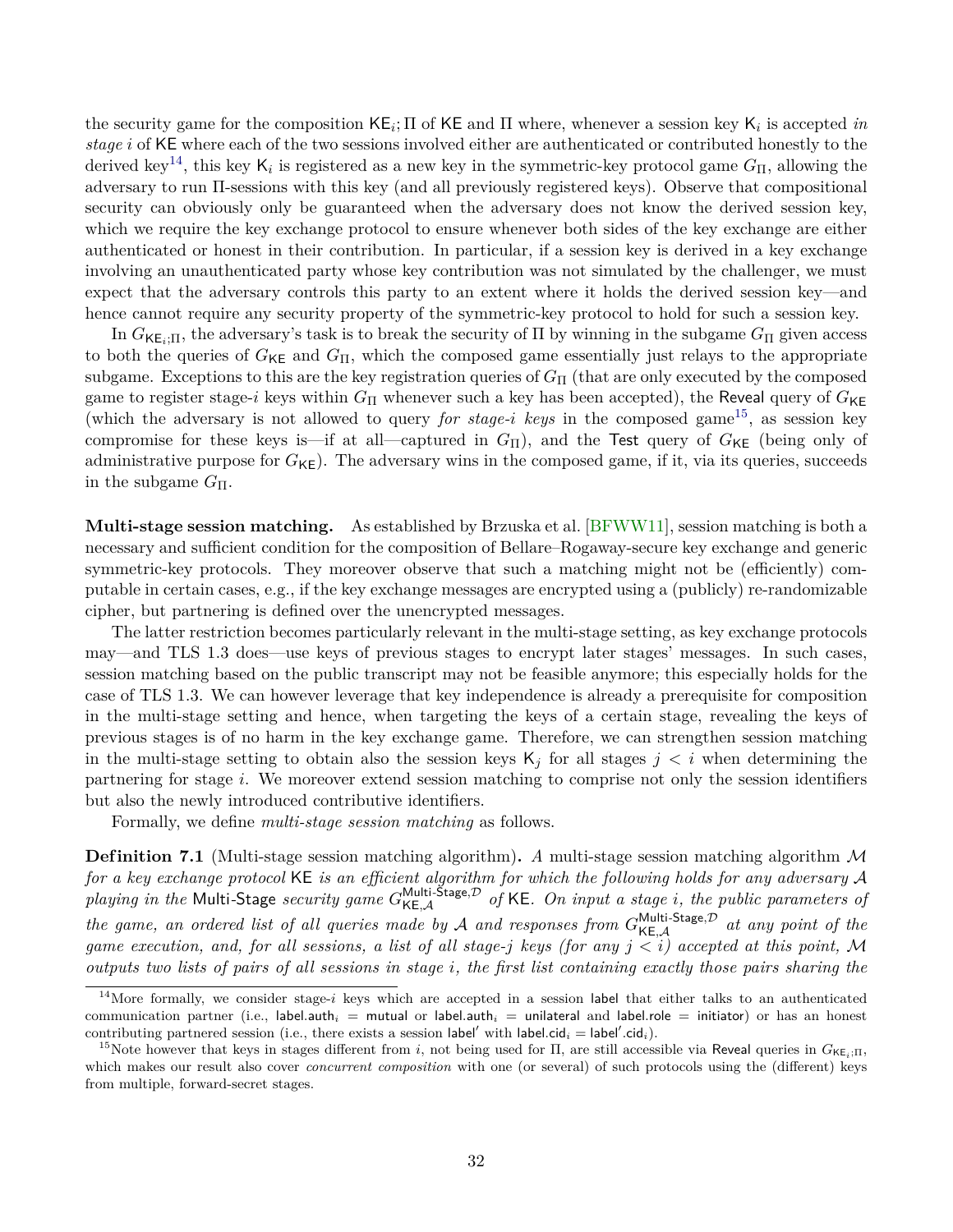<span id="page-32-4"></span>*same session identifier* sid*<sup>i</sup> (i.e., being partnered), and the second list exactly those pairs sharing the same contributive identifier* cid*<sup>i</sup> at this point of the game execution.*

*If such an algorithm exists for a key exchange protocol* KE*, we say that* KE *allows for an* efficient multi-stage session matching*.*

### <span id="page-32-0"></span>**7.2 Compositional Security**

We can now provide our extended composition result for multi-stage key exchange: the composition KE*<sup>i</sup>* ; Π of a multi-stage key exchange protocol KE with an arbitrary symmetric-key protocol Π employing the stage*i* session keys of KE is secure if the key exchange is Multi-Stage-secure providing *key independence*, *stage-j forward secrecy* (for *j* ≤ *i*), *multi-stage session matching*, and the stage-*i* keys are *final*. With *final keys* in stage *i* (or: final stages *i*) we refer to those keys established after the last key exchange message has been exchanged (in TLS 1.3 this comprises keys  $tk_{app}$ , RMS, and (in draft-dh) EMS).<sup>[16](#page-32-1)</sup> Note that keys derived prior to the final message exchange might be used in generating some key exchange messages and are thus not amenable to truly generic composition: such keys cannot provide security in, e.g., a symmetric-key protocol Π whose security is defined as an adversary being unable to forge a TLS 1.3 key exchange message (as an adversary can simply replay such a message from the key exchange in the composed game).<sup>[17](#page-32-2)</sup>

Observe that we, in contrast to the previous composition result [\[FG14\]](#page-43-4), do *not* require a particular level of authentication, but instead show compositional security for any concurrent authentication properties AUTH of KE. We remark again that, as captured in the composed game for multi-stage key exchange, security in the symmetric-key protocol  $\Pi$  can naturally be guaranteed only in those cases where the two parties who derived the session key are either authenticated or honestly contributed to the derived key, since otherwise we expect the adversary to know the key (e.g., by playing the role of an unauthenticated client) and cannot hope for any security.

<span id="page-32-3"></span>**Theorem 7.2** (Multi-stage composition)**.** *Let* KE *be a key-independent stage-j-forward-secret* Multi*-*Stage*secure key exchange protocol with concurrent authentication properties* AUTH *and key distribution* D *that allows for efficient multi-stage session matching. Let* Π *be a secure symmetric-key protocol w.r.t. some game G*<sup>Π</sup> *with a key generation algorithm that outputs keys with distribution* D*. Then the composition*  $\mathsf{KE}_i$ ;  $\Pi$  *for final stages*  $i \geq j$  *is secure w.r.t. the composed security game*  $G_{\mathsf{KE}_i;\Pi}$ *. Formally, for any efficient adversary* A *against*  $G_{\text{KE}}$ ; $\Pi$  *there exist efficient algorithms*  $B_1$ ,  $B_2$ ,  $B_3$  *such that* 

$$
\mathsf{Adv}_{\mathsf{KE}_{i};\Pi,\mathcal{A}}^{G_{\mathsf{KE}_{i};\Pi}} \leq \mathsf{Adv}_{\mathsf{KE},\mathcal{B}_1}^{\mathsf{Match}} + n_s\cdot \mathsf{Adv}_{\mathsf{KE},\mathcal{B}_2}^{\mathsf{Multi\text{-}Stage},\mathcal{D}} + \mathsf{Adv}_{\Pi,\mathcal{B}_3}^{\mathsf{GT}},
$$

*where n<sup>s</sup> is the maximum number of sessions in the key exchange game.*

*Proof of Theorem [7.2.](#page-32-3)* The proof basically is an adaptation of the one for multi-stage composition by Fischlin and Günther [\[FG14\]](#page-43-4), which in turn proceeds along the lines of the Bellare–Rogaway composition result by Brzuska et al. [\[BFWW11\]](#page-42-2).

As a technical prerequisite, we ensure that the key exchange protocol KE in the composed game  $G_{\text{KE}}$ <sub>i</sub>. always outputs the same key K*<sup>i</sup>* for two partnered sessions in stage *i*. This basic property is given by Match security (which is subsumed under requiring Multi-Stage security from KE) and hence we can easily turn an adversary  $\mathcal A$  that triggers different keys to be output in partnered sessions in the key exchange part of  $G_{\mathsf{KE}_i;\Pi}$  into an adversary  $\mathcal{B}_1$  against Match security. Observe that  $\mathcal{B}_1$  can simply relay all oracle queries  $\mathcal{A}$ 

<span id="page-32-1"></span><sup>&</sup>lt;sup>16</sup>The notion of final keys can be formalized in our model through the sequence of special Send( $\cdot$ , continue) queries (without further message output) at the end of a session run. A similar query can be used to enable the adversary to trigger the final key computation after the last protocol message has been sent (in TLS 1.3: after the client sent ClientFinished).

<span id="page-32-2"></span><sup>&</sup>lt;sup>17</sup>In principle, our composition result can cover not only final, but any *unused* stage-*i* key. We refrain from capturing this more complex notion of non-usage of keys here.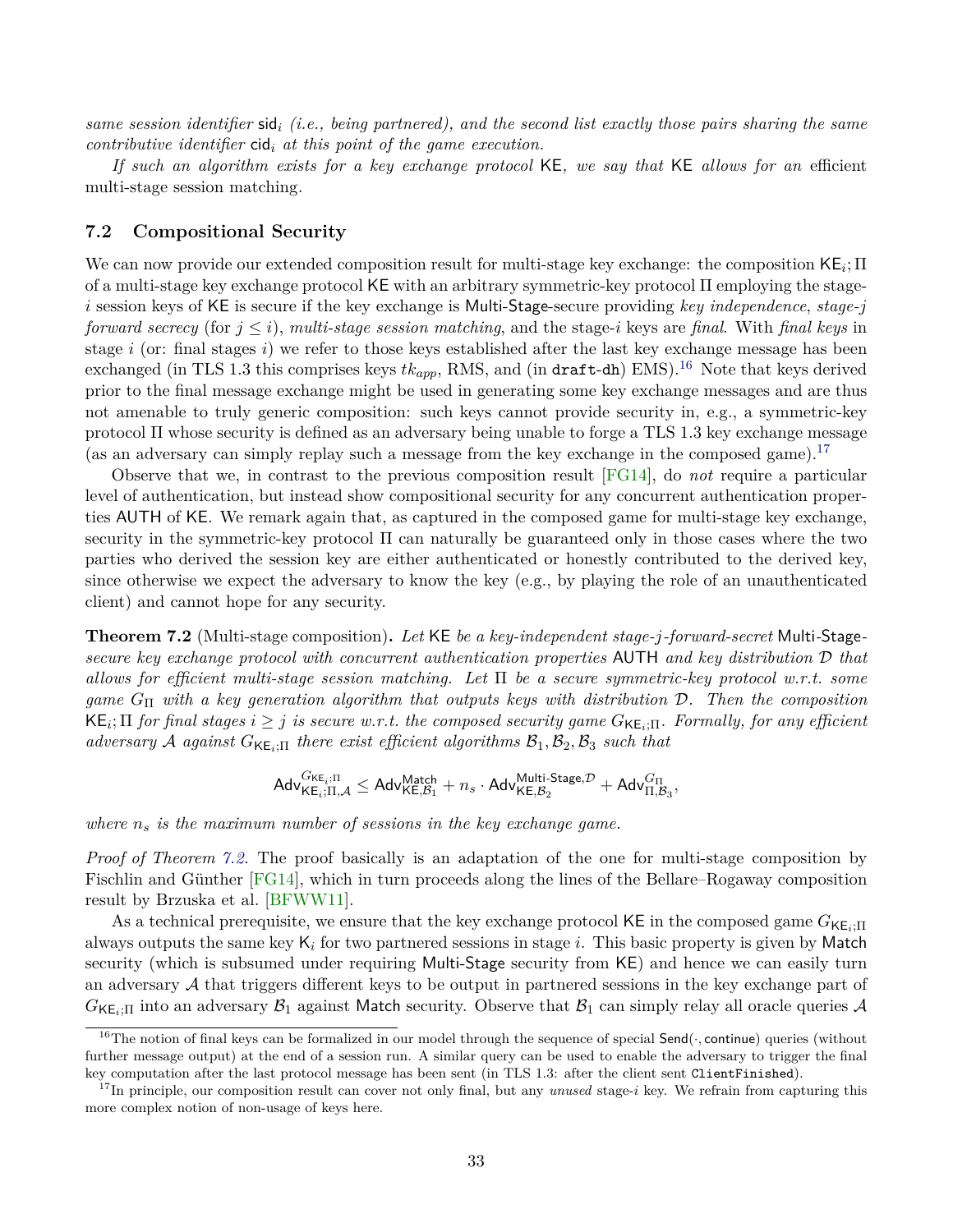<span id="page-33-1"></span>makes for the KE subgame to its own oracles (note that A is not given access to a Test query in  $G_{\text{KE}_i;\Pi}$ ). Furthermore,  $\mathcal{B}_1$  simulates the  $\Pi$  subgame on its own according to the  $G_{\text{KE}_i;\Pi}$  definition. Providing a correct simulation for A, algorithm  $\mathcal{B}_1$  always wins if A makes two partnered sessions output different keys in stage *i*; hence, we can from this point on assume that partnered sessions agree on their derived keys.

On a high level, we now first replace the derived session keys, one at a time, by a randomly chosen key from  $\mathcal D$  and show that an adversary able to distinguish each of these replacements can be turned into an efficient Multi-Stage adversary against KE. After all keys have been replaced by random ones, the subgame *G*<sup>Π</sup> is then independent of the key exchange protocol (as the now randomly chosen final stage-*i* keys are not used within the key exchange) and hence, breaking the composed game immediately translates to breaking the symmetric-key protocol game.

The first part of the proof is a hybrid argument. Let  $G^{\lambda}_{\mathsf{KE}_i;\Pi}$  denote a game that behaves like  $G_{\mathsf{KE}_i;\Pi}$ (with partnered sessions agreeing on the derived key), except that for the first  $\lambda$  accepting sessions in stage *i* where the key is registered in the symmetric-key protocol subgame (i.e., where the communication partner is either authenticated or an honest partnered session exists), instead of the real session key K*<sup>i</sup>* a  $\mathsf{r}$  randomly chosen  $\mathsf{K}'_i \leftarrow \mathcal{F}$  is registered in  $G_{\Pi}$ . Obviously,  $G^0_{\mathsf{KE}_i;\Pi} = G_{\mathsf{KE}_i;\Pi}$  while  $G^{n_s}_{\mathsf{KE}_i;\Pi}$  denotes the game where all keys used in the  $\Pi$  subgame are chosen at random from  $D$ . Applying Lemma [7.3](#page-33-0) below, we have that both games are indistinguishable due to the Multi-Stage security of KE and it holds that

$$
\mathsf{Adv}^{G^0_{\mathsf{KE}_i;\Pi}}_{\mathsf{KE}_i;\Pi,\mathcal{A}} \leq \mathsf{Adv}^{G^{ns}_{\mathsf{KE}_i;\Pi}}_{\mathsf{KE}_i;\Pi,\mathcal{A}} + n_s \cdot \mathsf{Adv}^{\mathsf{Multi\text{-}Stage},\mathcal{D}}_{\mathsf{KE},\mathcal{B}_2}.
$$

The main difference to the previous multi-stage composition [\[FG14\]](#page-43-4) is that not only mutually authenticated session keys derived in the key exchange are registered in the symmetric-key protocol, but any session key for which both communication partners are either authenticated or honestly contributing. As we will see in the proof of Lemma [7.3,](#page-33-0) these cases match exactly the conditions for Test queries to be permitted in the Multi-Stage game which hence still allows us to replace all keys used in the symmetric-key protocol with random ones in the hybrid.

As for the previous results, in  $G^{n_s}_{\mathsf{KE}_i;\Pi}$  only randomly chosen keys, independent of KE, are used in the symmetric-key protocol subgame  $G_{\Pi}$  which allows us to bound the advantage of A in  $G_{\text{KE}_i;\Pi}^{n_s}$  by the advantage of an adversary  $\mathcal{B}_3$  directly breaking the protocol security game  $G_{\Pi}$ . We restate the corresponding Lemma [7.4](#page-35-2) below without proof, as it is identically given in [\[FG14\]](#page-43-4).

Finally, the initial assumption that  $\Pi$  is secure w.r.t.  $G_{\Pi}$  then allows us to conclude that  $\mathsf{KE}$ ;  $\Pi$  is secure w.r.t. *G*KE*i*;Π.  $\Box$ 

We first establish the hybrid argument, closely following the respective proof by Fischlin and Günther [\[FG14\]](#page-43-4).

<span id="page-33-0"></span>**Lemma 7.3.** *Let* KE *be a key-independent stage-j-forward-secret* Multi*-*Stage*-secure key exchange protocol with concurrent authentication properties* AUTH *and key distribution* D *that allows for an efficient multistage session matching and where partnered sessions in stage i always agree on the derived session key. Let* Π *be a secure symmetric-key protocol w.r.t. some game G*<sup>Π</sup> *with a key generation algorithm that outputs keys with distribution*  $D$ . Then for  $i \geq j$ , all  $\lambda = 1, \ldots, n_s$  and any efficient adversary  $A$  there exists an *efficient algorithm* B *such that*

$$
\left|\mathsf{Adv}_{\mathsf{KE}_{i};\Pi,\mathcal{A}}^{G^{ \lambda-1}_{\mathsf{KE}_{i};\Pi}}-\mathsf{Adv}_{\mathsf{KE}_{i};\Pi,\mathcal{A}}^{G^{ \lambda}_{\mathsf{KE}_{i};\Pi}}\right|\leq \mathsf{Adv}_{\mathsf{KE},\mathcal{B}}^{\mathsf{Multi-Stage},\mathcal{D}},
$$

*where n<sup>s</sup> is the maximum number of sessions in the key exchange game.*

We provide B with  $\lambda$  as auxiliary input for simplicity but note that letting B pick  $\lambda$  at random in  $[1, n_s]$ suffices to prove the hybrid argument.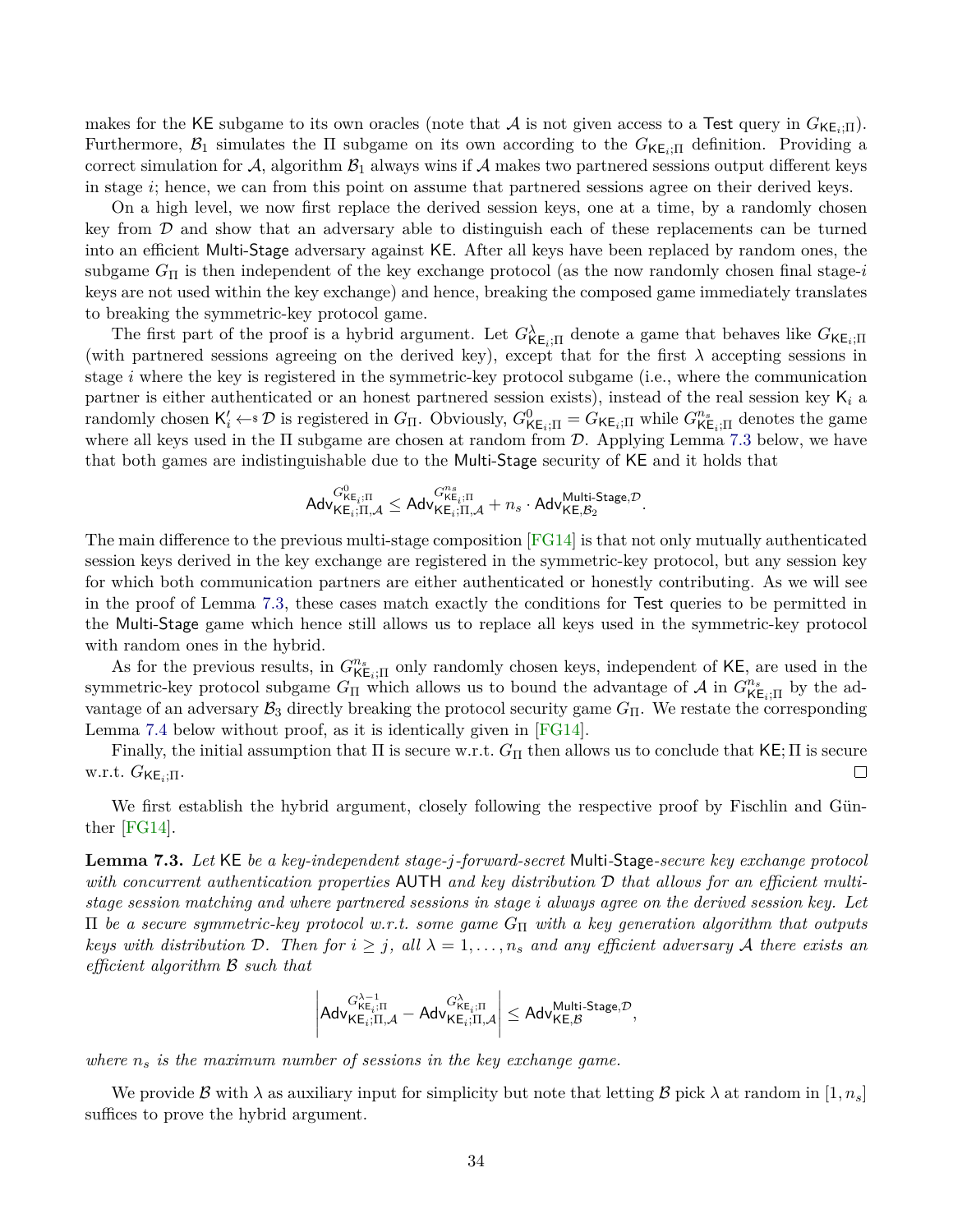*Proof of Lemma [7.3.](#page-33-0)* The task is to construct an algorithm  $\beta$  given  $\lambda$  and using the adversary  $\mathcal A$  against  $G_{\mathsf{KE}_i;\Pi}$  such that, if A is able to distinguish (by a a non-negligible advantage difference) between  $G_{\mathsf{KE}_i;\Pi}^{\lambda-1}$ KE*i*;Π and  $G^{\lambda}_{\mathsf{KE}_i;\Pi}$ , then  $\beta$  has non-negligible advantage in  $G^{\mathsf{Multi\text{-}Stage},\mathcal{D}}_{\mathsf{KE},\beta}$  $\mathsf{W}\mathsf{U}\mathsf{I}\mathsf{I}\mathsf{I}\mathsf{I}$ -Stage, $\mathsf{P}\mathsf{I}\mathsf{I}\mathsf{I}\mathsf{I}\mathsf{I}\mathsf{I}$ 

In order to simulate  $G_{KE_i;\Pi}$  for A, algorithm B basically forwards all KE-related queries to its Multi-Stage game as described below while answering queries to the *G*<sup>Π</sup> subgame on its own (using the established stage- $i$  keys from the key exchange). For administrative purposes,  $\beta$  keeps two mappings. The first one, SDATA: LABELS  $\rightarrow$  {initiator, responder}  $\times$  {unauth, unilateral, mutual}  $\times$   $[\mathcal{D}]^{i-1}$ , stores the role, the *i*-th stage's authentication level, and the session keys for all stages *j < i* of each key exchange session. The second one,  $SKEY$ : LABELS  $\rightarrow [D]$ , stores the key value for each session whose stage-*i* key was registered in  $G_{\Pi}$ . Morever, B keeps a counter *c*, initialized as  $c = 0$ , indicating the number of session keys replaced by random values so far. Algorithm  $\beta$  handles queries by  $\mathcal A$  to the key exchange subgame as follows:

• NewSession, NewTempKey, Reveal, and Corrupt queries are forwarded to  $G_{\mathsf{KF}\, \mathcal{B}}^{\mathsf{Multi\text{-}Stage},\mathcal{D}}$  $KE, B$  and the responses sent back to  $A$ . For any NewSession call,  $B$  puts the issued label together with the session's specified role and authentication level for stage *i* into the map SDATA.

Observe that this approach is sound and in particular does not infringe with a later test query on a stage-*i* key (see below). On the one hand, the stage-*j* forward secrecy of KE (for  $j \leq i$ ) ensures that session keys in stage *i* are forward-secret and hence unaffected by Corrupt queries. On the other hand, KE being key-independent implies that Reveal(label,  $i'$ ) queries for stages  $i' \neq i$ , which are allowed in the composed game, never affect the security of session keys in stage *i*.

• Send(label, *m*) queries are forwarded to  $G_{\text{KE }B}^{\text{Multi-Stage}, \mathcal{D}}$  $K_{\mathsf{R},\mathcal{B}}^{[\mathsf{H}]}$  as well and the responses sent back to  $\mathcal{A}$ . Additionally, if session label in  $G_{\mathsf{KE}}^{\mathsf{Multi-Stage}, \mathcal{D}}$  $\kappa E, \mathcal{B}$  changes to an accepting state accepted<sub>j</sub> for  $j < i$  due to such a query,  $\beta$  issues a query Reveal(label, j) and stores the resulting session key  $K_j$  in the map SDATA. Note that, again by key independence, this Reveal query does not affect the session's stage-*i* key.

The most important case is when session label changes to state  $\mathsf{accepted}_i$ . Here,  $\mathcal B$  first of all invokes the efficient multi-stage session matching algorithm on the queries and responses  $A$  posed to the subgame  $G_{KE}$  and all established session keys for stages  $j < i$  (which  $\beta$  has stored in SDATA), in order to obtain all sessions which are partnered and those which agree on the contributive identifier in stage *i*.

In case label is partnered with some other session label' and  $SKEY($ label') is set,  $B$  sets this key value also as SKEY(label) and provides A with a handle for SKEY(label) in  $G_{\Pi}$ . Recall that by assumption two accepting partnered sessions always establish identical session keys (a property we ensure through Match security in the proof of Theorem [7.2\)](#page-32-3).

Otherwise, B checks whether the conditions for registering the resulting key in the subgame  $G_{\Pi}$ are satisfied, namely whether session label either has an authenticated communication partner (i.e., if label.auth<sub>i</sub> = mutual or label.auth<sub>i</sub> = unilateral and label.role = initiator, which  $\beta$  looks up in its map SDATA) or has an honest contributing partnered session (i.e., the session matching outputs a session label' with label.cid<sub>*i*</sub> = label'.cid<sub>*i*</sub>). If this is the case,  $\beta$  increments the counter *c* and provides A with an identifier for  $SKEY($ label) in  $G_{\Pi}$ , where  $SKEY($ label) is computed depending on the counter *c*:

- $−$  If *c* <  $λ$ , then sample SKEY(label)  $\leftarrow$  *s*  $\mathcal{D}$  at random.
- $-$  If  $c = \lambda$ , then issue a Test(label, *i*) query and store the resulting value in SKEY(label).
- **–** If *c > λ*, then issue a Reveal(label*, i*) query and store the resulting value in SKEY(label).

Note that  $\beta$  first checking for partnered sessions in stage *i* ensures that it, if at all, only tests the first session accepting a key (avoiding the according 'lost'-flag penalty in the Test query) and never both tests and reveals a key in two partnered sessions (satisfying the finalize condition of the Multi-Stage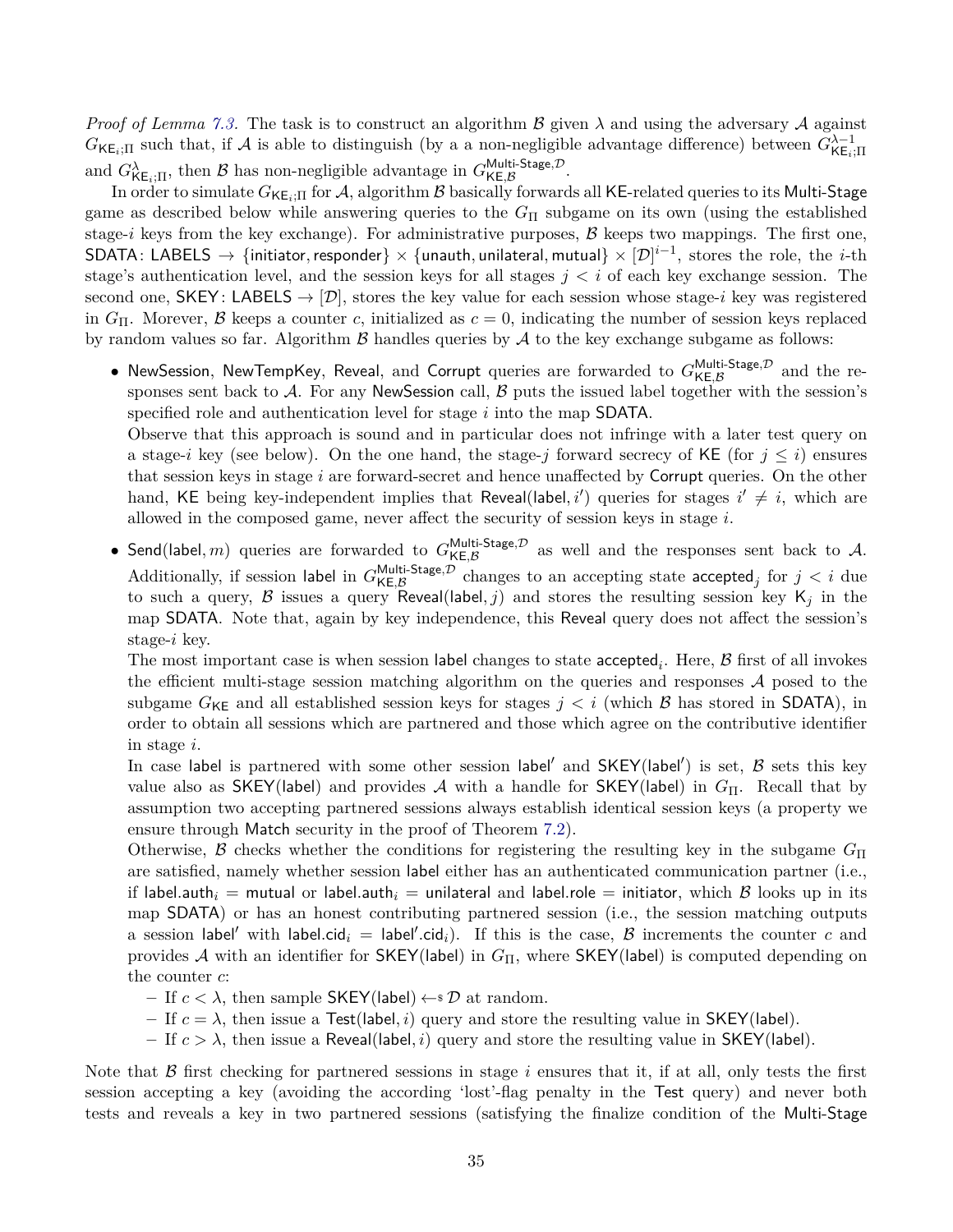<span id="page-35-3"></span>definition). Moreover, as the compositional game as well as  $\beta$  only register session keys for which each of the communication partners in the key exchange is either authenticated or contributed honestly, we never test a session with an unauthenticated peer and no honest contributive partnered (satisfying the according conditions in the Test query). Therefore, B will never cause the 'lost' flag to be set in its  $G_{\bf K}^{\text{Multi-Stage}, \mathcal{D}}$ KE*,*B game.

When A terminates, B stops as well and outputs 1 if A has won in the composed game (i.e., in the  $G_{\Pi}$ subgame that  $\beta$  simulates on its own) and 0 otherwise. That way, if the Test query made by  $\beta$  returns the real session key,  $\beta$  perfectly simulates  $G_{\mathsf{KE}_i;\Pi}^{\lambda-1}$  for  $\mathcal{A}$ , whereas, if a random key is returned,  $\beta$  perfectly simulates  $G^{\lambda}_{\mathsf{KE}_i;\Pi}$ . Since  $\beta$  never causes  $\mathsf{lost} = 1$  in its game we have that if  $b_{\mathsf{test}} = 0$  in  $G^{\mathsf{Multi\text{-}Stage},\mathcal{D}}_{\mathsf{KE},\beta}$  $\mathsf{KE}, \mathcal{B}$  (KE,  $\mathcal{B}$ ) B thus outputs the wrong bit with probability  $\mathsf{Adv}_{\mathsf{KE}_i;\Pi,\mathcal{A}}^{G_{\mathsf{KE}_i;\Pi}^{\lambda}}$  while, if  $b_{\mathsf{test}} = 1, \mathcal{B}$  outputs the right bit with probability  $\mathsf{Adv}_{\mathsf{KE}_i;\Pi,\mathcal{A}}^{G_{\mathsf{KE}_i;\Pi}^{\lambda-1}$ . We can hence conclude that the advantage of  $\mathcal B$  in winning the game  $G_{\mathsf{KE},\mathcal{B}}^{\mathsf{Multi-Stage},\mathcal{D}}$ KE*,*B is *λ*−1

$$
\mathsf{Adv}_{\mathsf{KE},\mathcal{B}}^{\mathsf{Multi\text{-}Stage},\mathcal{D}} \geq \left|\mathsf{Adv}_{\mathsf{KE}_i;\Pi,\mathcal{A}}^{\mathit{G}^{\lambda-1}_{\mathsf{KE}_i;\Pi}} - \mathsf{Adv}_{\mathsf{KE}_i;\Pi,\mathcal{A}}^{\mathit{G}^{\lambda}_{\mathsf{KE}_i;\Pi}}\right|.
$$

We complete the composition proof by restating the lemma from  $\lfloor$  FG14 $\rfloor$  that the adversary's success probability in the hybrid game  $G_{\text{KE}_i;\Pi}^{n_s}$ , where all session keys in the  $G_{\Pi}$  subgame are chosen at random and independent of the key exchange (as the according stage *i* is final), can be bound by the security of the symmetric-key protocol.

<span id="page-35-2"></span>**Lemma 7.4.** *Let* KE *be a multi-stage key exchange protocol with stage i being final. Let* Π *be a secure symmetric-key protocol w.r.t. some game G*<sup>Π</sup> *with a key generation algorithm that outputs keys with distribution* D. Let  $n_s$  *be the maximum number of sessions in*  $G_{\mathsf{KE}_i;\Pi}$ . Then for any efficient adversary A *there exists an efficient algorithm* C *such that*

$$
\mathsf{Adv}^{G^{n_s}_{\mathsf{KE}_i;\Pi}}_{\mathsf{KE}_i;\Pi,\mathcal{A}} \leq \mathsf{Adv}^{G_{\Pi}}_{\Pi,\mathcal{C}}.
$$

# <span id="page-35-0"></span>**8 Multi-Stage Preshared-Secret Key Exchange Model**

In this section we modify the multi-stage key exchange (MSKE) framework from Section [4](#page-11-0) to model *multistage preshared-secret key exchange* (MS-PSKE) security for the purpose of analyzing TLS 1.3 session resumption, obtaining a model for multi-stage key exchange protocols that use preshared keys as longterm secrets. TLS 1.3 drafts draft-05 and draft-dh do not conclusively specify preshared key (PSK) ciphersuites yet, but we expect this model to be readily applicable to those as well.

In MS-PSKE, each protocol participant is identified by some  $U \in \mathcal{U}$  and holds a set of pairwise preshared secrets  $\text{pss}_{U,V,k} = \text{pss}_{V,U,k}$  (*U, V, k* indicating the *k*-th preshared secret between parties *U* and *V*) from a fixed keyspace, associated with a unique (public) preshared-secret identifier  $\text{psid}_{U,V,k} = \text{psid}_{V,U,k}$ and a flag Corrupted<sub>U,V,k</sub>. (For example, in TLS session resumption, the preshared-secret identifier is the session\_id value established by the server in a field in the ServerHello message in the original handshake, which the client subsequently sends in its ClientHello message during the resumption handshake.)

Compared to our MSKE model, each entry in the session list List<sub>S</sub> now contains an additional entry:

•  $k \in \mathbb{N}$ : the index of the preshared secret used in the protocol run between the parties *U* and *V*.

#### <span id="page-35-1"></span>**8.1 Adversary Model**

Like in the MSKE model of Section [4,](#page-11-0) we consider an adversary that controls the network communication, allowing delivery, injection, modification and dropping of messages. We define a flag lost (initialized to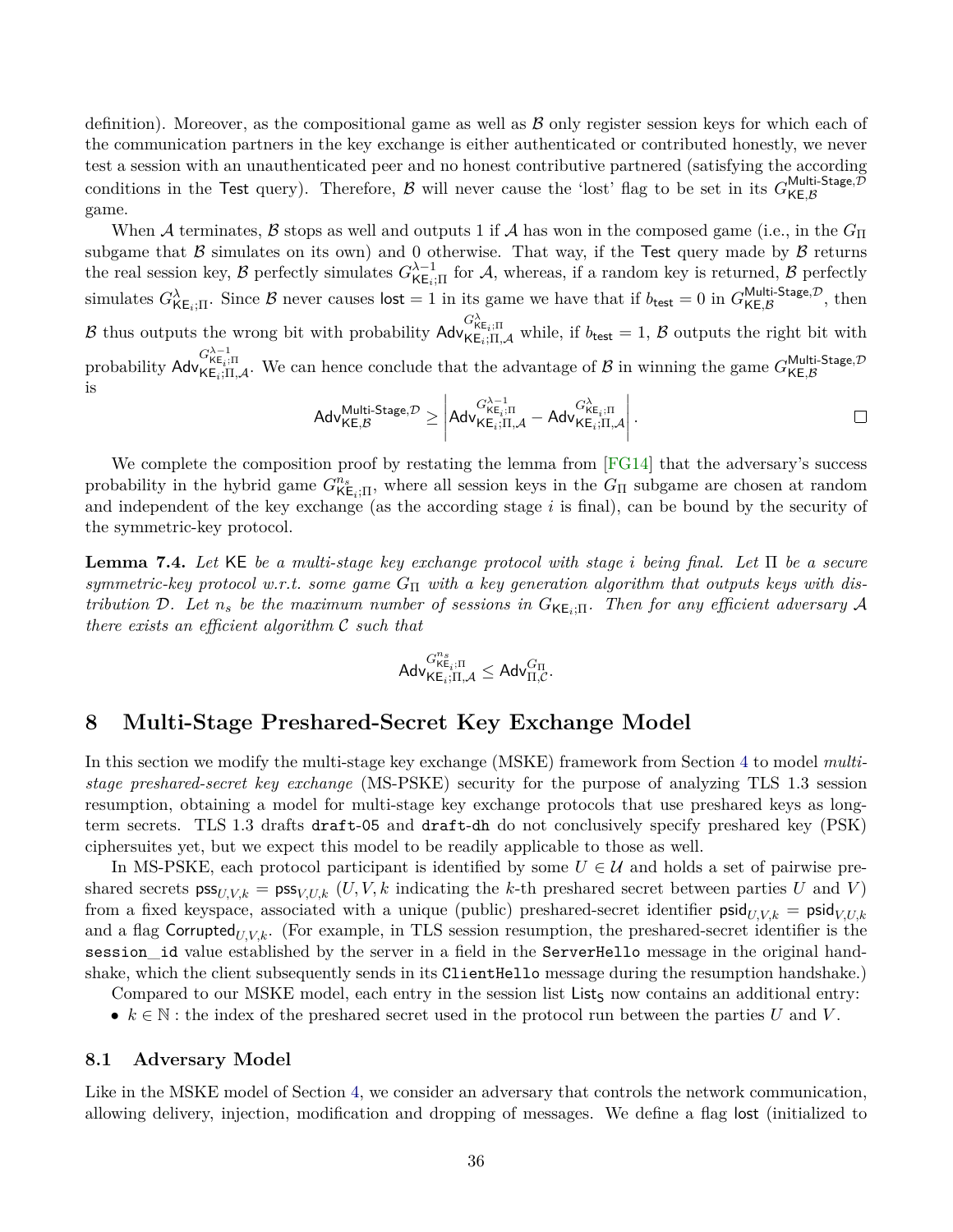false) that will be set to true when the adversary makes queries that would trivially break the security experiment. In the preshared secret case the common key with index *k* between *U* and *V* plays the role of the long-term keys and can be used to derive sessions keys in multiple (concurrent) executions, capturing many parallel session resumption steps in TLS. Corruption reveals these keys for (*U, V, k*) and renders all derived keys as insecure in the non-forward setting we discuss here.

The adversary interacts with the protocol via the Send, Reveal, and Test queries defined in Section [4.4,](#page-14-0) inheriting the key (in-)dependence treatment but only treating the non–forward-secret setting; our model can easily be extended to the forward-secret setting. The NewSession and Corrupt queries are modified slightly. The new query NewSecret allows the adversary to establish (new) preshared secrets between two parties.

- NewSecret $(U, V)$ : Creates a preshared secret sampled uniformly at random from the preshared secret space and stores it as  $\mathsf{pss}_{U,V,k} = \mathsf{pss}_{V,U,k}$  where k is the next unused index for U and V. Also creates a unique new preshared secret identifier  $\text{psid}_{U,V,k} = \text{psid}_{V,U,k}$  and returns  $\text{psid}_{U,V,k}$ . Initializes Corrupted $U_{V,k}$  and Corrupted $V_{V,k}$  as fresh.
- NewSession( $U, V, k$ , role, auth): Creates a new session for party  $U$  with role role and authentication auth having *V* as intended partner and key index *k* (both *V* and *k* being potentially unspecified). A party may learn and set unspecified values during execution.

The challenger generates a (unique) new label label and adds the entry (label*, U, V, k,* role*,* auth) to  $List<sub>S</sub>$ .

• Corrupt $(U, V, k)$ : If there exists a session label with parties  $(U, V)$  or  $(V, U)$  and key identifier k and some stage *i* such that label.tested<sub>*i*</sub> = true, then return  $\perp$ . Otherwise, provide the adversary with  $\text{pss}_{U,V,k}$  and set Corrupted<sub>U,V,k</sub> and Corrupted<sub>V,U,k</sub> to revealed; in this case no further queries are allowed to sessions using  $\text{pss}_{U,V,k} = \text{pss}_{V,U,k}$ .

## <span id="page-36-0"></span>**8.2 Security of Preshared Key Exchange Protocols**

We adapt the notions for matching and multi-stage key secrecy to the preshared secret setting, essentially replacing long-term secret compromise with preshared secret compromise.

#### <span id="page-36-1"></span>**8.2.1** Match **Security**

As previously, Match security for preshared-secret key exchange protocols ensures that session identifiers effectively match the partnered sessions which must share the same view on their interaction. Note that the following conditions for Match security are identical to Match security conditions for MSKE models with the exception of condition 4:

- 1. sessions with the same session identifier for some stage hold the same key at that stage,
- 2. sessions with the same session identifier for some stage agree on that stage's authentication level,
- 3. sessions with the same session identifier for some stage share the same contributive identifier at that stage,
- 4. sessions are partnered with the intended (authenticated) participant, and for mutual authentication share the same key index,
- 5. session identifiers do not match across different stages, and
- 6. at most two sessions have the same session identifier at any stage. The security game  $G_{\mathsf{KE},\mathcal{A}}^{\mathsf{Match}}$  is as follows.

**Def inition 8.1** (Match security)**.** *Let* KE *be a key exchange protocol and* A *a PPT adversary interacting* with KE via the queries defined in Section [8.1](#page-35-1) in the following game  $G_{\text{KE},\mathcal{A}}^{\text{Match}}$ .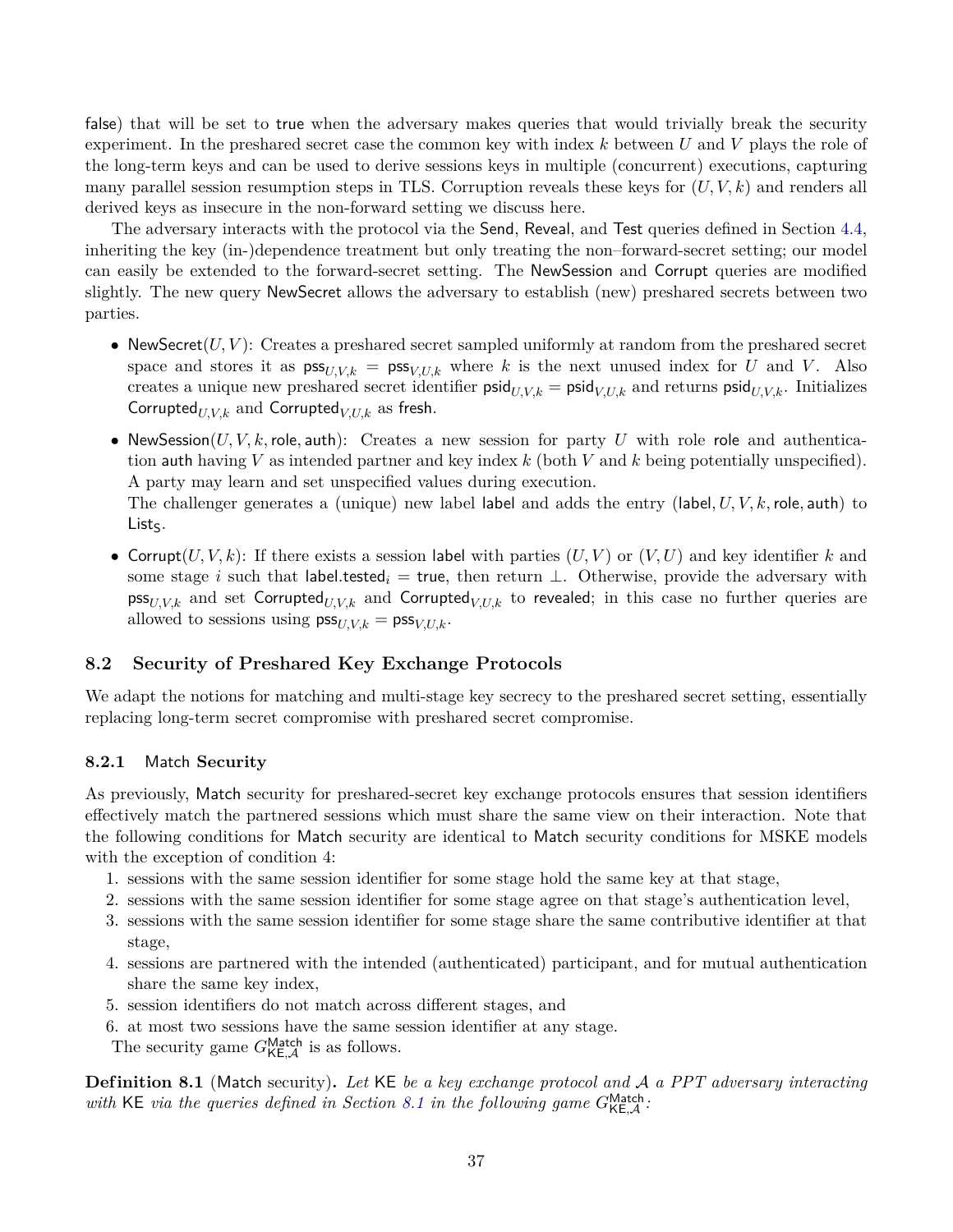**Query.** *The adversary* A *has access to the queries* NewSecret*,* NewSession*,* Send*,* Reveal*, and* Corrupt*.* **Stop.** *At some point, the adversary stops with no output.*

- We say that A wins the game, denoted by  $G_{\text{KE},\mathcal{A}}^{\text{Match}} = 1$ , if at least one of the following conditions hold:
	- 1. There exist two distinct labels label, label' such that label.sid<sub>i</sub> = label'.sid<sub>i</sub>  $\neq \bot$  for some stage  $i \in$  $\{1,\ldots,M\}$ , label.st<sub>exec</sub>  $\neq$  rejected<sub>*i*</sub>, label'.st<sub>exec</sub>  $\neq$  rejected*<sub>i</sub>*, *but* label.K<sub>i</sub>  $\neq$  label'.K<sub>i</sub>. *(Different session keys in the same stage of partnered sessions.)*
	- 2. There exist two distinct labels label, label' such that label.sid<sub>i</sub> = label'.sid<sub>i</sub>  $\neq \bot$  for some stage  $i \in$  $\{1,\ldots,M\}$  *but* label.auth<sub>i</sub>  $\neq$  label'.auth<sub>i</sub> (Different authentication types in some stage of partnered *sessions.)*
	- 3. There exist two distinct labels label, label' such that label.sid<sub>i</sub> = label'.sid<sub>i</sub>  $\neq \bot$  *for some stage*  $i \in$  $\{1,\ldots,M\}$ , but label.cid<sub>i</sub>  $\neq$  label'.cid<sub>i</sub> or label.cid<sub>i</sub> = label'.cid<sub>i</sub> =  $\perp$ . *(Different or unset contributive identifiers in some stage of partnered sessions.)*
	- 4. There exist two distinct labels label, label' such that label.sid<sub>i</sub> = label'.sid<sub>i</sub>  $\neq \bot$  for some stage  $i \in$  $\{1,\ldots,M\}$ , label.auth $_i =$  label'.auth $_i \in \{$ unilateral, mutual $\}$ , label.role = initiator, and label'.role =  $\mathsf{respectively,}~but~\mathsf{label}.V~\neq~\mathsf{label}.U~or~(only~if~\mathsf{label}.\mathsf{a}$   $=$   $\mathsf{mutual})~\mathsf{label}.U~\neq~\mathsf{label}.V~or~(only~if~\mathsf{label}$  $\mathsf{label}$ . auth $_i = \mathsf{mutual}$  ) label. $k \neq \mathsf{label}'.k$  .
	- 5. There exist two (not necessarily distinct) labels label, label' such that label.sid<sub>i</sub> = label'.sid<sub>j</sub>  $\neq \perp$  for *some stages*  $i, j \in \{1, \ldots, M\}$  *with*  $i \neq j$ *. (Different stages share the same session identifier.)*
	- 6. There exist three distinct labels label, label', label'' such that label.sid<sub>i</sub> = label'.sid<sub>i</sub> = label''.sid<sub>i</sub>  $\neq \bot$ *for some stage*  $i \in \{1, \ldots, M\}$ . (More than two sessions share the same session identifier.)

*We say* KE *is* Match-secure *if for all adversaries* A *the following advantage is negligible in the security parameter:*

$$
\mathsf{Adv}_{\mathsf{KE}, \mathcal{A}}^{\mathsf{Match}} := \Pr \left[ G_{\mathsf{KE}, \mathcal{A}}^{\mathsf{Match}} = 1 \right].
$$

#### <span id="page-37-0"></span>**8.2.2** Multi**-**Stage **Security**

The Multi-Stage security game  $G_{\mathsf{KE},\mathcal{A}}^{\mathsf{Multi-Stage},\mathcal{D}}$  similarly defines Bellare–Rogaway-like key secrecy in the multistage setting with preshared keys as follows.

**Def inition 8.2** (Multi-Stage security)**.** *Let* KE *be a preshared key exchange protocol with (session) key distribution* D*, and* A *a PPT adversary interacting with* KE *via the queries defined in Section [8.1](#page-35-1) in the*  $\emph{following game}$   $G_{\mathsf{KE},\mathcal{A}}^{\mathsf{Multi\text{-}Stage},\mathcal{D}}$  *:* 

**Setup.** *Choose the test bit*  $b_{\text{test}} \leftarrow s \{0, 1\}$  *at random, and set* lost  $\leftarrow$  false.

**Query.** *The adversary has access to the queries* NewSecret*,* NewSession*,* Send*,* Reveal*,* Corrupt*, and* Test*. Note that some queries may set* lost *to* true*.*

**Guess.** *At some point,* A *stops and outputs a guess b.*

**Finalize.** The challenger sets the 'lost' flag to  $\vert \text{ost} \rangle$  true if any of the following conditions hold:

- 1. There exist two (not necessarily distinct) labels label, label' and some stage  $i \in \{1, \ldots, M\}$  such  $that$  label.sid<sub>*i*</sub> = label'.sid<sub>*i*</sub>, label.st<sub>key,</sub> $i$  = revealed, and label'.tested<sub>*i*</sub> = true. (Adversary has *tested and revealed the key in a single session or in two partnered sessions.)*
- 2. *The adversary* A *has issued a* Test(label, i) *query such that* Corrupted<sub>label</sub>.*U*,label.*K*,label.*k* = revealed. *(Adversary has tested a session key and revealed the preshared secret used in the tested session.)*

We say that A wins the game, denoted by  $G_{\text{KE},\mathcal{A}}^{\text{Multi-Stage},\mathcal{D}} = 1$ , if  $b = b_{\text{test}}$  and  $\text{lost} = \text{false}$ .

*We say* KE *is* Multi-Stage-secure *in a key-dependent/key-independent manner with concurrent authentication properties* AUTH *if* KE *is* Match*-secure and for all PPT adversaries* A *the following advantage is negligible in the security parameter:*

$$
\mathsf{Adv}_{\mathsf{KE}, \mathcal{A}}^{\mathsf{Multi-Stage}, \mathcal{D}} := \Pr\left[G_{\mathsf{KE}, \mathcal{A}}^{\mathsf{Multi-Stage}, \mathcal{D}} = 1\right] - \frac{1}{2}.
$$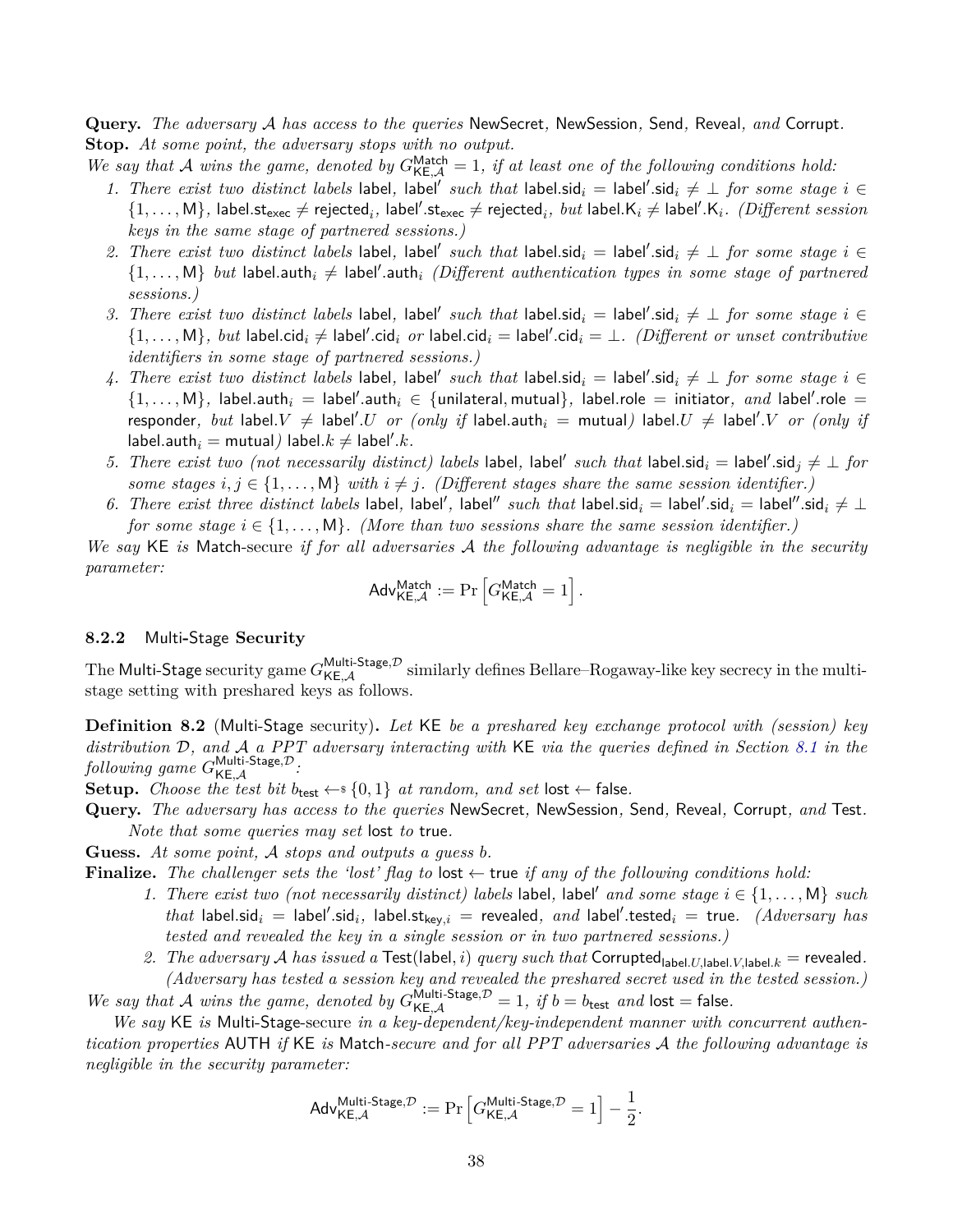# <span id="page-38-0"></span>**9 Security of the draft-05 Session Resumption**

We now turn towards session resumption and analyze the resumption handshake as specified in the draftietf-tls-tls13-05 draft, denoted as d05-SR. The key schedule for resumption in draft-dh is not conclusively specified, so we omit a detailed analysis; since the main message flow is identical, we expect its security analysis to closely follow that of draft-05.

We define the session and contributive identifiers for stage 1, which derives *tkhs*, and stage 2, which derives *tkapp*, to be both include the exchanged ClientHello and ServerHello messages as well as a distinguishing label:

> $sid_1 = cid_1 = (ClientHello, ServerHello, "stage1")$  and  $\mathsf{sid}_2 = \mathsf{cid}_2 = (\texttt{ClientHello}, \texttt{ServerHello}, \texttt{``stage2''}).$

By using the preshared-secret in deriving the session keys, both stages achieve mutual (implicit) authentication.

In TLS session resumption, ClientHello contains the field session\_id, which serves as our presharedsecret identifier psid. This value was previously chosen by the server (the TLS standard does not specify how) and sent to the client in the ServerHello message in the original handshake. We assume that the session\_id values are globally unique in TLS, for example, chosen at random from a sufficiently large space to make collisions unlikely, or of the form "server-name  $\parallel counter$ ". We also assume each party *U* knows the mapping between preshared-secret identifiers  $\text{psid}_{U,V,k}$  and the peer identifier *V* and key index *k* for all its pre-shared secrets.

**Theorem 9.1** (Match security of d05-SR)**.** *The TLS 1.3* draft-05 *session resumption handshake* d05-SR *is* Match*-secure: for any efficient adversary* A *we have*

$$
\mathsf{Adv}_{\mathsf{d05}\text{-SR},\mathcal{A}}^{\mathsf{Match}} \leq n_s^2 \cdot 2^{-|none|},
$$

*where*  $|none| = 256$  *is the bitlength of the nonces.* 

*Proof.* We need to show the six properties of Match security hold:

- 1. *Sessions with the same session identifier for some stage hold the same session key.*
	- Recall that  $HMS \leftarrow PRF(pss_{U,V,k}, label_1||H(CH||SH))$  and  $MS \leftarrow PRF(HMS, label_5||H(CH||SH)).$  Moreover,  $tk_{hs} \leftarrow \text{PRF}(\text{HMS}, \text{label}_2 || r_s || r_c)$  and  $tk_{app} \leftarrow \text{PRF}(\text{MS}, \text{label}_6 || r_s || r_c)$ . Since session\_id, serving as the preshared-secret identifier psid, is a substring of the ClientHello message which is included in both sid<sub>1</sub> and sid<sub>2</sub>, and since there is a unique mapping from psid to  $\text{pss}_{U,V,k}$ , if two parties share the same session identifier then they both use the same PRF inputs and hence derive the same session keys.
- 2. *Sessions with the same session identifier for some stage agree on the authenticity of the stage.* This trivially holds as in TLS 1.3 draft-05 session resumption all stages are, by definition, mutually authenticated.
- 3. *Sessions with the same session identifier for some stage share the same contributive identifier.* This trivially holds since the contributive identifiers equal the session identifiers in each stage.
- 4. *Sessions are partnered with the intended partner and share the same key index.* Honest sessions are assured of the peer's identity and the key index via the used preshared-secret identifier psid, which is included in the session identifier for all stages; since each party knows the unique mapping between preshared-secret identifiers and key indices, a party can determine the peer's identity from the preshared-secret identifier and the mapping. Thus agreement on sid implies agreement on the partner's identity and the key index used.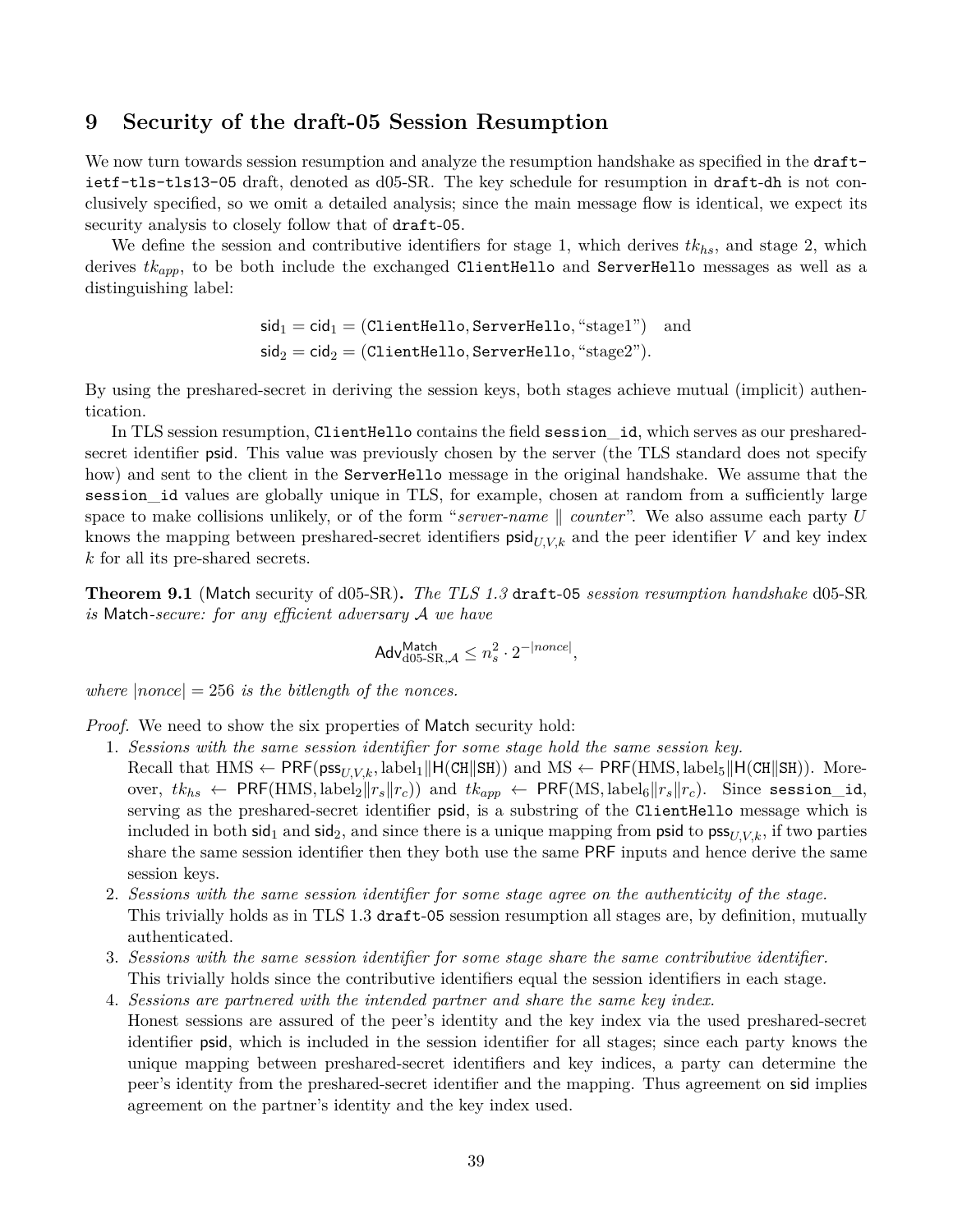- 5. *Session identifiers are distinct for different stages.* This holds trivially as session identifiers have different labels at each stage.
- 6. *At most two sessions have the same session identifier at any stage.*
- Both the client random and server random nonces are included in all session identifiers. To have a collision between honest parties requires two honest sessions to use the same nonces. The probability that there exists such a nonce collision is bounded by  $n_s^2 \cdot 2^{-|none|}$  where  $|none|$  is the length of the nonces.

**Theorem 9.2** (Multi-Stage security of d05-SR)**.** *The TLS 1.3* draft-05 *session resumption handshake* d05-SR *is* Multi*-*Stage*-secure in a key-independent manner with concurrent authentication types* AUTH = {(mutual*,* mutual)}*: for any efficient adversary* A *against the* Multi*-*Stage *security there exist efficient algorithms*  $\mathcal{B}_1, \ldots, \mathcal{B}_4$  *such that* 

$$
\mathsf{Adv}_{\mathsf{d05-SR},\mathcal{A}}^{\mathsf{Multi\text{-}Stage},\mathcal{D}} \leq 2n_s \cdot \Big( \mathsf{Adv}_{\mathsf{H},\mathcal{B}_1}^{\mathsf{COLL}} + n_p \cdot \Big( \mathsf{Adv}_{\mathsf{PRF},\mathcal{B}_2}^{\mathsf{PRF\text{-}sec}} + \mathsf{Adv}_{\mathsf{PRF},\mathcal{B}_3}^{\mathsf{PRF\text{-}sec}} + \mathsf{Adv}_{\mathsf{PRF},\mathcal{B}_4}^{\mathsf{PRF\text{-}sec}} \Big) \Big),
$$

*where n<sup>s</sup> is the maximum number of sessions and n<sup>p</sup> is the maximum number of pre-shared secrets.*

*Proof.* First, we consider the case where A makes a only single Test query, reducing the advantage of A by a factor of  $1/2n_s$  (for the two stages in each of the  $n_s$  sessions) by a hybrid argument.<sup>[18](#page-39-0)</sup> We can now focus on *the* single session with label label tested in stage *i*.

Proceeding in a sequence of games, we start from the original Multi-Stage game and bound the advantage difference of adversary A between any two games by complexity-theoretic assumptions until we reach a game where the advantage of  $A$  is at most 0.

**Game 0.** This initial game equals the Multi-Stage game with a single Test query, so

$$
\mathsf{Adv}_{\mathsf{d05-SR},\mathcal{A}}^{G_0} = \mathsf{Adv}_{\mathsf{d05-SR},\mathcal{A}}^{\mathsf{1-Multi\text{-}Stage}}.
$$

<span id="page-39-3"></span>Game 1. In this game, the challenger aborts the game if any two honest sessions compute the same hash value for different inputs in any evaluation of the hash function H.

Much the same as in Game [A.1](#page-21-0) of the proof of Theorem [5.2,](#page-20-0) we can break the collision resistance of H in case of this event by letting a reduction  $\mathcal{B}_1$  output the two distinct input values to H. Hence:

$$
\mathsf{Adv}_{\mathsf{d05\text{-}SR},\mathcal{A}}^{G_0} \leq \mathsf{Adv}_{\mathsf{d05\text{-}SR},\mathcal{A}}^{G_1} + \mathsf{Adv}_{\mathsf{H},\mathcal{B}_1}^{\mathsf{COLL}}.
$$

<span id="page-39-1"></span>**Game 2.** As a next step, we guess the pre-shared secret pss (among the *n<sup>p</sup>* secrets established) that the tested session will use, and the challenger aborts the game if that guess was wrong. This reduces the adversary's advantage by a factor of at most  $1/n_p$ , thus:

$$
\mathsf{Adv}_{\mathsf{d05-SR},\mathcal{A}}^{G_1} \leq n_p \cdot \mathsf{Adv}_{\mathsf{d05-SR},\mathcal{A}}^{G_2}.
$$

<span id="page-39-2"></span>Let  $\mathsf{pss}_{U,V,k}$  be the guessed pre-shared secret.

Game 3. We next replace the pseudorandom function PRF in all evaluations using the tested session's pre-shared secret  $\mathsf{pss}_{U,V,k}$  as key by a (lazy-sampled) random function. This in particular affects the

<span id="page-39-0"></span> $18$ The hybrid argument follows the high-level idea of that in Theorem [5.2,](#page-20-0) but does not require its involved treatment of partnering as the session (and contributive) identifiers for the session resumption handshake d05-SR are public.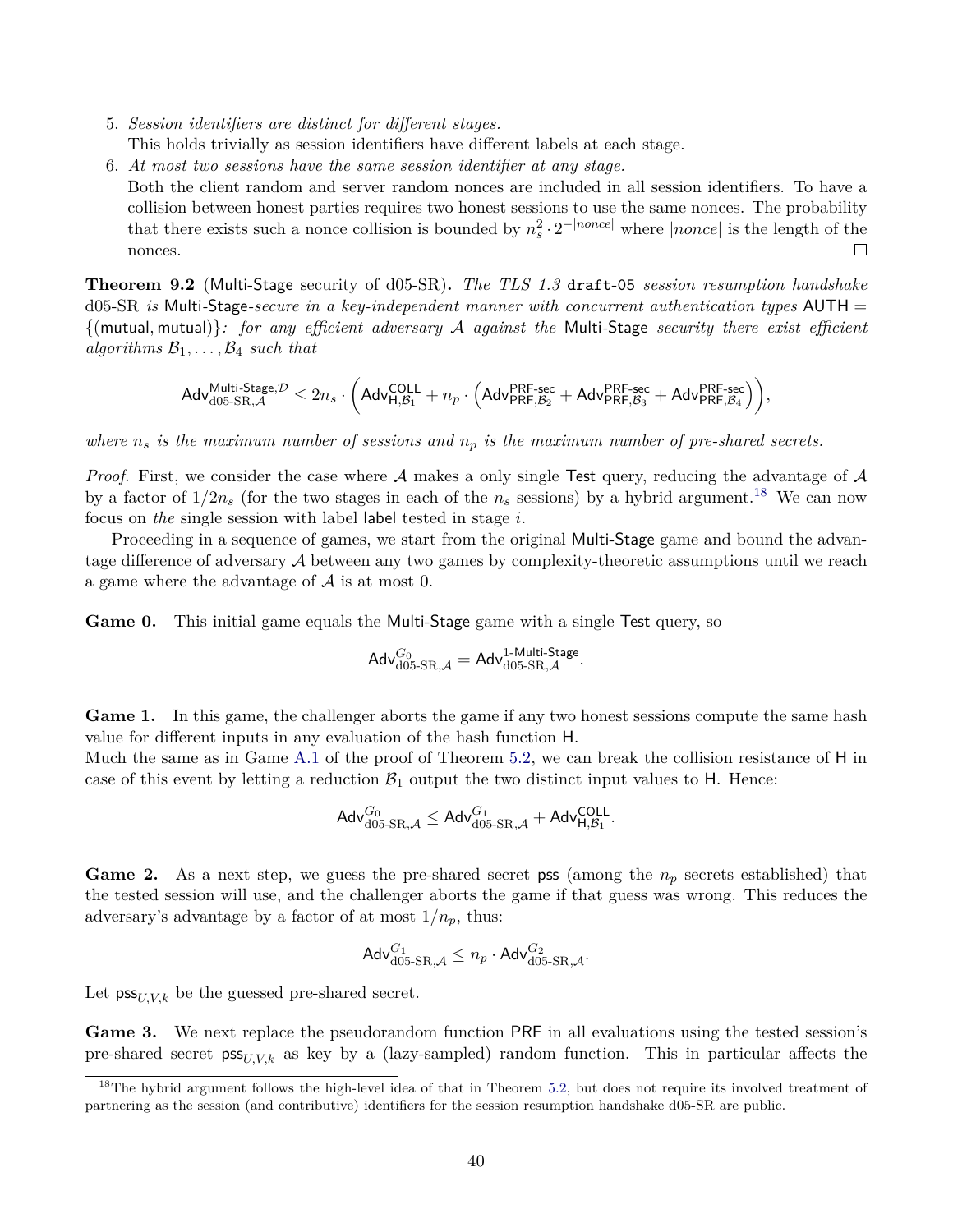derivation of the handshake master secret HMS in the tested (and a potential partnered) session, which is replaced by a random value  $\widetilde{HMS} \leftarrow s \{0,1\}^{\lambda}$ .

We can bound the difference this step introduces in the advantage of  $\mathcal A$  by the security of the pseudorandom function PRF. The according reduction  $B_2$  simulates Game [2,](#page-39-1) but uses its PRF oracle for any evaluation of PRF using  $\mathsf{pss}_{U,V,k}$  as the key. In case the oracle computes the PRF function, this simulation equals Game [2;](#page-39-1) if it computes a random function, the simulation equals Game [3.](#page-39-2) For any successful adversary (which hence cannot invoke Corrupt on  $\mathsf{pss}_{U,V,k}$  used in the tested session), this pre-shared key is an unknown and uniformly random value from  $A$ 's perspective and, hence, the simulation is sound and we establish

$$
\mathsf{Adv}_{\mathsf{d05}\text{-}\mathsf{SR},\mathcal{A}}^{G_2}\leq \mathsf{Adv}_{\mathsf{d05}\text{-}\mathsf{SR},\mathcal{A}}^{G_3} + \mathsf{Adv}_{\mathsf{PRF},\mathcal{B}_2}^{\mathsf{PRF}\text{-}\mathsf{sec}}.
$$

Observe that in Game [3,](#page-39-2) the handshake master secret in the tested session (as well as in a partnered session) is now a uniformly random value which is *independent* of all other values. This holds as the non-colliding (by Game [1\)](#page-39-3) hash value of the ClientHello and ServerHello messages contained in each stage's session identifier is used as input to PRF, hence (even from the same pre-shared key) only partnered sessions derive the same handshake master secret.

<span id="page-40-1"></span>**Game 4.** In this step we replace the evaluations of PRF using HMS as key in the tested and the potential partnered session by a (lazy-sampled) random function, thereby exchanging in particular the handshake traffic key  $tk_{hs}$  and the master secret MS with random values  $t\widetilde{k_{hs}}$ ,  $\widetilde{MS} \leftarrow s\{0,1\}^{\lambda}$  (independent due to distinct input labels to PRF).

As in the previous game, we can bound the probability of  $A$  distinguishing this step by the security of PRF. The reducing algorithm  $\mathcal{B}_3$  now uses its PRF oracle to evaluate PRF keyed with HMS in the tested (and partnered) session, perfectly simulating either Game [3](#page-39-2) or Game [4](#page-40-1) (depending on the oracle's behavior) as HMS is an uniformly random and independent value. Hence it holds that

$$
\mathsf{Adv}_{\mathsf{d05\text{-}SR},\mathcal{A}}^{G_3} \leq \mathsf{Adv}_{\mathsf{d05\text{-}SR},\mathcal{A}}^{G_4} + \mathsf{Adv}_{\mathsf{PRF},\mathcal{B}_3}^{\mathsf{PRF\text{-}sec}}.
$$

<span id="page-40-2"></span>Game 5. This last step exchanges the evaluations of PRF using MS as key (in the tested and partnered session) against a random function, leading to the application traffic key *tkapp* being replaced by a random  $\widetilde{tk_{app}} \leftarrow \{0,1\}^{\lambda}$ . Along the lines of the two previous steps we can bound this step again by the security of PRF since  $\widetilde{\text{MS}}$ , by Game [4,](#page-40-1) is independent and uniformly random. Therefore,

$$
\mathsf{Adv}_{\mathsf{d05}\text{-}\mathsf{SR},\mathcal{A}}^{G_4}\leq \mathsf{Adv}_{\mathsf{d05}\text{-}\mathsf{SR},\mathcal{A}}^{G_5}+\mathsf{Adv}_{\mathsf{PRF},\mathcal{B}_4}^{\mathsf{PRF}\text{-}\mathsf{sec}}.
$$

Finally, the session keys  $\widetilde{tk_{hs}}$  and  $\widetilde{tk_{app}}$  in Game [5](#page-40-2) are chosen independently and uniformly at random, rendering the response to the Test query independent of the test bit  $b_{test}$ . Thus

$$
\mathsf{Adv}_{\mathsf{d05-SR},\mathcal{A}}^{G_5}\leq 0.
$$

Combining the given single bounds yields the overall security statements.

 $\Box$ 

# <span id="page-40-0"></span>**10 Conclusion**

Our analyses of draft-05 and draft-dh are encouraging: both TLS 1.3 candidate handshake designs can be shown to be cryptographically sound, even in terms of established stand-alone key exchange security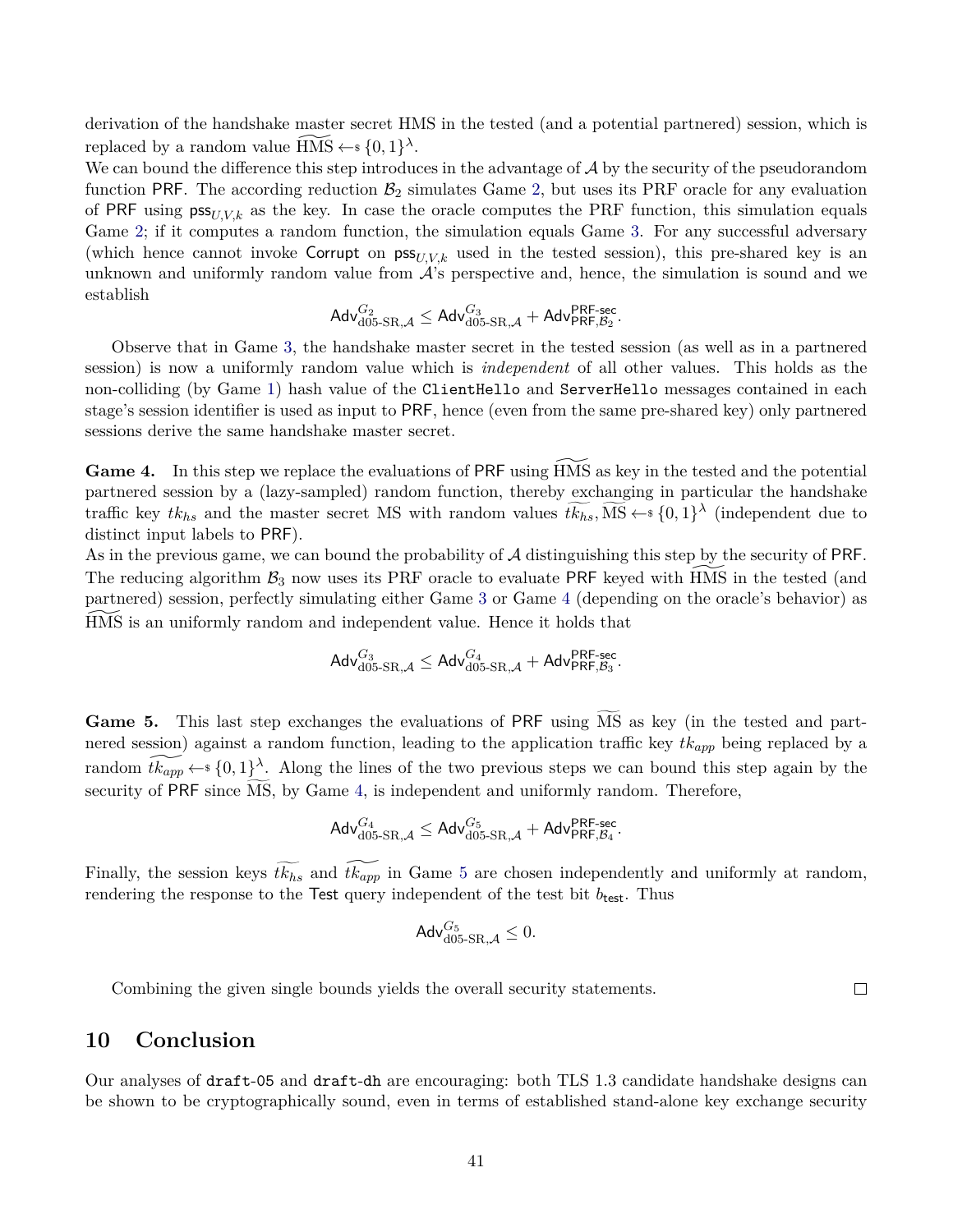notions. The analyses also reveal some points where the security aspects allows for flexibility and various options without endangering security, as pointed out in Section [3.](#page-8-0)

From a theoretical viewpoint, our "cascading" approach to treat session resumption not as part of the key exchange protocol, but as another symmetric-key protocol which is composed with the main handshake protocol, is useful to tame the complexity of such analyses (here and in general). Working out the details of this approach to get a full-fledged compositional analysis of the TLS 1.3 candidates is a worthwhile direction. Still, our results already confirm the sound design of the handshake protocols, as we have shown that the session keys can be safely used in the channel protocol and session resumption, and that session resumption is itself a strongly secure key exchange protocol.

# **Acknowledgments**

We thank Markulf Kohlweiss for insightful discussions on the necessity of the PRF-ODH assumption for proofs of the TLS 1.3 handshakes. We thank Håkon Jacobsen for comments on the proof for the pre-shared key handshake. We also thank the anonymous reviewers for valuable comments. Marc Fischlin is supported by Heisenberg grant Fi 940/3-2 of the German Research Foundation (DFG). This work has been co-funded by the DFG as part of project S4 within the CRC 1119 CROSSING. Benjamin Dowling and Douglas Stebila are supported by Australian Research Council (ARC) Discovery Project grant DP130104304. This research was performed while B.D and D.S. were at the Queensland University of Technology in Brisbane, Australia.

# **References**

- <span id="page-41-2"></span>[ABD+15] David Adrian, Karthikeyan Bhargavan, Zakir Durumeric, Pierrick Gaudry, Matthew Green, J. Alex Halderman, Nadia Heninger, Drew Springall, Emmanuel Thomé, Luke Valenta, Benjamin VanderSloot, Eric Wustrow, Santiago Zanella-Béguelin, and Paul Zimmermann. Imperfect forward secrecy: How Diffie-Hellman fails in practice. In *ACM CCS 15*, May 2015. (Cited on page [3.](#page-2-5))
- <span id="page-41-0"></span>[ABP+13] Nadhem AlFardan, Daniel J. Bernstein, Kenneth G. Paterson, Bertram Poettering, and Jacob C. N. Schuldt. On the security of RC4 in TLS. In *Proc. 22nd USENIX Security Symposium*, pages 305–320. USENIX, 2013. (Cited on page [3.](#page-2-5))
- <span id="page-41-5"></span>[ABR01] Michel Abdalla, Mihir Bellare, and Phillip Rogaway. The oracle Diffie-Hellman assumptions and an analysis of DHIES. In David Naccache, editor, *Topics in Cryptology – CT-RSA 2001*, volume 2020 of *Lecture Notes in Computer Science*, pages 143–158, San Francisco, CA, USA, April 8–12, 2001. Springer, Heidelberg, Germany. (Cited on page [48.](#page-47-1))
- <span id="page-41-1"></span>[AP13] Nadhem J. AlFardan and Kenneth G. Paterson. Lucky thirteen: Breaking the TLS and DTLS record protocols. In *2013 IEEE Symposium on Security and Privacy*, pages 526–540, Berkeley, CA, USA, May 19–22, 2013. IEEE Computer Society Press. (Cited on page [3.](#page-2-5))
- <span id="page-41-4"></span>[AWZ10] J. Altman, N. Williams, and L. Zhu. Channel Bindings for TLS. RFC 5929 (Proposed Standard), July 2010. (Cited on page [11.](#page-10-1))
- <span id="page-41-3"></span>[BBDL+15] Benjamin Beurdouche, Katheikeyan Bhargavan, Antoine Delignat-Levaud, Cedric Fournet, Markulf Kohlweiss, Alfredo Pironti, Pierre-Yves Strub, and Jean Karim Zinzindohoue. A messy state of the union: Taming the composite state machines of TLS. In *Proc. IEEE Symp. on Security & Privacy (S&P) 2015*, pages 535–552. IEEE, 2015. (Cited on page [3.](#page-2-5))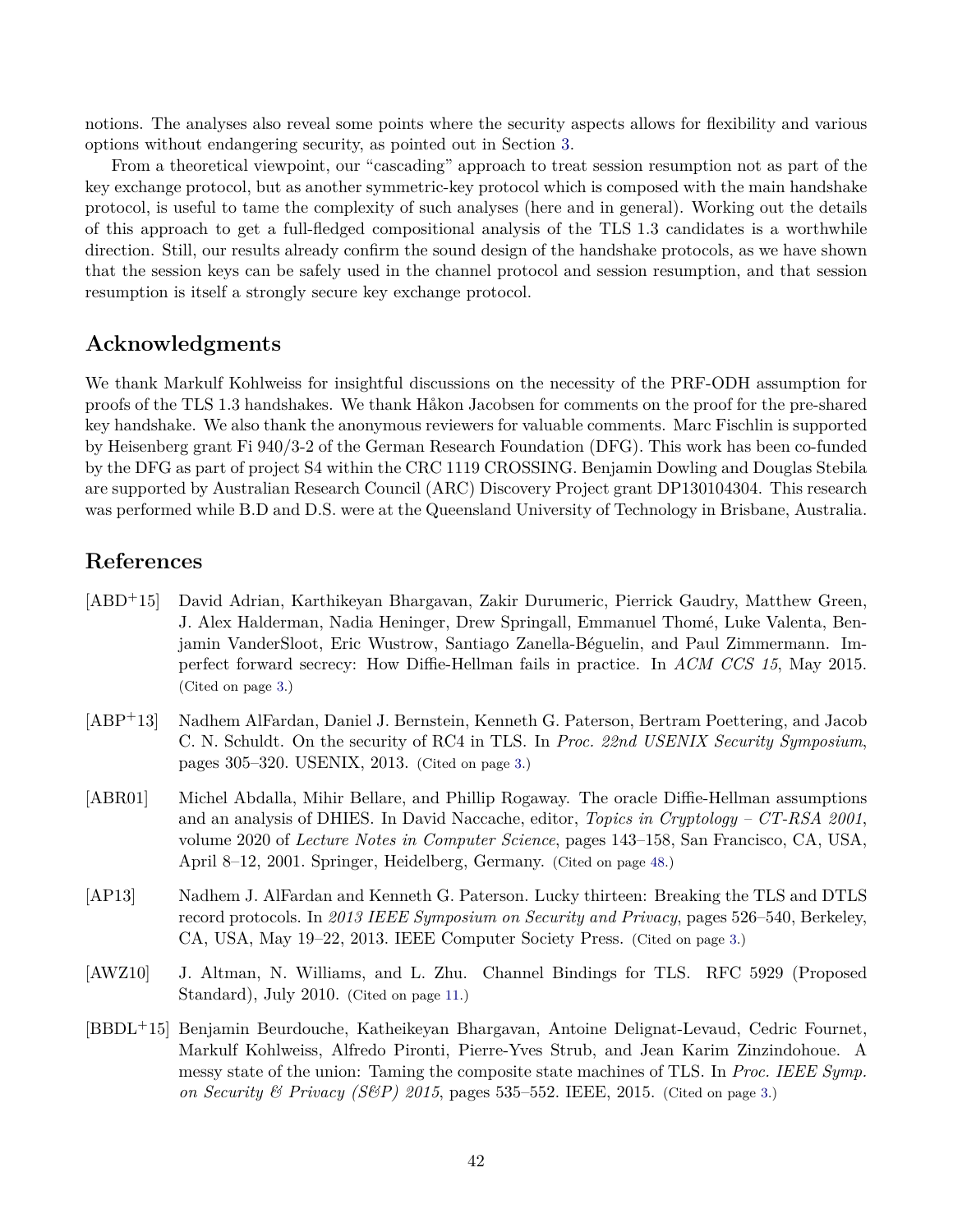- <span id="page-42-0"></span>[BDF+14] Karthikeyan Bhargavan, Antoine Delignat-Lavaud, Cédric Fournet, Alfredo Pironti, and Pierre-Yves Strub. Triple handshakes and cookie cutters: Breaking and fixing authentication over TLS. In *2014 IEEE Symposium on Security and Privacy*, pages 98–113, Berkeley, CA, USA, May 18–21, 2014. IEEE Computer Society Press. (Cited on pages [3](#page-2-5) and [11.](#page-10-1))
- <span id="page-42-4"></span>[BFK+13] Karthikeyan Bhargavan, Cédric Fournet, Markulf Kohlweiss, Alfredo Pironti, and Pierre-Yves Strub. Implementing TLS with verified cryptographic security. In *2013 IEEE Symposium on Security and Privacy*, pages 445–459, Berkeley, CA, USA, May 19–22, 2013. IEEE Computer Society Press. (Cited on page [5.](#page-4-2))
- <span id="page-42-1"></span>[BFK+14] Karthikeyan Bhargavan, Cédric Fournet, Markulf Kohlweiss, Alfredo Pironti, Pierre-Yves Strub, and Santiago Zanella Béguelin. Proving the TLS handshake secure (as it is). In Juan A. Garay and Rosario Gennaro, editors, *Advances in Cryptology – CRYPTO 2014, Part II*, volume 8617 of *Lecture Notes in Computer Science*, pages 235–255, Santa Barbara, CA, USA, August 17–21, 2014. Springer, Heidelberg, Germany. (Cited on pages [4,](#page-3-2) [5,](#page-4-2) [6,](#page-5-1) and [11.](#page-10-1))
- <span id="page-42-2"></span>[BFWW11] Christina Brzuska, Marc Fischlin, Bogdan Warinschi, and Stephen C. Williams. Composability of Bellare-Rogaway key exchange protocols. In Yan Chen, George Danezis, and Vitaly Shmatikov, editors, *ACM CCS 11: 18th Conference on Computer and Communications Security*, pages 51–62, Chicago, Illinois, USA, October 17–21, 2011. ACM Press. (Cited on pages [5,](#page-4-2) [12,](#page-11-3) [18,](#page-17-2) [31,](#page-30-1) [32,](#page-31-2) and [33.](#page-32-4))
- <span id="page-42-3"></span>[BMM+15] Christian Badertscher, Christian Matt, Ueli Maurer, Phillip Rogaway, and Björn Tackmann. Augmented secure channels and the goal of the TLS 1.3 record layer. Cryptology ePrint Archive, Report 2015/394, 2015. <http://eprint.iacr.org/2015/394>. (Cited on page [5.](#page-4-2))
- <span id="page-42-6"></span>[BR94] Mihir Bellare and Phillip Rogaway. Entity authentication and key distribution. In Douglas R. Stinson, editor, *Advances in Cryptology – CRYPTO'93*, volume 773 of *Lecture Notes in Computer Science*, pages 232–249, Santa Barbara, CA, USA, August 22–26, 1994. Springer, Heidelberg, Germany. (Cited on pages [9,](#page-8-3) [12,](#page-11-3) and [17.](#page-16-1))
- <span id="page-42-7"></span>[Brz13] Christina Brzuska. *On the Foundations of Key Exchange*. PhD thesis, Technische Universität Darmstadt, Darmstadt, Germany, 2013. <http://tuprints.ulb.tu-darmstadt.de/3414/>. (Cited on pages [12,](#page-11-3) [18,](#page-17-2) and [31.](#page-30-1))
- <span id="page-42-5"></span>[CF12] Cas J. F. Cremers and Michele Feltz. Beyond eCK: Perfect forward secrecy under actor compromise and ephemeral-key reveal. In Sara Foresti, Moti Yung, and Fabio Martinelli, editors, *ESORICS 2012: 17th European Symposium on Research in Computer Security*, volume 7459 of *Lecture Notes in Computer Science*, pages 734–751, Pisa, Italy, September 10–12, 2012. Springer, Heidelberg, Germany. (Cited on page [5.](#page-4-2))
- <span id="page-42-9"></span>[CK01] Ran Canetti and Hugo Krawczyk. Analysis of key-exchange protocols and their use for building secure channels. In Birgit Pfitzmann, editor, *Advances in Cryptology – EUROCRYPT 2001*, volume 2045 of *Lecture Notes in Computer Science*, pages 453–474, Innsbruck, Austria, May 6– 10, 2001. Springer, Heidelberg, Germany. (Cited on page [17.](#page-16-1))
- <span id="page-42-8"></span>[CK02] Ran Canetti and Hugo Krawczyk. Security analysis of IKE's signature-based key-exchange protocol. In Moti Yung, editor, *Advances in Cryptology – CRYPTO 2002*, volume 2442 of *Lecture Notes in Computer Science*, pages 143–161, Santa Barbara, CA, USA, August 18– 22, 2002. Springer, Heidelberg, Germany. <http://eprint.iacr.org/2002/120/>. (Cited on page [13.](#page-12-0))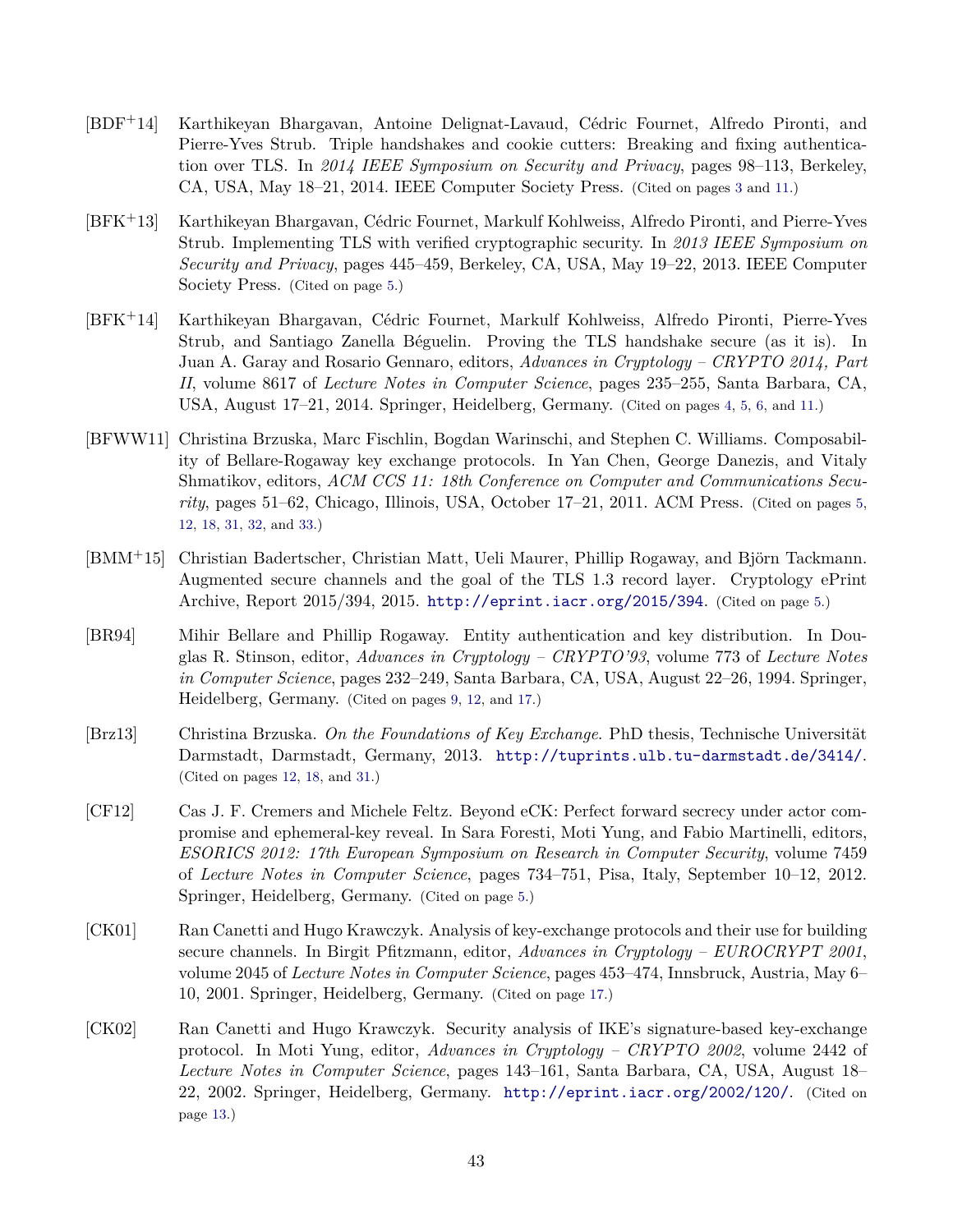- <span id="page-43-1"></span>[Cod14] Codenomicon. The Heartbleed bug. <http://heartbleed.com>, April 2014. (Cited on page [3.](#page-2-5))
- <span id="page-43-3"></span>[DFGS16] Benjamin Dowling, Marc Fischlin, Felix Günther, and Douglas Stebila. A cryptographic analysis of the TLS 1.3 draft-10 full and pre-shared key handshake protocol. Cryptology ePrint Archive, Report 2016/081, 2016. <http://eprint.iacr.org/2016/081>. (Cited on page [3.](#page-2-5))
- <span id="page-43-0"></span>[Duo11] Thai Duong. BEAST. <http://vnhacker.blogspot.com.au/2011/09/beast.html>, September 2011. (Cited on page [3.](#page-2-5))
- <span id="page-43-4"></span>[FG14] Marc Fischlin and Felix Günther. Multi-stage key exchange and the case of Google's QUIC protocol. In Gail-Joon Ahn, Moti Yung, and Ninghui Li, editors, *ACM CCS 14: 21st Conference on Computer and Communications Security*, pages 1193–1204, Scottsdale, AZ, USA, November 3–7, 2014. ACM Press. (Cited on pages [4,](#page-3-2) [5,](#page-4-2) [12,](#page-11-3) [13,](#page-12-0) [15,](#page-14-1) [18,](#page-17-2) [31,](#page-30-1) [33,](#page-32-4) [34,](#page-33-1) and [36.](#page-35-3))
- <span id="page-43-6"></span>[FGMP15] Marc Fischlin, Felix Günther, Giorgia Azzurra Marson, and Kenneth G. Paterson. Data is a stream: Security of stream-based channels. In Rosario Gennaro and Matthew J. B. Robshaw, editors, *Advances in Cryptology – CRYPTO 2015, Part II*, volume 9216 of *Lecture Notes in Computer Science*, pages 545–564, Santa Barbara, CA, USA, August 16–20, 2015. Springer, Heidelberg, Germany. (Cited on page [5.](#page-4-2))
- <span id="page-43-7"></span>[FKS11] Cédric Fournet, Markulf Kohlweiss, and Pierre-Yves Strub. Modular code-based cryptographic verification. In Yan Chen, George Danezis, and Vitaly Shmatikov, editors, *ACM CCS 11: 18th Conference on Computer and Communications Security*, pages 341–350, Chicago, Illinois, USA, October 17–21, 2011. ACM Press. (Cited on page [5.](#page-4-2))
- <span id="page-43-11"></span>[Int] Internet Engineering Task Force (IETF). Charter for Transport Layer Security (TLS) Working Group. <https://datatracker.ietf.org/wg/tls/charter/>. (Cited on page [11.](#page-10-1))
- <span id="page-43-2"></span>[JKSS12] Tibor Jager, Florian Kohlar, Sven Schäge, and Jörg Schwenk. On the security of TLS-DHE in the standard model. In Reihaneh Safavi-Naini and Ran Canetti, editors, *Advances in Cryptology – CRYPTO 2012*, volume 7417 of *Lecture Notes in Computer Science*, pages 273– 293, Santa Barbara, CA, USA, August 19–23, 2012. Springer, Heidelberg, Germany. (Cited on pages [3,](#page-2-5) [4,](#page-3-2) [14,](#page-13-3) [25,](#page-24-4) and [48.](#page-47-1))
- <span id="page-43-10"></span>[Jos15] Simon Josefsson. Channel bindings for TLS based on the PRF. [https://tools.ietf.org/](https://tools.ietf.org/html/draft-josefsson-sasl-tls-cb-03) [html/draft-josefsson-sasl-tls-cb-03](https://tools.ietf.org/html/draft-josefsson-sasl-tls-cb-03), March 2015. (Cited on page [11.](#page-10-1))
- <span id="page-43-8"></span>[KMO+14] Markulf Kohlweiss, Ueli Maurer, Cristina Onete, Bjoern Tackmann, and Daniele Venturi. (De-)constructing TLS. Cryptology ePrint Archive, Report 2014/020, 2014. [http://eprint.](http://eprint.iacr.org/2014/020) [iacr.org/2014/020](http://eprint.iacr.org/2014/020). (Cited on page [6.](#page-5-1))
- <span id="page-43-5"></span>[KPW13] Hugo Krawczyk, Kenneth G. Paterson, and Hoeteck Wee. On the security of the TLS protocol: A systematic analysis. In Ran Canetti and Juan A. Garay, editors, *Advances in Cryptology – CRYPTO 2013, Part I*, volume 8042 of *Lecture Notes in Computer Science*, pages 429– 448, Santa Barbara, CA, USA, August 18–22, 2013. Springer, Heidelberg, Germany. (Cited on pages [4,](#page-3-2) [11,](#page-10-1) [25,](#page-24-4) and [48.](#page-47-1))
- <span id="page-43-9"></span>[Kra10] Hugo Krawczyk. Cryptographic extraction and key derivation: The HKDF scheme. In Tal Rabin, editor, *Advances in Cryptology – CRYPTO 2010*, volume 6223 of *Lecture Notes in Computer Science*, pages 631–648, Santa Barbara, CA, USA, August 15–19, 2010. Springer, Heidelberg, Germany. (Cited on page [8.](#page-7-3))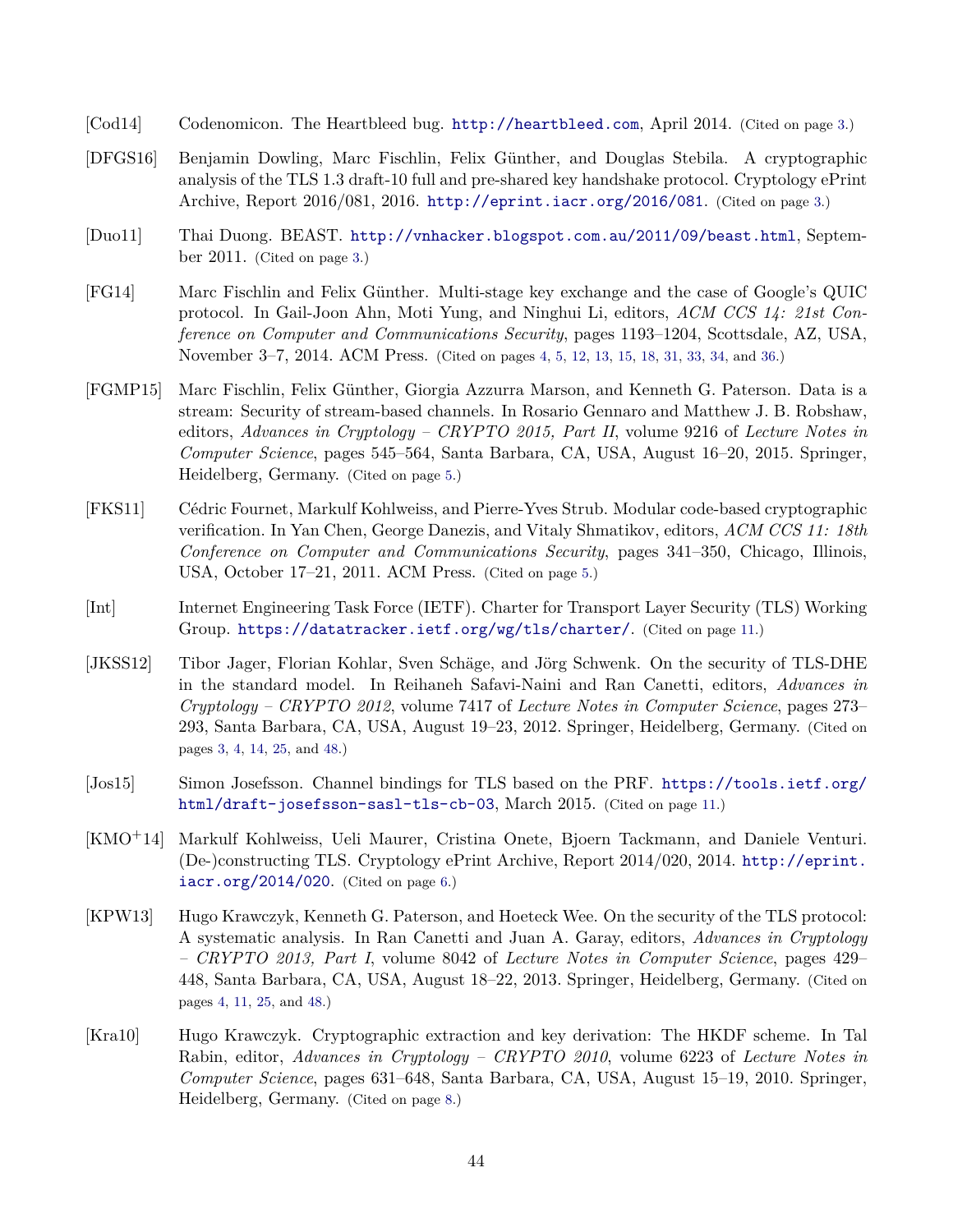- <span id="page-44-6"></span>[LC13] Adam Langley and Wan-Teh Chang. QUIC Crypto. [https://docs.google.com/document/](https://docs.google.com/document/d/1g5nIXAIkN_Y-7XJW5K45IblHd_L2f5LTaDUDwvZ5L6g/) [d/1g5nIXAIkN\\_Y-7XJW5K45IblHd\\_L2f5LTaDUDwvZ5L6g/](https://docs.google.com/document/d/1g5nIXAIkN_Y-7XJW5K45IblHd_L2f5LTaDUDwvZ5L6g/), June 2013. (Cited on page [12.](#page-11-3))
- <span id="page-44-7"></span>[LLM07] Brian A. LaMacchia, Kristin Lauter, and Anton Mityagin. Stronger security of authenticated key exchange. In Willy Susilo, Joseph K. Liu, and Yi Mu, editors, *ProvSec 2007: 1st International Conference on Provable Security*, volume 4784 of *Lecture Notes in Computer Science*, pages 1–16, Wollongong, Australia, November 1–2, 2007. Springer, Heidelberg, Germany. (Cited on page [17.](#page-16-1))
- <span id="page-44-1"></span>[MDK14] Bodo Möller, Thai Duong, and Krzysztof Kotowicz. This POODLE bites: Exploiting the SSL 3.0 fallback. <https://www.openssl.org/~bodo/ssl-poodle.pdf>, September 2014. (Cited on page [3.](#page-2-5))
- <span id="page-44-2"></span>[Res15a] E. Rescorla. The Transport Layer Security (TLS) Protocol Version 1.3 – draft-ietf-tls-tls13-05. <https://tools.ietf.org/html/draft-ietf-tls-tls13-05>, March 2015. (Cited on pages [3,](#page-2-5) [11,](#page-10-1) and [19.](#page-18-2))
- <span id="page-44-4"></span>[Res15b] E. Rescorla. The Transport Layer Security (TLS) Protocol Version 1.3 – draft-ietf-tls-tls13-10. <https://tools.ietf.org/html/draft-ietf-tls-tls13-10>, October 2015. (Cited on page [3.](#page-2-5))
- <span id="page-44-3"></span>[Res15c] E. Rescorla. The Transport Layer Security (TLS) Protocol Version 1.3 – draftietf-tls-tls13-dh-based. [https://github.com/ekr/tls13-spec/blob/ietf92\\_materials/](https://github.com/ekr/tls13-spec/blob/ietf92_materials/draft-ietf-tls-tls13-dh-based.txt) [draft-ietf-tls-tls13-dh-based.txt](https://github.com/ekr/tls13-spec/blob/ietf92_materials/draft-ietf-tls-tls13-dh-based.txt), March 2015. (Cited on pages [3,](#page-2-5) [11,](#page-10-1) and [26.](#page-25-2))
- <span id="page-44-5"></span>[Ros13] Jim Roskind. QUIC (Quick UDP Internet Connections): Multiplexed Stream Transport Over UDP. [https://docs.google.com/document/d/1RNHkx\\_](https://docs.google.com/document/d/1RNHkx_VvKWyWg6Lr8SZ-saqsQx7rFV-ev2jRFUoVD34/) [VvKWyWg6Lr8SZ-saqsQx7rFV-ev2jRFUoVD34/](https://docs.google.com/document/d/1RNHkx_VvKWyWg6Lr8SZ-saqsQx7rFV-ev2jRFUoVD34/), December 2013. (Cited on page [12.](#page-11-3))

# <span id="page-44-0"></span>**A Proof of Theorem [5.2:](#page-20-0) Hybrid Argument**

We provide here the details of the hybrid argument showing that if we restrict the adversary in Theorem [5.2](#page-20-0) to a single Test query, this reduces its advantage by a factor at most 1*/*3*n<sup>s</sup>* (for the three stages in each of the  $n_s$  sessions).

The hybrid argument consists of a sequence of games  $G_{\lambda}$  for  $\lambda = 0, \ldots, 3n_s$ , where  $G_{\lambda}$  behaves like  $G_{\text{draff}-05,\mathcal{A}}^{\text{Multi-Stage},\mathcal{D}}$  except that the first  $\lambda$  tested keys are the actual derived keys, and the remaining ones are replaced by random ones (uniformly chosen from  $\mathcal{D}$ ). Here, however, we assume consistent replacements in the sense that a Test query returns the previously returned key if a partnered session has already been tested. In particular, if for a tested session there is a partner session among the first  $\lambda$  tested sessions, then we return the actual derived key, even if the now tested session comes after the  $\lambda$ 's Test query. Note that, by construction, identical session identifiers yield identical keys, such that we cannot generate inconsistencies by having partners (with identical identifiers) but different keys. Also observe that  $G_{3n_s}$ equals the unmodified game  $G_{\text{draff-05},\mathcal{A}}^{\text{Multi-Stage},\mathcal{D}}$  with test bit  $b_{\text{test}} = 0$  even if the adversary makes less than  $3n_s$  Test queries, and that in  $G_0$  all keys are chosen uniformly at random (but consistent over partnered sessions). This means that  $G_0$  is identical to  $G_{\text{draff-05},\mathcal{A}}^{\text{Multi-Stage},\mathcal{D}}$  with test bit  $b_{\text{test}} = 1$ .

For the hybrid argument we construct a reduction  $\beta$  as follows. Initially  $\beta$  chooses an index  $\lambda$  at random between 1 and  $3n_s$ . It initializes a counter  $c$  to  $c = 0$  (indicating the number of tested session keys replaced by random values so far) as well as (initially empty) sets  $\mathsf{SKEY}_1$ ,  $\mathsf{SKEY}_2$ ,  $\mathsf{SKEY}_2^e$ ,  $\mathsf{SKEY}_3$ ,  $\mathsf{SKEY}_3^3$   $\subseteq$  $\{0,1\}^* \times [D]$  for identifiers and keys in the support  $[D]$  of D, to keep track of established session keys for a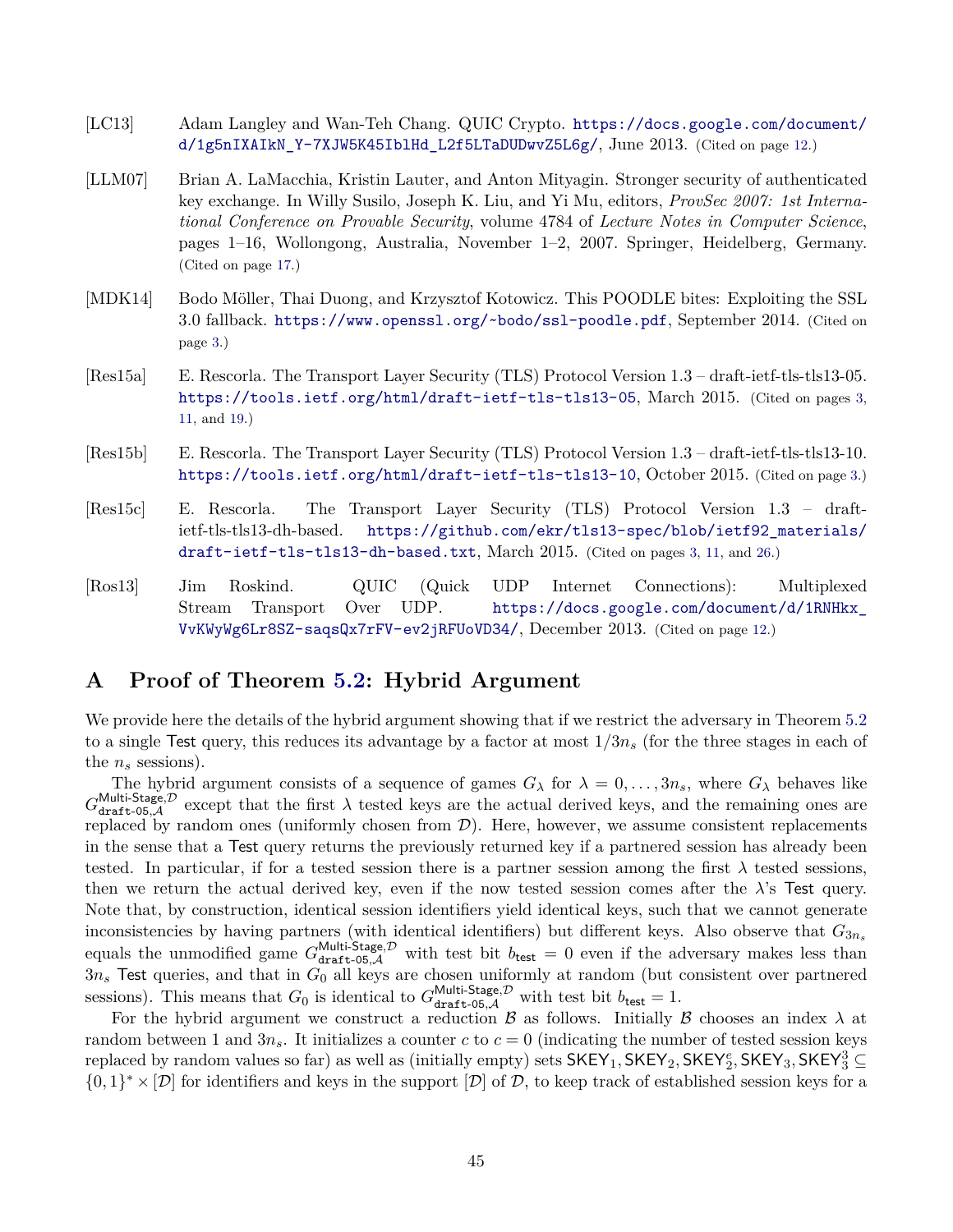consistent simulation.<sup>[19](#page-45-0)</sup> Basically,  $SKEY_1$  corresponds to session identifier–key pairs of the first stage which  $B$  has already collected, similarly  $\mathsf{SKEY}_2$  and  $\mathsf{SKEY}_3$  are for the second and third stage, and  $\mathsf{SKEY}_2^e$  resp.  $SKEY^e_3$  for transcripts and second-stage (resp. third-stage) keys where  $\beta$  cannot decrypt the data in the session identifier (yet), since the data entering the identifier are encrypted for transmission. We usually write  $\text{sid}_1$  and  $\text{sid}_2 = (\text{sid}_1, \text{sid}_2)$  for the session identifiers for the first and second stage, respectively, denoting the second part of the stage-two identifier as  $\text{sid}_{+2}$ ; we also write  $\{\text{sid}_{+2}\}\)$  to denote the fact that B only holds an encrypted version of the second part. Recall that  $sig_3 = (sid_2, "RMS"),$  hence we can also write it as  $\text{sid}_3 = (\text{sid}_1, \text{sid}_{+2}, \text{``RMS''}).$  Both  $\text{SKEY}_1$ ,  $\text{SKEY}_2$ , and  $\text{SKEY}_3$  will be (individually and together) consistent during the entire simulation in the sense that they do not contain entries with identical session identifiers but different keys. This is clearly true upon initialization and remains so whenever we add elements to either set.

Algorithm  $\beta$  then runs  $\mathcal{A}$ , relaying all queries and answers of  $\mathcal{A}$  to its external oracles, with one exception: if  $A$  makes one of its multiple Test queries (where we assume that all such queries are made for accepted executions only), then  $\beta$  increments *c* and checks *c* against  $\lambda$ .

• If  $c < \lambda$  then  $\beta$  simply makes a Reveal query for the corresponding stage and returns the obtained key K. Then  $\mathcal B$  does the following updates to its lists  $\mathsf{SKEY}_1$ ,  $\mathsf{SKEY}_2$ ,  $\mathsf{SKEY}_2^e$ ,  $\mathsf{SKEY}_3$ , and  $\mathsf{SKEY}_3^e$ .

If the inspected session is a stage-one session with identifier  $sid_1$  then  $\beta$  places the session identifier and the returned key value into  $\mathsf{SKEY}_1$ . Then, for each element  $(\mathsf{sid}'_1,\{\mathsf{sid}'_{+2}\})$  in  $\mathsf{SKEY}^e_2$  which carries  $\mathsf{sid}_1' = \mathsf{sid}_1$  as part of the session identifier, use the session key for  $\mathsf{sid}_1$  to recover the (decrypted) identifier sid<sub>2</sub> for the entry and put the identifier sid<sub>2</sub> with its key into  $\mathsf{SKEY}_2$ . Proceed analogously for each element  $(\mathsf{sid}_{1'}, \{\mathsf{sid}_{+2}'\}, \text{``RMS''})$  in  $\mathsf{SKEY}^e_3$  with  $\mathsf{sid}_1' = \mathsf{sid}_1$ .

If the inspected session is a stage-two session then B can recover the stage-two identifier (sid<sub>1</sub>, {sid<sub>+2</sub>}) (with some stage-one identifier  $sid<sub>1</sub>$  and some encrypted part). It checks if the stage-one identifier part sid<sub>1</sub> (in clear) is already in  $SKEY_1$ . If so,<sup>[20](#page-45-1)</sup> then use the session key of the sid<sub>1</sub> entry to recover the full identifier  $\text{sid}_2 = (\text{sid}_1, \text{sid}_2)$  of the inspected session in clear, and put  $\text{sid}_2$  with the key into  $SKEY_2$ . If there is no  $sid_1$ -entry in  $SKEY_1$  then put the partly encrypted session identifier  $(\mathsf{sid}_1, \{\mathsf{sid}_{+2}\})$  with the returned key into  $\mathsf{SKEY}_2^e.$ 

For third-stage queries, proceed as for stage 2 with the according identifier ( $\text{sid}_1$ ,  $\{\text{sid}_+2\}$ , "RMS"). Note that all three cases cannot introduce any inconsistencies in  $SKEY_1$ ,  $SKEY_2$ , or  $SKEY_3$  as the derived and revealed key is uniquely determined given  $sid_1$ ,  $sid_2$ , resp.  $sid_3$ .

If  $c = \lambda$  then B proceeds as follows. Algorithm B first extracts the session identifier of the tested session. This is trivial for a first-stage identifier  $sid_1$  as it consists of the communication data in clear. For a second- or third-stage identifiers  $sig_2 = (sid_1, {sid_{+2}})$  resp.  $sig_2 = (sid_1, {sid_{+2}})$ , "RMS"), which also contains messages sent encrypted under the first-stage handshake traffic key, algorithm  $\beta$  will make a Reveal query for the first stage of the test session to get the handshake traffic key. It puts the corresponding session identifier  $sid_1$  and the revealed key into  $SKEY_1$  for future reference. Revealing this first-stage session key is admissible due to key independence, despite the tested stage-two/stagethree key; it cannot force  $\beta$  with its single Test query to lose. At the same time it allows  $\beta$  to decrypt and recover the values for  $\text{sid}_{+2}$  in clear. Algorithm  $\beta$  also checks if one can now decrypt and move any entries in  $\mathsf{SKEY}^e_2$  to  $\mathsf{SKEY}_2$  resp. from  $\mathsf{SKEY}^e_3$  to  $\mathsf{SKEY}_3$  (by checking for entries in  $\mathsf{SKEY}^e_2$  resp.  ${\sf SKEY}_3^e$  which carry the same stage-one identifier  $\mathsf{sid}_1$ ).

Given that  $\beta$  now holds the session identifier (in clear) it can check if there already exists an entry in SKEY<sub>1</sub>, SKEY<sub>2</sub>, or SKEY<sub>3</sub>. If so, it returns the corresponding stored key. Else,  $\beta$  uses its single external Test query to get a key K, adds this key with the recovered identifier to the corresponding set  $SKEY_1$ ,  $SKEY_2$ , or  $SKEY_3$ , and returns the key to  $A$ . Note that here  $SKEY_1$ ,  $SKEY_2$ , and  $SKEY_3$ 

<span id="page-45-1"></span><span id="page-45-0"></span> $^{19}$ As we will see, we can, by construction, always decide partnering in stage 3 (deriving the resumption master secret RMS) whenever we can decide it in stage 2. We will nevertheless state the according computations explicitly here for completeness. <sup>20</sup>Recall that any such entry would be unique.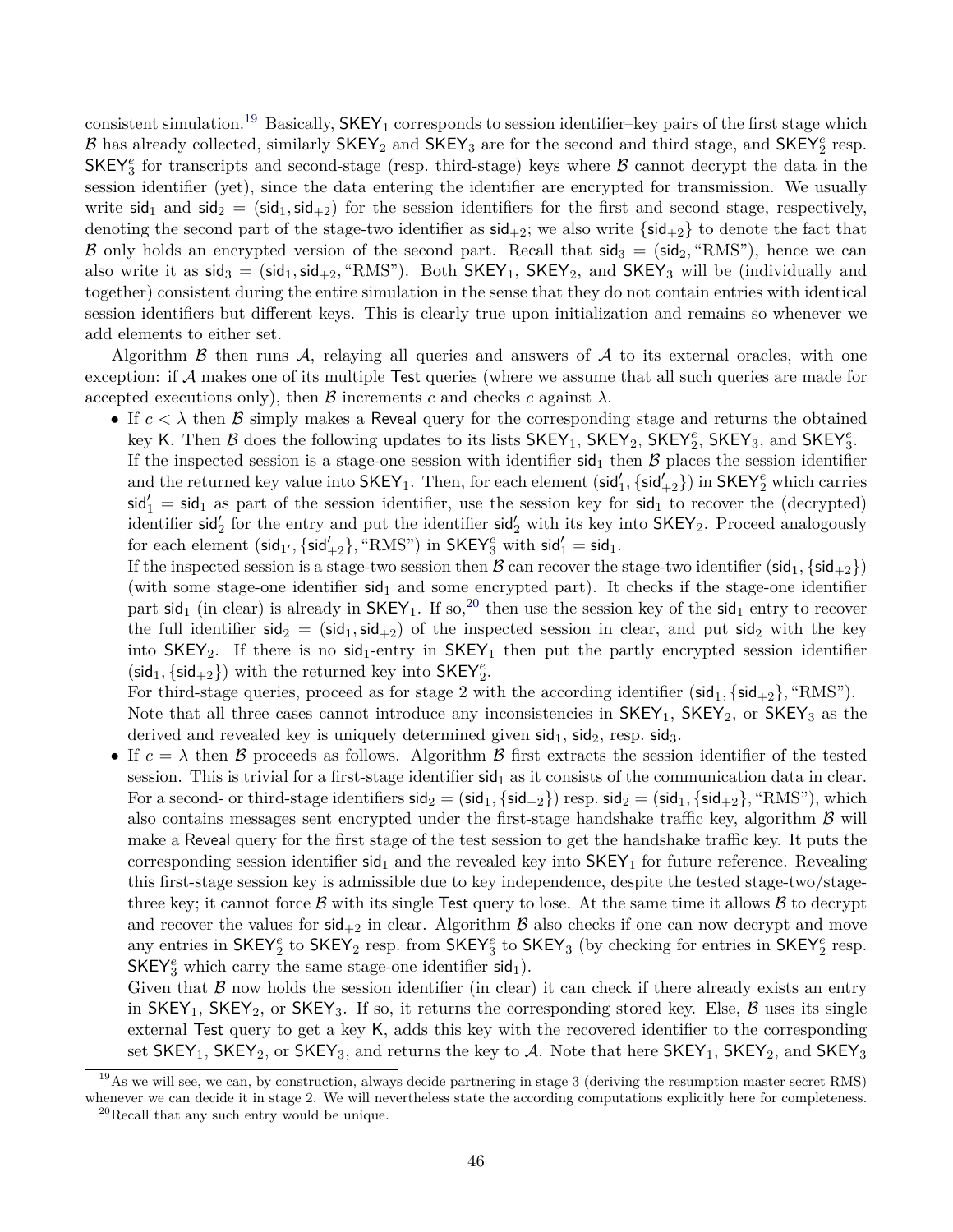are still consistent in any case as  $\mathcal{B}$ , if at all, adds a new session identifier.

• If  $c > \lambda$  then B first recovers the session identifier of the requested test session. For a stage-one identifier  $sid_1$  this is again easy by inspecting the communication so far. For a stage-two or stagethree identifier  $sig_2 = (sid_1, {sid_{+2}})$  resp.  $sid_3 = (sid_1, {sid_{+2}}), "RMS")$  algorithm  $\beta$  first checks if there already exists an entry in  $SKEY_1$  for the contained stage-one part sid<sub>1</sub> of the identifier of the inspected session and, if so, uses it to recover the full (unencrypted)  $\text{sid}_{+2}$  part of the identifier. If there is no entry then  $\beta$  makes a Reveal query for the stage-one key to again recover the full identifier  $sig_2$  resp. sid<sub>3</sub> and places sid<sub>1</sub> and the returned key into  $SKEY_1$ . Note that such a Reveal query cannot infringe with  $\mathcal{B}$ 's single Test query, because either the Test query was for a stage-two or stage-three session (and key independence enables us to reveal any stage-one key then), or the Test query was for a stage-one identifier in which case it must already be included in  $SKEY_1$  and the Reveal query is not made.

Given that  $\beta$  now knows the session identifier of the requested test session it checks if there is already an entry in  $SKEY_1$ ,  $SKEY_2$ , or  $SKEY_3$  for it. If so, it returns the same key as in the entry. Else it picks a key K at random from  $\mathcal{D}$ , returns it to  $\mathcal{A}$ , and adds the obtained session identifier with the key value K to the corresponding set  $SKEY_1$ ,  $SKEY_2$ , or  $SKEY_3$ . Note again that there cannot exist such an entry in the lists if  $\beta$  adds some value, such that consistency remains intact.

Note that  $\beta$  provides a consistent simulation as any pair of Test queries for partnered sessions return identical answers: For Test queries of A for partnered sessions, both with  $c < \lambda$ , this is clear as the Reveal queries make B return consistent keys. If the second query is for  $c = \lambda$  then B either has the identifier already in  $SKEY_1$ ,  $SKEY_2$ , or  $SKEY_3$  and answers consistently, or the values for the first Test query are at least in  $\mathsf{SKEY}_2^e$  or  $\mathsf{SKEY}_3^e$  and are now moved to  $\mathsf{SKEY}_2$  resp.  $\mathsf{SKEY}_3$  because  $\mathcal B$  learns the key to sid<sub>1</sub> and first checks membership in  $SKEY_1$ ,  $SKEY_2$ , or  $SKEY_3$  before possibly making the Test query. If the second Test query is for  $c > \lambda$  then the same argument as in the previous case applies. The latter is also true if the first Test query has been for  $c = \lambda$  or for  $c > \lambda$ , because then the session identifier will be in SKEY<sub>1</sub>,  $SKEY_2$ , or  $SKEY_3$  already.

Up to the finalization step  $\mathcal{B}$ 's simulation is perfect (except for potentially the state of the lost flag, see below). In particular,  $\beta$  loses according to the lost flag, either set during the processing of a Test query or in the finalization step, only if  $\mathcal A$  in the simulation (and thus in a genuine execution) would lose. Conversely, as is, it can happen that  $\beta$  even avoids a loss which  $\lambda$  would trigger with a Test query for a revealed partner, but  $\beta$  omits this Test query since it provides the answer differently. This corresponds to the finalize condition of Definition [4.2.](#page-18-3) Remarkably, this causes the following problem: if  $\mathcal A$  decides to create a difference between the two cases, genuine keys or random ones in Test queries, by deliberately losing via, say, a Reveal query for a tested partner, this difference could vanish in  $\mathcal{B}'$ 's simulation. In order to avoid this, we let  $\beta$  eventually run the internal finalization step and check if  $\mathcal A$  loses (and if so, forcing a loss in its simulation by making a Reveal query to the same key the Test query was issued on).

To check for the condition in the finalization step note that all Test requests of  $\mathcal A$  insert some values in the sets  $SKEY_1, SKEY_2, SKEY_2^e, SKEY_3, or SKEY_3^e$ . Only for those entries in  $SKEY_2^e$  and  $SKEY_3^e$  algorithm  $\beta$  cannot (yet) recover the session identifier; in particular there is no entry in  $SKEY_1$  for those values, else they would have been moved to  $SKEY_2$  resp.  $SKEY_3$  already. Algorithm  $\beta$  can now "clean up" the sets  $\mathsf{SKEY}_2^e$  and  $\mathsf{SKEY}_3^e$  and move all entries to  $\mathsf{SKEY}_2$  resp.  $\mathsf{SKEY}_3$ , by making a-posteriori Reveal queries for the first-stage keys for all sessions in  $\mathsf{SKEY}^e_2$  and  $\mathsf{SKEY}^e_3$  to get the session key which allows us to decrypt the stage-two and stage-three identifier. These Reveal queries cannot force  $\beta$  to lose as the session identifier of the single tested session must be different (otherwise there would be an entry in  $SKEY_1$ ). So we can from now on assume that  $\beta$  knows all session identifiers of  $\mathcal{A}$ 's requested test sessions in clear, and holds candidates for all first-stage keys of the tested sessions.

It remains that  $\beta$  checks the condition of the finalization (i.e., that  $\mathcal A$  has not made a Reveal query to a partner of a tested session) as follows. Algorithm  $\beta$  recovers all the session identifiers of the revealed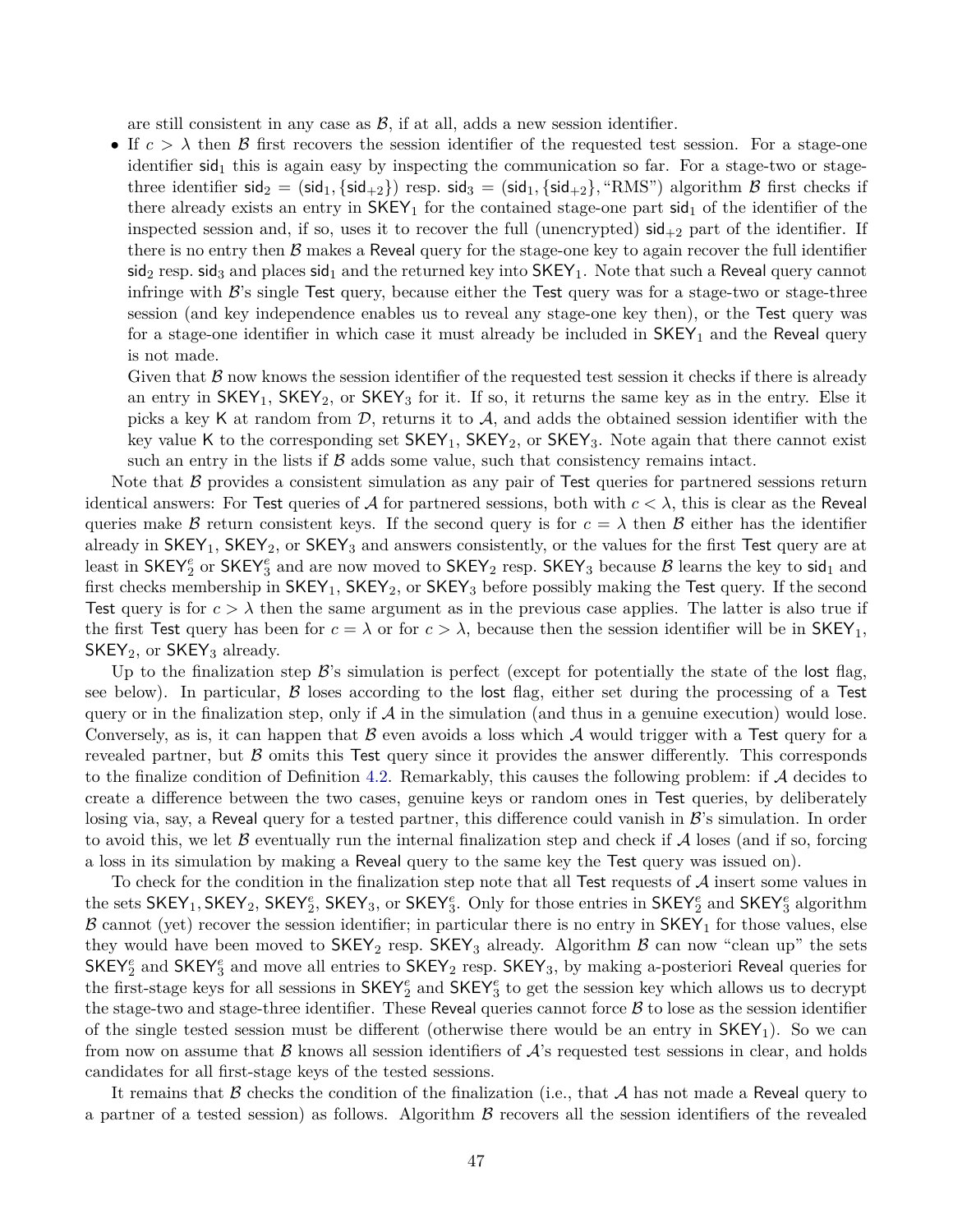<span id="page-47-1"></span>sessions (excluding the Reveal queries which only  $\beta$  made). For a stage-one Reveal request this is trivial, for a stage-two or stage-three request (with partial identifier  $\text{sid}_1$ ) algorithm  $\beta$  checks if  $\text{sid}_1$  appears among the tested sessions. If not, then this Reveal query clearly does not infringe with the Test queries. If it does appear, however, then we already have the first-stage key for  $sid<sub>1</sub>$  and can recover the full session identifier of the Reveal query and compare it to the set of tested sessions. If and only if  $\beta$  finds some match for some Reveal query then it forces a loss in its game.

Next, we check the losing condition within the Test query triggered when  $\mathcal A$  requests some test such that another honest execution has already used this session key (in which case the adversary could potentially distinguish a random key). This check is easy to perform for  $\beta$  because, in handling the Test query, it always establishes the according session identifier  $\text{sid}_i$  of the tested session's stage *i*. Hence,  $\beta$  can simply check whether there exists a partnered session in stage *i* whose execution state is already beyond accepted*<sup>i</sup>* and force a loss in this case.

To check the condition within the Test query that  $A$  has not tested a session for which the partner is unauthenticated but which does not have an honest contributive partner,  $\beta$  can, for the first stage, simply inspect the the transcript as the elements of the contributive identifier  $\text{cid}_1$  for the first stage are sent in clear. For stages 2 and 3 recall that  $\text{cid}_2 = \text{sid}_2$  and  $\text{cid}_3 = \text{sid}_3$  and hence  $\beta$  can again leverage the established session identifier of the tested session's stage to check if there exists an honest contributive partner for these stages upon finalization. In each case, if no contributive partnered session exists, then  $\beta$ provokes a loss.

With the final checks we have made sure that  $\beta$  loses due to some inadmissible query if and only if  $\mathcal A$ would in the real attack. In particular, it follows that for fixed  $\lambda = 0$  the simulation of B has exactly the same success probability as A in game  $G_0$ , and analogously for  $\lambda = 3n_s$ . A standard counting argument, basically considering the conditional probabilities for fixed choices of  $\lambda$ , now shows that the advantage of A is at most a factor  $3n_s$  of the advantage of B. More formally, noting that for some fixed  $\lambda$  and test bit  $b_{\text{test}} = 0$  we actually run the game for  $b_{\text{test}} = 1$  and  $\lambda - 1$ , we obtain:

$$
\Pr\left[G_{\mathsf{KE},\mathcal{B}}^{\mathsf{Multi\text{-}Stage},\mathcal{D}} = 1 | b_{\mathsf{test}} = 1\right] - \Pr\left[G_{\mathsf{KE},\mathcal{B}}^{\mathsf{Multi\text{-}Stage},\mathcal{D}} = 1 | b_{\mathsf{test}} = 0\right]
$$
\n
$$
= \frac{1}{3n_s} \cdot \sum_{\lambda_0=1}^{3n_s} \left(\Pr\left[G_{\mathsf{KE},\mathcal{B}}^{\mathsf{Multi\text{-}Stage},\mathcal{D}} = 1 | \lambda = \lambda_0, b_{\mathsf{test}} = 1\right] - \Pr\left[G_{\mathsf{KE},\mathcal{B}}^{\mathsf{Multi\text{-}Stage},\mathcal{D}} = 1 | \lambda = \lambda_0, b_{\mathsf{test}} = 0\right]\right)
$$
\n
$$
= \frac{1}{3n_s} \cdot \sum_{\lambda_0=1}^{3n_s} \left(\Pr\left[G_{\mathsf{KE},\mathcal{B}}^{\mathsf{Multi\text{-}Stage},\mathcal{D}} = 1 | \lambda = \lambda_0, b_{\mathsf{test}} = 1\right] - \Pr\left[G_{\mathsf{KE},\mathcal{B}}^{\mathsf{Multi\text{-}Stage},\mathcal{D}} = 1 | \lambda = \lambda_0 - 1, b_{\mathsf{test}} = 1\right]\right)
$$
\n
$$
= \frac{1}{3n_s} \cdot \left(\Pr\left[G_{\mathsf{KE},\mathcal{B}}^{\mathsf{Multi\text{-}Stage},\mathcal{D}} = 1 | \lambda = 3n_s, b_{\mathsf{test}} = 1\right] - \Pr\left[G_{\mathsf{KE},\mathcal{B}}^{\mathsf{Multi\text{-}Stage},\mathcal{D}} = 1 | \lambda = 0, b_{\mathsf{test}} = 1\right]\right)
$$
\n
$$
= \frac{1}{3n_s} \cdot \left(\Pr\left[G_{3n_s} = 1\right] - \Pr\left[G_{0} = 1\right]\right).
$$

Noticing that the first and last differences of probabilities in both cases, for  $\beta$  and for  $\mathcal{A}$ , correspond to 2 · Adv $_{\mathsf{KE},\mathcal{B}}^{\mathsf{Multi-Stage},\mathcal{D}}$  and 2 · Adv $_{\mathsf{KE},\mathcal{A}}^{\mathsf{Multi-Stage},\mathcal{D}}$ , the claim follows.

# <span id="page-47-0"></span>**B The PRF-ODH Assumption**

We restate here the pseudorandom-function oracle-Diffie–Hellman (PRF-ODH) assumption introduced by Jager et al. [\[JKSS12\]](#page-43-2), an adaptation of the oracle Diffie–Hellman assumption introduced by Abdalla et al. [\[ABR01\]](#page-41-5) to the PRF setting. The PRF-ODH assumption has been previously used by Jager et al. [\[JKSS12\]](#page-43-2) to analyze the security of the TLS version 1.2 DHE handshake (in the single-query variant which we also employ here) and by Krawczyk et al. [\[KPW13\]](#page-43-5) further TLS 1.2 handshake variants (in a